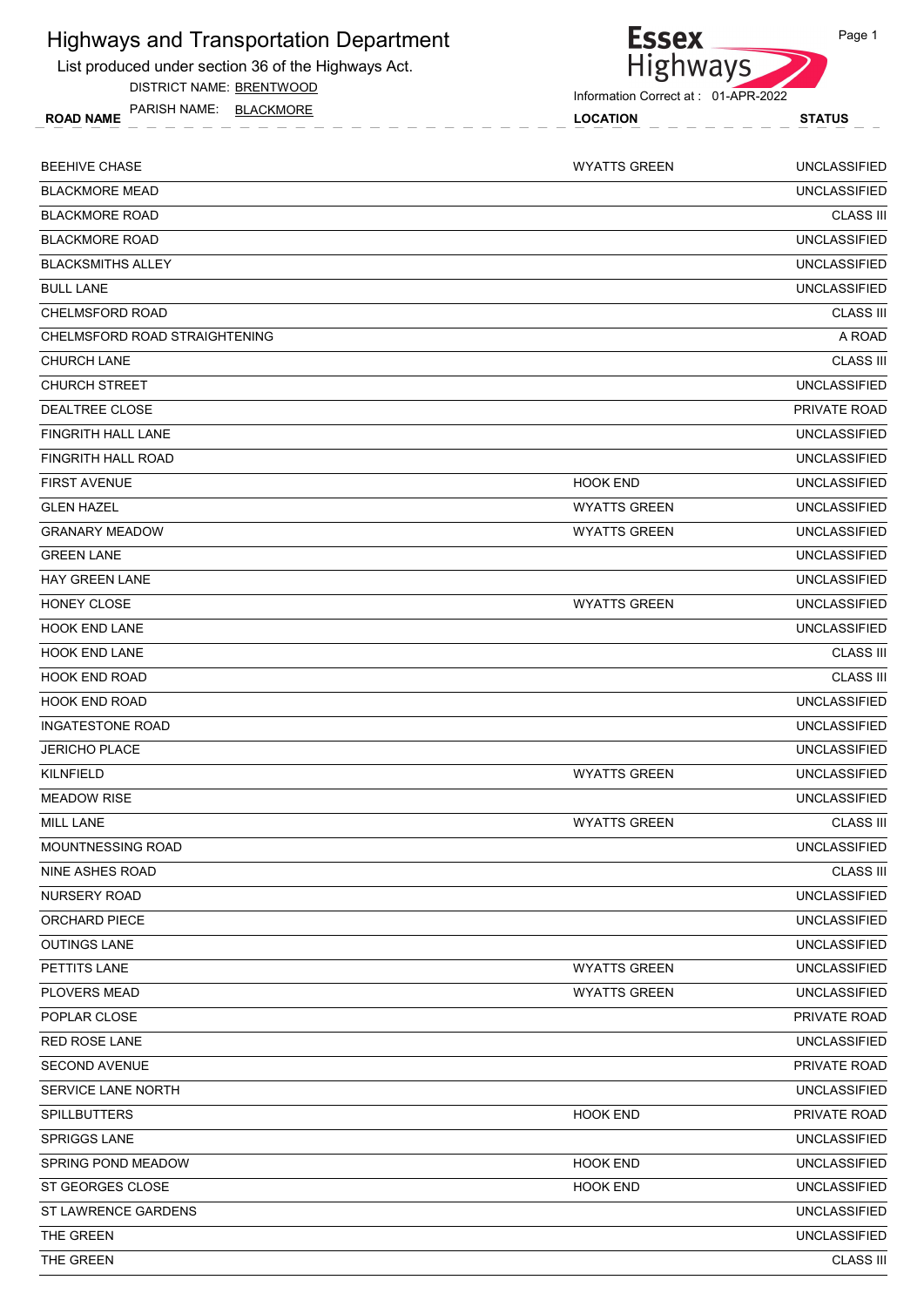List produced under section 36 of the Highways Act.

DISTRICT NAME: BRENTWOOD



| <b>ROAD NAME</b> | PARISH NAME: | BLACKMORE | <b>LOCATION</b>     | <b>STATUS</b> |
|------------------|--------------|-----------|---------------------|---------------|
| THE ROBINS       |              |           | <b>WYATTS GREEN</b> | UNCLASSIFIED  |
|                  |              |           |                     |               |

| <b>TIPPS CROSS LANE</b>  |                     | <b>CLASS III</b>    |
|--------------------------|---------------------|---------------------|
| <b>TIPPS CROSS MEAD</b>  |                     | <b>UNCLASSIFIED</b> |
| <b>WENLOCKS LANE</b>     |                     | <b>UNCLASSIFIED</b> |
| <b>WHITELANDS</b>        | <b>WYATTS GREEN</b> | UNCLASSIFIED        |
| <b>WOOLLARD WAY</b>      |                     | UNCLASSIFIED        |
| <b>WRIGHTS LANE</b>      | <b>WYATTS GREEN</b> | <b>PRIVATE ROAD</b> |
| <b>WYATTS GREEN LANE</b> | <b>WYATTS GREEN</b> | UNCLASSIFIED        |
| <b>WYATTS GREEN ROAD</b> |                     | <b>CLASS III</b>    |
| <b>TOTAL</b>             | 55                  |                     |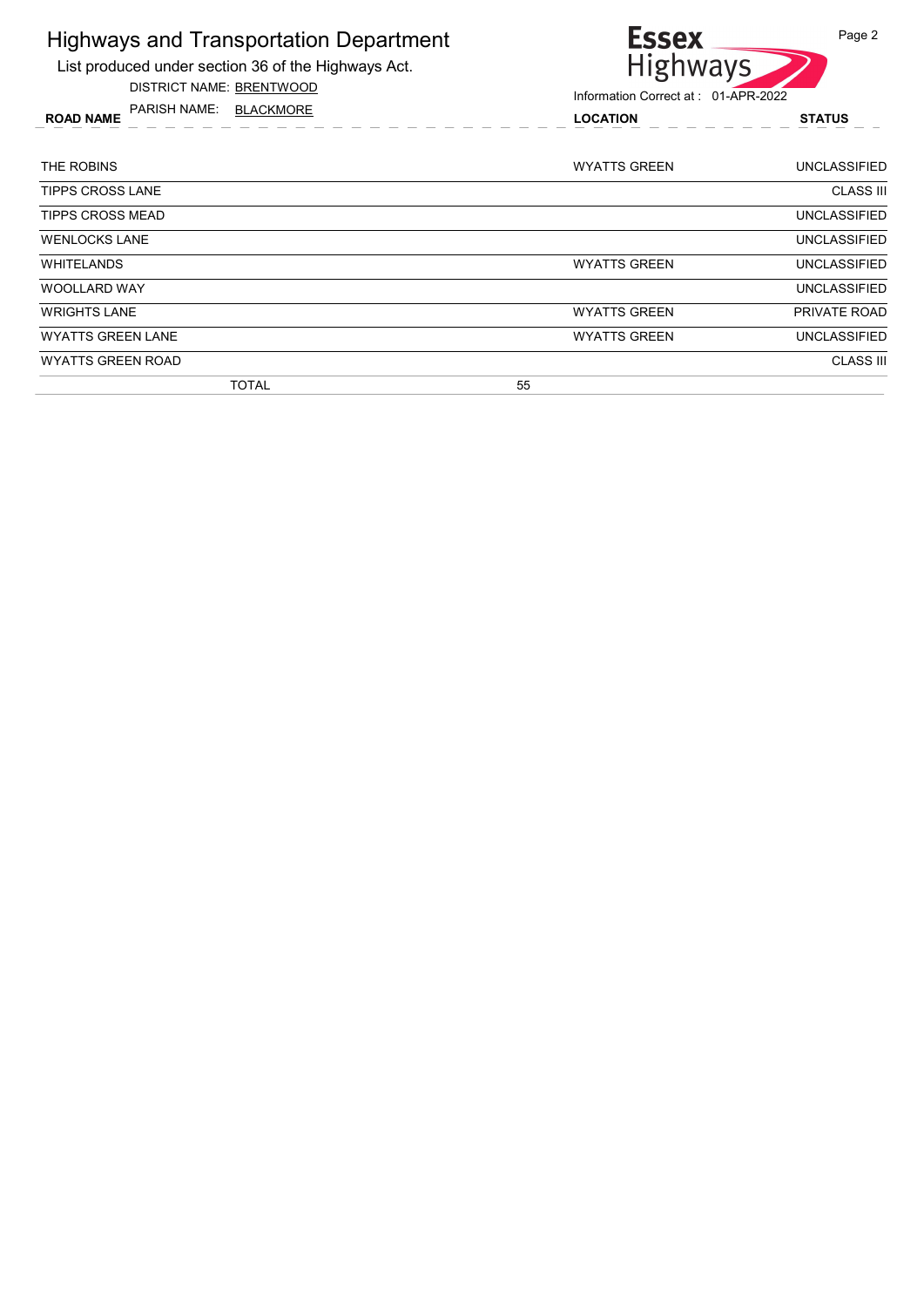

DISTRICT NAME: BRENTWOOD



Page 3

|                                            | Information Correct at: 01-APR-2022 |                     |
|--------------------------------------------|-------------------------------------|---------------------|
| PARISH NAME: BRENTWOOD<br><b>ROAD NAME</b> | <b>LOCATION</b>                     | <b>STATUS</b>       |
| ABBOTS CLOSE                               | <b>SHENFIELD</b>                    | <b>UNCLASSIFIED</b> |
| ABENBERG WAY                               | <b>HUTTON</b>                       | <b>UNCLASSIFIED</b> |
| ACCESS ROAD                                | <b>SHENFIELD</b>                    | <b>UNCLASSIFIED</b> |
| ACCESS TO DOUNSELL COURT PARKING AREA      | PILGRIMS HATCH                      | <b>UNCLASSIFIED</b> |
| ALBANY ROAD                                | PILGRIMS HATCH                      | <b>UNCLASSIFIED</b> |
| ALBERT STREET                              | <b>WARLEY</b>                       | <b>UNCLASSIFIED</b> |
| ALDERTON CLOSE                             | PILGRIMS HATCH                      | <b>UNCLASSIFIED</b> |
| ALEXANDER LANE                             | <b>SHENFIELD</b>                    | <b>UNCLASSIFIED</b> |
| ALEXANDRA ROAD                             |                                     | <b>PRIVATE ROAD</b> |
| ALFRED ROAD                                |                                     | <b>UNCLASSIFIED</b> |
| ALPHA ROAD                                 | <b>HUTTON</b>                       | <b>UNCLASSIFIED</b> |
| ALWYNE AVENUE                              | <b>SHENFIELD</b>                    | <b>UNCLASSIFIED</b> |
| APPLE GATE                                 | PILGRIMS HATCH                      | PRIVATE ROAD        |
| ARBOUR CLOSE                               | WARLEY                              | <b>UNCLASSIFIED</b> |
| ARDLEIGH COURT                             | <b>SHENFIELD</b>                    | <b>PRIVATE ROAD</b> |
| ARDLEIGH GARDENS                           | <b>HUTTON</b>                       | <b>UNCLASSIFIED</b> |
| ARNOLDS AVENUE                             | <b>HUTTON</b>                       | <b>UNCLASSIFIED</b> |
| ARNOLDS CLOSE                              | <b>HUTTON</b>                       | <b>UNCLASSIFIED</b> |
| ASH CLOSE                                  | PILGRIMS HATCH                      | <b>UNCLASSIFIED</b> |
| ASHBEAM CLOSE                              | <b>WARLEY</b>                       | <b>UNCLASSIFIED</b> |
| ASHDON CLOSE                               | <b>HUTTON</b>                       | <b>UNCLASSIFIED</b> |
| ASHFORD AVENUE                             |                                     | <b>UNCLASSIFIED</b> |
| ASHWELLS ROAD                              | PILGRIMS HATCH                      | <b>UNCLASSIFIED</b> |
| ASPEN COURT                                |                                     | <b>UNCLASSIFIED</b> |
| AVENUE ROAD                                | WARLEY                              | <b>UNCLASSIFIED</b> |
| BALMORAL ROAD                              |                                     | <b>UNCLASSIFIED</b> |
| BANNISTER DRIVE                            |                                     | <b>UNCLASSIFIED</b> |
| <b>BARDESWELL CLOSE</b>                    |                                     | <b>UNCLASSIFIED</b> |
| BARNSTON WAY                               |                                     | <b>UNCLASSIFIED</b> |

BISHOP WALK UNCLASSIFIED SHENFIELD BISHOPS HALL ROAD PILGRIMS HATCH UNCLASSIFIED

| <b>BANNISTER DRIVE</b>  |                       | <b>UNCLASSIFIED</b> |
|-------------------------|-----------------------|---------------------|
| <b>BARDESWELL CLOSE</b> |                       | <b>UNCLASSIFIED</b> |
| <b>BARNSTON WAY</b>     |                       | <b>UNCLASSIFIED</b> |
| <b>BARRINGTON COURT</b> | <b>HUTTON</b>         | <b>UNCLASSIFIED</b> |
| <b>BAYLEYS MEAD</b>     | <b>HUTTON</b>         | <b>UNCLASSIFIED</b> |
| <b>BAYMANS WOOD</b>     | <b>SHENFIELD</b>      | PRIVATE ROAD        |
| <b>BAYTREE CENTRE</b>   |                       | <b>UNCLASSIFIED</b> |
| <b>BEAUMONT GARDENS</b> | <b>HUTTON</b>         | <b>UNCLASSIFIED</b> |
| <b>BECKET CLOSE</b>     | <b>WARLEY</b>         | <b>UNCLASSIFIED</b> |
| <b>BEECH AVENUE</b>     |                       | <b>UNCLASSIFIED</b> |
| <b>BELLHOUSE LANE</b>   | <b>PILGRIMS HATCH</b> | <b>UNCLASSIFIED</b> |
| <b>BELVEDERE ROAD</b>   |                       | <b>UNCLASSIFIED</b> |
| <b>BEREDENS LANE</b>    | <b>WARLEY</b>         | <b>UNCLASSIFIED</b> |
| BIRCHWOOD CLOSE         | <b>WARLEY</b>         | <b>UNCLASSIFIED</b> |
| <b>BIRD LANE</b>        | <b>WARLEY</b>         | <b>UNCLASSIFIED</b> |
| <b>BIRDBROOK CLOSE</b>  | <b>HUTTON POPLARS</b> | <b>UNCLASSIFIED</b> |
| <b>BIRKBECK ROAD</b>    | <b>HUTTON</b>         | <b>UNCLASSIFIED</b> |
| <b>BISHOP WALK</b>      | <b>SHENFIELD</b>      | <b>PRIVATE ROAD</b> |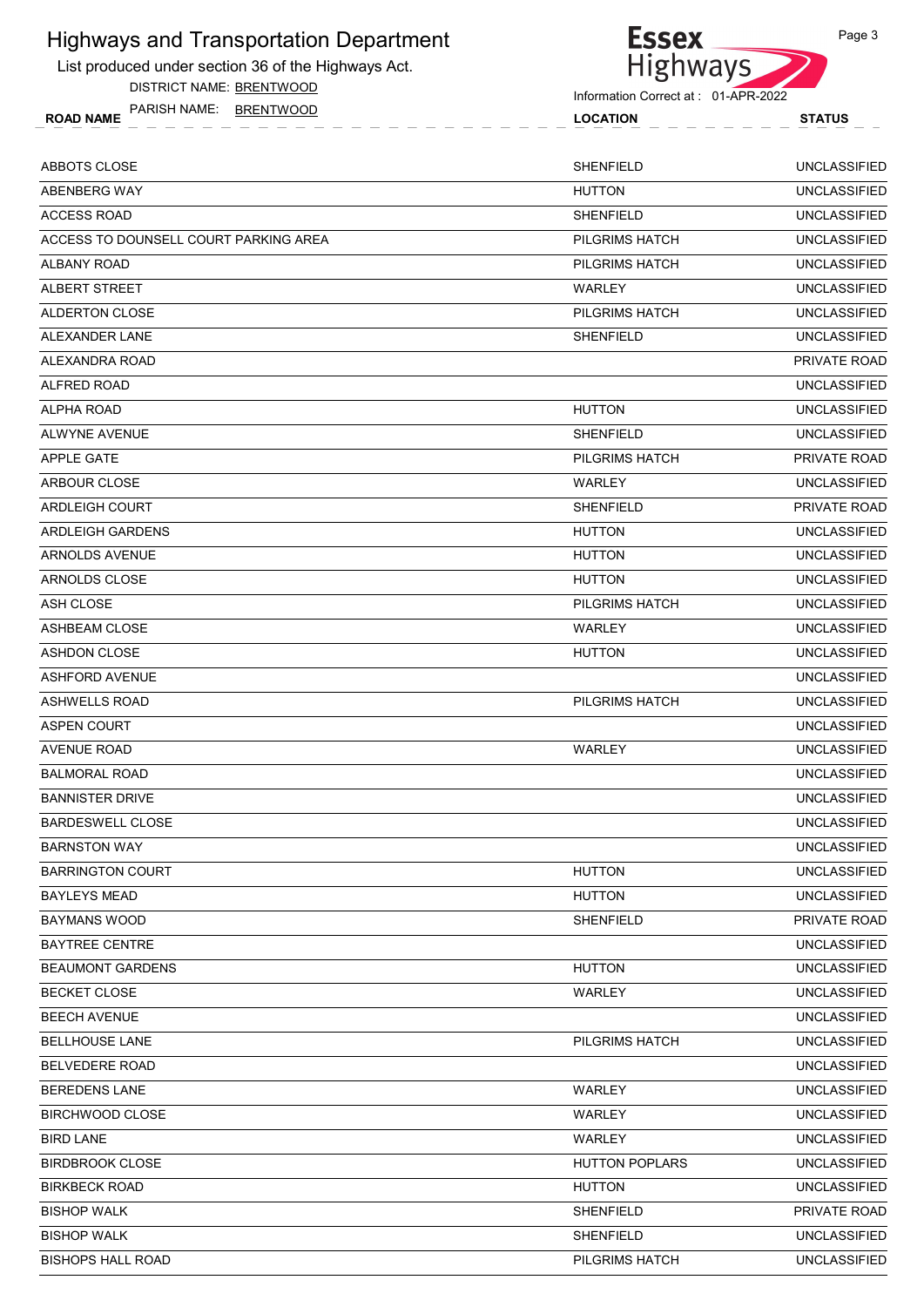List produced under section 36 of the Highways Act.

DISTRICT NAME: BRENTWOOD

ROAD NAME LOCATION STATUS PARISH NAME: BRENTWOOD



| <b>BLACKTHORN WAY</b>     | <b>WARLEY</b>  | <b>UNCLASSIFIED</b> |
|---------------------------|----------------|---------------------|
| <b>BLENHEIM ROAD</b>      |                | <b>PRIVATE ROAD</b> |
| <b>BLENHEIM ROAD</b>      |                | <b>UNCLASSIFIED</b> |
| <b>BOLEYN GARDENS</b>     |                | <b>UNCLASSIFIED</b> |
| <b>BONNINGTONS</b>        | <b>HUTTON</b>  | <b>UNCLASSIFIED</b> |
| <b>BORROMEO WAY</b>       |                | <b>UNCLASSIFIED</b> |
| <b>BOUNDARY DRIVE</b>     | <b>HUTTON</b>  | <b>UNCLASSIFIED</b> |
| <b>BOURNEBRIDGE CLOSE</b> | <b>HUTTON</b>  | <b>UNCLASSIFIED</b> |
| <b>BOWHAY</b>             | <b>HUTTON</b>  | PRIVATE ROAD        |
| <b>BOWMONT CLOSE</b>      | <b>HUTTON</b>  | PRIVATE ROAD        |
| <b>BRACKENS DRIVE</b>     | WARLEY         | <b>UNCLASSIFIED</b> |
| <b>BRADWELL COURT</b>     | <b>HUTTON</b>  | PRIVATE ROAD        |
| <b>BRADWELL GREEN</b>     | <b>HUTTON</b>  | <b>UNCLASSIFIED</b> |
| <b>BRENTWOOD BYPASS</b>   |                | A ROAD              |
| BRENTWOOD PLACE           |                | <b>UNCLASSIFIED</b> |
| <b>BRIDGE CLOSE</b>       |                | <b>UNCLASSIFIED</b> |
| <b>BRINDLES CLOSE</b>     | <b>HUTTON</b>  | <b>UNCLASSIFIED</b> |
| <b>BRITANNIA ROAD</b>     | <b>WARLEY</b>  | <b>UNCLASSIFIED</b> |
| <b>BROCKLEY GROVE</b>     | <b>HUTTON</b>  | PRIVATE STREET      |
| <b>BROCKSPARKWOOD</b>     | <b>HUTTON</b>  | <b>UNCLASSIFIED</b> |
| <b>BROOK ROAD</b>         |                | <b>UNCLASSIFIED</b> |
| <b>BROOK STREET</b>       |                | A ROAD              |
| <b>BROOKFIELD CLOSE</b>   | <b>HUTTON</b>  | <b>UNCLASSIFIED</b> |
| <b>BROOMWOOD GARDENS</b>  | PILGRIMS HATCH | <b>UNCLASSIFIED</b> |
| <b>BROWNE CLOSE</b>       |                | <b>UNCLASSIFIED</b> |
| <b>BROXTED MEWS</b>       | <b>HUTTON</b>  | <b>PRIVATE ROAD</b> |
| <b>BUCKLERS COURT</b>     | WARLEY         | <b>UNCLASSIFIED</b> |
| <b>BURLAND ROAD</b>       |                | <b>UNCLASSIFIED</b> |
| <b>BURNELL WALK</b>       | <b>WARLEY</b>  | <b>UNCLASSIFIED</b> |
| <b>BURNS WAY</b>          | <b>HUTTON</b>  | <b>UNCLASSIFIED</b> |
| <b>BURNTWOOD</b>          |                | <b>UNCLASSIFIED</b> |
| <b>BURSES WAY</b>         | <b>HUTTON</b>  | <b>UNCLASSIFIED</b> |
| <b>BYRON ROAD</b>         | <b>HUTTON</b>  | <b>UNCLASSIFIED</b> |
| CALCOTT CLOSE             |                | <b>UNCLASSIFIED</b> |
| CAMERON CLOSE             | <b>WARLEY</b>  | <b>UNCLASSIFIED</b> |
| CANTERBURY WAY            | WARLEY         | <b>UNCLASSIFIED</b> |
| CAPON CLOSE               |                | <b>UNCLASSIFIED</b> |
| <b>CARISBROOK ROAD</b>    | PILGRIMS HATCH | <b>UNCLASSIFIED</b> |
| <b>CARPENTERS PATH</b>    | <b>HUTTON</b>  | <b>UNCLASSIFIED</b> |
| CARSWELL CLOSE            | <b>HUTTON</b>  | <b>UNCLASSIFIED</b> |
| CATHEDRAL PLACE           |                | <b>UNCLASSIFIED</b> |
| CATHERINE CLOSE           | PILGRIMS HATCH | <b>UNCLASSIFIED</b> |
| CEDAR CLOSE               | <b>HUTTON</b>  | <b>UNCLASSIFIED</b> |
| <b>CEDAR ROAD</b>         | <b>HUTTON</b>  | <b>UNCLASSIFIED</b> |
| CHALLACOMBE CLOSE         | <b>HUTTON</b>  | PRIVATE ROAD        |
| <b>CHANTREYWOOD</b>       | <b>HUTTON</b>  | <b>UNCLASSIFIED</b> |
|                           |                |                     |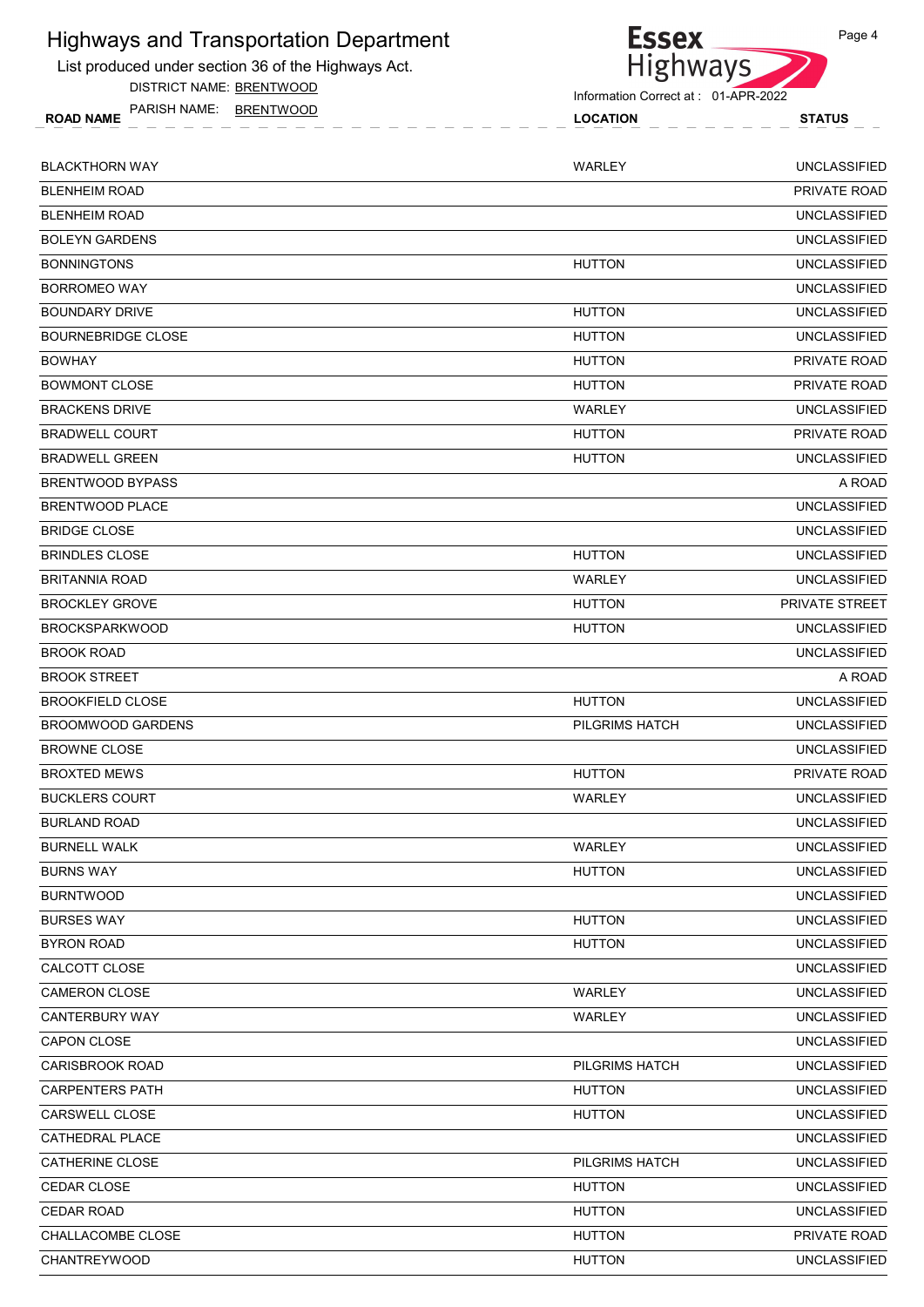List produced under section 36 of the Highways Act.

DISTRICT NAME: BRENTWOOD

ROAD NAME LOCATION STATUS PARISH NAME: BRENTWOOD



Information Correct at : 01-APR-2022

| <b>CHASE ROAD</b>                 |                                      | <b>UNCLASSIFIED</b> |
|-----------------------------------|--------------------------------------|---------------------|
| <b>CHATHAM WAY</b>                |                                      | <b>UNCLASSIFIED</b> |
| <b>CHELMER DRIVE</b>              | <b>HUTTON</b>                        | <b>UNCLASSIFIED</b> |
| <b>CHELMSFORD ROAD</b>            | <b>SHENFIELD</b>                     | <b>B ROAD</b>       |
| <b>CHELMSFORD ROAD</b>            | <b>SHENFIELD</b>                     | A ROAD              |
| CHELMSFORD ROAD ROUNDABOUT        | <b>A12 AT</b><br><b>MOUNTNESSING</b> | A ROAD              |
| CHELMSFORD ROAD SERVICE ROAD EAST | <b>SHENFIELD</b>                     | <b>UNCLASSIFIED</b> |
| CHELMSFORD ROAD SERVICE ROAD WEST | <b>SHENFIELD</b>                     | <b>UNCLASSIFIED</b> |
| <b>CHELSEA WAY</b>                |                                      | PRIVATE ROAD        |
| <b>CHEQUERS ROAD</b>              | SOUTH WEALD                          | <b>CLASS III</b>    |
| <b>CHERRY AVENUE</b>              |                                      | <b>UNCLASSIFIED</b> |
| <b>CHESTNUT GROVE</b>             |                                      | <b>UNCLASSIFIED</b> |
| <b>CHESTNUTS</b>                  | <b>HUTTON</b>                        | <b>UNCLASSIFIED</b> |
| CHILDERDITCH HALL DRIVE           | WARLEY                               | PRIVATE ROAD        |
| CHILDERDITCH LANE                 | <b>LITTLE WARLEY</b>                 | <b>UNCLASSIFIED</b> |
| <b>CHILDERDITCH STREET</b>        | LITTLE WARLEY                        | <b>UNCLASSIFIED</b> |
| <b>CHINDITS LANE</b>              | WARLEY                               | <b>UNCLASSIFIED</b> |
| <b>CHURCH LANE</b>                | <b>HUTTON</b>                        | <b>UNCLASSIFIED</b> |
| <b>CHURCH LANE</b>                | <b>GREAT WARLEY</b>                  | <b>UNCLASSIFIED</b> |
| <b>CHURCH LANE</b>                | <b>GREAT WARLEY</b>                  | PRIVATE ROAD        |
| <b>CLAIRE CLOSE</b>               |                                      | PRIVATE ROAD        |
| <b>CLARENCE ROAD</b>              | PILGRIMS HATCH                       | <b>UNCLASSIFIED</b> |
| <b>CLAUGHTON WAY</b>              | <b>HUTTON</b>                        | <b>UNCLASSIFIED</b> |
| <b>CLAVERING WAY</b>              | <b>HUTTON</b>                        | <b>UNCLASSIFIED</b> |
| <b>CLEVES AVENUE</b>              |                                      | <b>UNCLASSIFIED</b> |
| <b>CLIFTON WAY</b>                | <b>HUTTON</b>                        | <b>UNCLASSIFIED</b> |
| <b>CLIVE ROAD</b>                 | WARLEY                               | <b>UNCLASSIFIED</b> |
| <b>CLIVEDEN CLOSE</b>             | <b>SHENFIELD</b>                     | <b>UNCLASSIFIED</b> |
| CODHAM HALL LANE                  | WARLEY                               | <b>UNCLASSIFIED</b> |
| <b>COLERIDGE WALK</b>             | <b>HUTTON</b>                        | <b>UNCLASSIFIED</b> |
| <b>COLET ROAD</b>                 | <b>HUTTON</b>                        | PRIVATE ROAD        |
| <b>COLET ROAD</b>                 | <b>HUTTON</b>                        | <b>UNCLASSIFIED</b> |
| <b>COLLINS WAY</b>                | <b>SHENFIELD</b>                     | <b>UNCLASSIFIED</b> |
| <b>COMPTON AVENUE</b>             | <b>HUTTON</b>                        | PRIVATE ROAD        |
| <b>CONIFER DRIVE</b>              | WARLEY                               | <b>UNCLASSIFIED</b> |
| CONSORT CLOSE                     | WARLEY                               | <b>UNCLASSIFIED</b> |
| <b>COOMBE RISE</b>                | <b>SHENFIELD</b>                     | <b>UNCLASSIFIED</b> |
| <b>COPEMAN ROAD</b>               | <b>HUTTON</b>                        | <b>UNCLASSIFIED</b> |
| COPPERFIELD GARDENS               |                                      | <b>UNCLASSIFIED</b> |
| COPTFOLD ROAD                     |                                      | <b>UNCLASSIFIED</b> |
| <b>CORAM GREEN</b>                | <b>HUTTON</b>                        | <b>UNCLASSIFIED</b> |
| <b>CORCORANS</b>                  | PILGRIMS HATCH                       | <b>UNCLASSIFIED</b> |
| CORNSLAND                         |                                      | <b>UNCLASSIFIED</b> |
| CORNSLAND                         |                                      | PRIVATE ROAD        |
| <b>CORNWALL ROAD</b>              | PILGRIMS HATCH                       | <b>UNCLASSIFIED</b> |
|                                   |                                      |                     |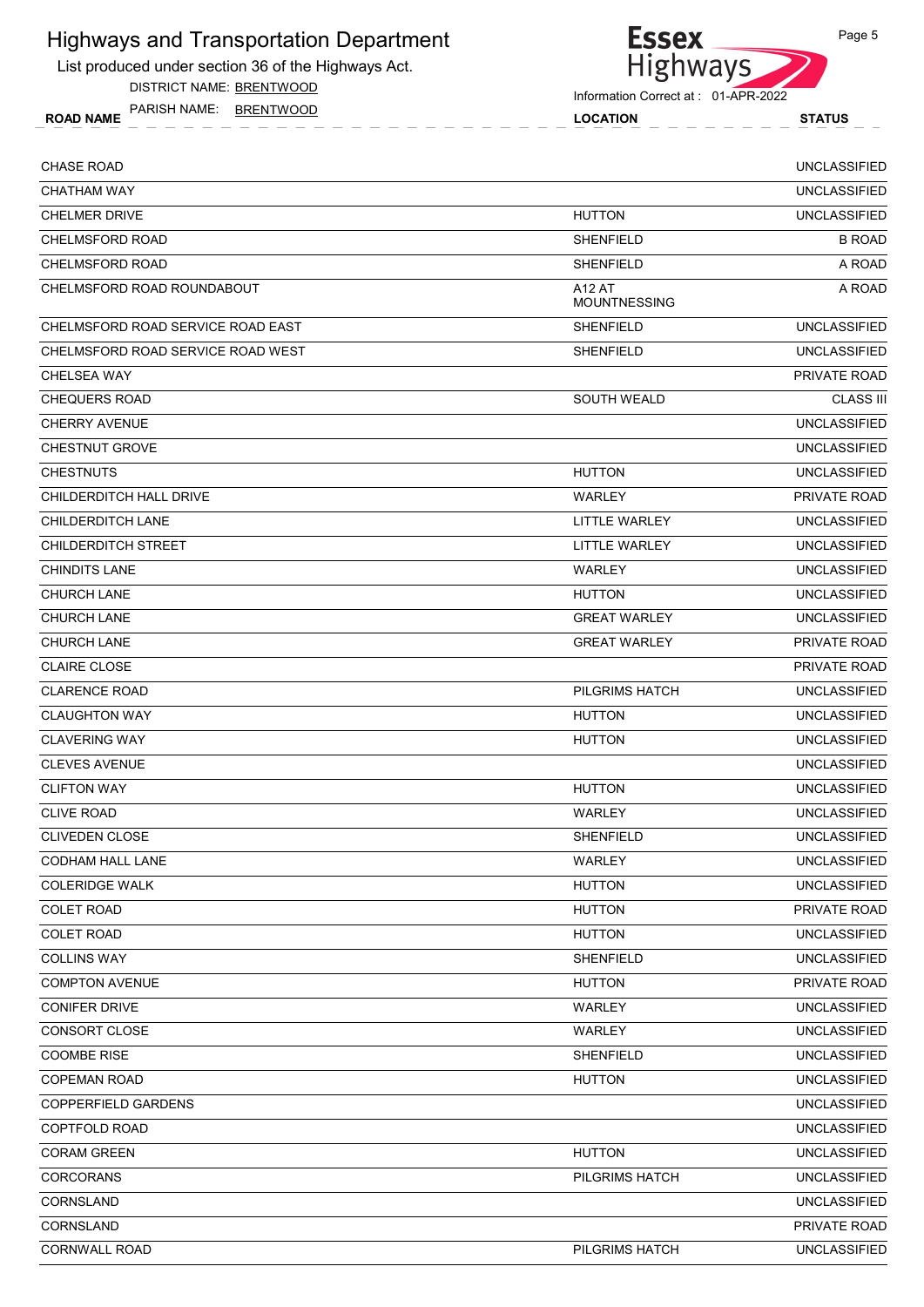List produced under section 36 of the Highways Act.

DISTRICT NAME: BRENTWOOD



Page 6

Information Correct at : 01-APR-2022

ROAD NAME LOCATION STATUS PARISH NAME: BRENTWOOD

| <b>CORY DRIVE</b>                       | <b>HUTTON</b>                      | <b>UNCLASSIFIED</b> |
|-----------------------------------------|------------------------------------|---------------------|
| <b>COSTEAD MANOR ROAD</b>               |                                    | <b>UNCLASSIFIED</b> |
| COTSWOLD GARDENS                        | <b>HUTTON</b>                      | <b>UNCLASSIFIED</b> |
| <b>COURAGE WALK</b>                     | <b>HUTTON</b>                      | <b>UNCLASSIFIED</b> |
| <b>COVENBROOK</b>                       | <b>HUTTON</b>                      | <b>UNCLASSIFIED</b> |
| <b>COVERLEY CLOSE</b>                   |                                    | <b>UNCLASSIFIED</b> |
| <b>COXTIE GREEN ROAD</b>                |                                    | <b>CLASS III</b>    |
| <b>CRESCENT DRIVE</b>                   | <b>SHENFIELD</b>                   | <b>UNCLASSIFIED</b> |
| <b>CRESCENT ROAD</b>                    | WARLEY                             | <b>CLASS III</b>    |
| <b>CROMWELL ROAD</b>                    | <b>WARLEY</b>                      | <b>UNCLASSIFIED</b> |
| <b>CROSSWAYS</b>                        | <b>SHENFIELD</b>                   | <b>UNCLASSIFIED</b> |
| <b>CROW GREEN LANE</b>                  | PILGRIMS HATCH                     | <b>UNCLASSIFIED</b> |
| <b>CROW GREEN ROAD</b>                  | PILGRIMS HATCH                     | <b>UNCLASSIFIED</b> |
| <b>CROWN STREET</b>                     |                                    | <b>UNCLASSIFIED</b> |
| <b>CRUSHES CLOSE</b>                    | <b>HUTTON</b>                      | <b>UNCLASSIFIED</b> |
| <b>DAFFODIL AVENUE</b>                  | PILGRIMS HATCH                     | <b>UNCLASSIFIED</b> |
| DANBURY CLOSE                           | PILGRIMS HATCH                     | <b>UNCLASSIFIED</b> |
| <b>DANES WAY</b>                        | PILGRIMS HATCH                     | <b>UNCLASSIFIED</b> |
| DARCY CLOSE                             | <b>HUTTON</b>                      | <b>UNCLASSIFIED</b> |
| <b>DARK LANE</b>                        | WARLEY                             | <b>UNCLASSIFIED</b> |
| DARLINGTON COURT                        | PILGRIMS HATCH                     | PRIVATE ROAD        |
| <b>DAYS LANE</b>                        | PILGRIMS HATCH                     | <b>UNCLASSIFIED</b> |
| DE PAUL WAY                             |                                    | <b>UNCLASSIFIED</b> |
| <b>DEANS ROAD</b>                       | WARLEY                             | <b>UNCLASSIFIED</b> |
| <b>DELTA ROAD</b>                       | <b>HUTTON</b>                      | <b>UNCLASSIFIED</b> |
| DODDINGHURST COURT                      |                                    | PRIVATE ROAD        |
| DODDINGHURST ROAD                       | <b>PILGRIMS HATCH</b>              | <b>CLASS III</b>    |
| DOWNSLAND DRIVE                         |                                    | <b>UNCLASSIFIED</b> |
| DRAKE CLOSE                             | WARLEY                             | PRIVATE ROAD        |
| <b>DROVERS MEAD</b>                     |                                    | PRIVATE ROAD        |
| DRUMMOND COURT                          |                                    | PRIVATE ROAD        |
| DYTCHLEYS LANE                          | PILGRIMS HATCH                     | <b>UNCLASSIFIED</b> |
| <b>EAGLE WAY</b>                        | WARLEY                             | <b>CLASS III</b>    |
| EASTBOUND SLIP FROM A12 TO MOUNTNESSING | BRENTWOOD, MOUNT<br><b>NESSING</b> | A ROAD              |
| EASTBOUND SLIP FROM MOUNTNESSING TO A12 | BRENTWOOD, MOUNT<br><b>NESSING</b> | A ROAD              |
| <b>EASTFIELD ROAD</b>                   |                                    | <b>UNCLASSIFIED</b> |
| <b>EASTHAM CRESCENT</b>                 |                                    | <b>UNCLASSIFIED</b> |
| <b>EDWARDS CLOSE</b>                    | <b>HUTTON</b>                      | <b>UNCLASSIFIED</b> |
| <b>EDWARDS WAY</b>                      | <b>HUTTON</b>                      | <b>UNCLASSIFIED</b> |
| ELEANOR WAY                             | WARLEY                             | <b>UNCLASSIFIED</b> |
| ELIZABETH ROAD                          | PILGRIMS HATCH                     | <b>UNCLASSIFIED</b> |
| <b>ELM WAY</b>                          |                                    | <b>UNCLASSIFIED</b> |
| <b>ENDWAYS COURT</b>                    |                                    | PRIVATE ROAD        |
| <b>ESSEX WAY</b>                        | WARLEY                             | <b>UNCLASSIFIED</b> |
| EVELYN WALK                             | WARLEY                             | <b>FOOTPATH</b>     |
|                                         |                                    |                     |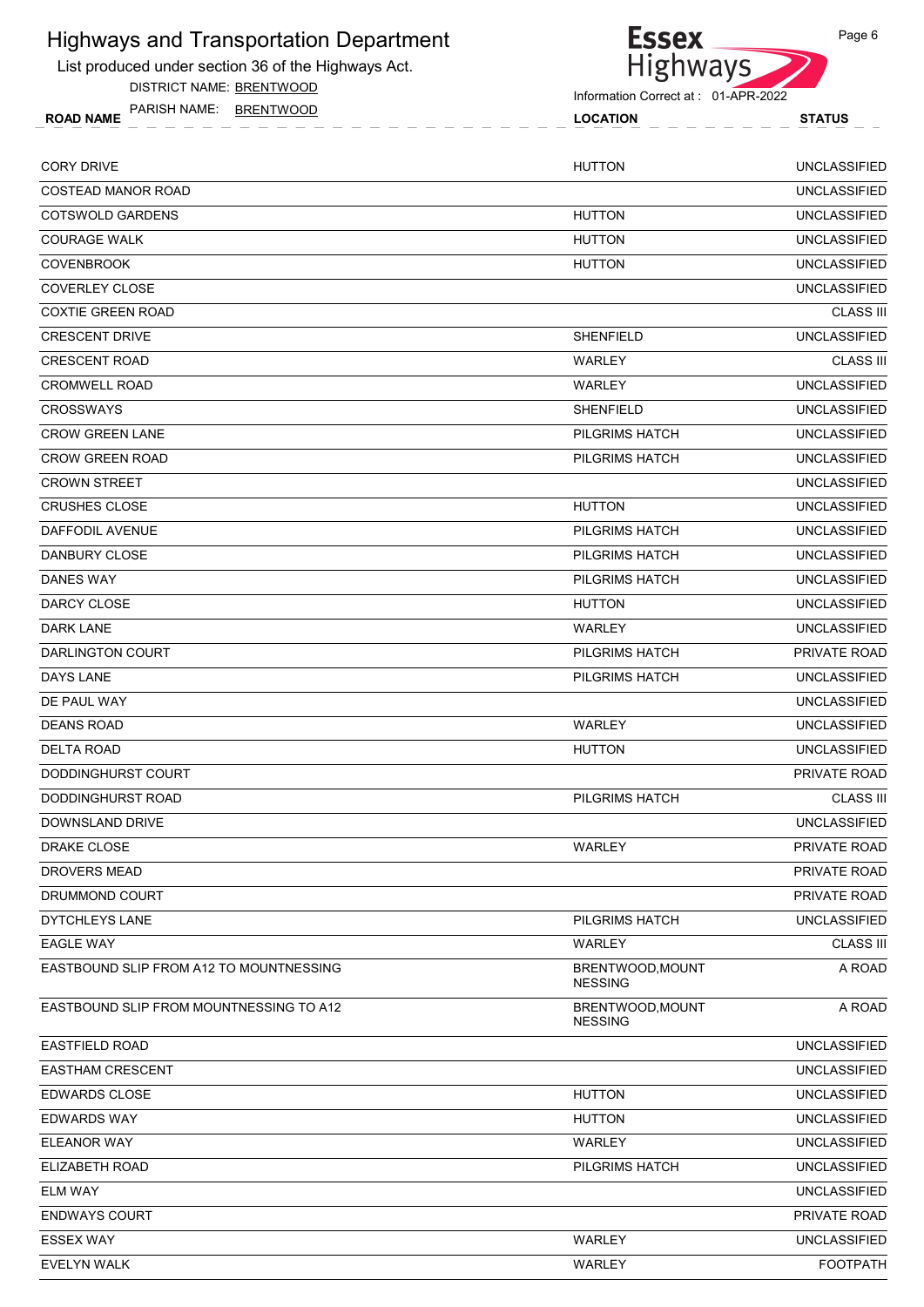List produced under section 36 of the Highways Act.

DISTRICT NAME: BRENTWOOD

ROAD NAME LOCATION STATUS PARISH NAME: BRENTWOOD



| <b>FAIRFIELD ROAD</b>      |                  | <b>UNCLASSIFIED</b> |
|----------------------------|------------------|---------------------|
| <b>FAIRVIEW AVENUE</b>     | <b>HUTTON</b>    | <b>UNCLASSIFIED</b> |
| <b>FANTASIA COURT</b>      |                  | <b>UNCLASSIFIED</b> |
| <b>FARM CLOSE</b>          | <b>HUTTON</b>    | <b>UNCLASSIFIED</b> |
| <b>FAWTERS CLOSE</b>       | <b>HUTTON</b>    | <b>UNCLASSIFIED</b> |
| <b>FEARNS MEAD</b>         | WARLEY           | <b>UNCLASSIFIED</b> |
| FELSTEAD CLOSE             | <b>HUTTON</b>    | <b>UNCLASSIFIED</b> |
| <b>FEN CLOSE</b>           | <b>SHENFIELD</b> | <b>UNCLASSIFIED</b> |
| <b>FIELDING WAY</b>        | <b>HUTTON</b>    | <b>UNCLASSIFIED</b> |
| <b>FIRSGROVE CRESCENT</b>  | WARLEY           | <b>UNCLASSIFIED</b> |
| <b>FIRSGROVE ROAD</b>      | WARLEY           | <b>UNCLASSIFIED</b> |
| <b>FLEMINGS</b>            | WARLEY           | <b>UNCLASSIFIED</b> |
| <b>FLORENCE CLOSE</b>      |                  | <b>UNCLASSIFIED</b> |
| <b>FOXES GROVE</b>         | <b>HUTTON</b>    | PRIVATE ROAD        |
| <b>FRIARS AVENUE</b>       | <b>SHENFIELD</b> | <b>UNCLASSIFIED</b> |
| <b>FRIARS CLOSE</b>        | <b>SHENFIELD</b> | <b>UNCLASSIFIED</b> |
| <b>FROG STREET</b>         | PILGRIMS HATCH   | <b>UNCLASSIFIED</b> |
| <b>GAINSBOROUGH PLACE</b>  | <b>HUTTON</b>    | <b>UNCLASSIFIED</b> |
| <b>GEARY DRIVE</b>         |                  | <b>UNCLASSIFIED</b> |
| <b>GEORGES DRIVE</b>       | PILGRIMS HATCH   | <b>UNCLASSIFIED</b> |
| <b>GERRARD CRESCENT</b>    |                  | <b>UNCLASSIFIED</b> |
| <b>GIBRALTAR CLOSE</b>     | <b>WARLEY</b>    | <b>UNCLASSIFIED</b> |
| <b>GIFFORD PLACE</b>       | WARLEY           | <b>UNCLASSIFIED</b> |
| <b>GLANMEAD</b>            | <b>SHENFIELD</b> | <b>UNCLASSIFIED</b> |
| <b>GLANTHAMS CLOSE</b>     | <b>SHENFIELD</b> | PRIVATE ROAD        |
| <b>GLANTHAMS ROAD</b>      | <b>SHENFIELD</b> | <b>UNCLASSIFIED</b> |
| <b>GLENDALE CLOSE</b>      | <b>SHENFIELD</b> | <b>UNCLASSIFIED</b> |
| <b>GLOUCESTER ROAD</b>     | PILGRIMS HATCH   | <b>UNCLASSIFIED</b> |
| GOODWOOD AVENUE            | <b>HUTTON</b>    | <b>UNCLASSIFIED</b> |
| <b>GORDON ROAD</b>         | <b>SHENFIELD</b> | <b>UNCLASSIFIED</b> |
| <b>GRAHAM CLOSE</b>        | <b>HUTTON</b>    | <b>UNCLASSIFIED</b> |
| <b>GRANGEWOOD CLOSE</b>    |                  | <b>UNCLASSIFIED</b> |
| <b>GRAYS WALK</b>          | <b>HUTTON</b>    | <b>UNCLASSIFIED</b> |
| <b>GREAT EASTERN ROAD</b>  | WARLEY           | <b>UNCLASSIFIED</b> |
| <b>GREAT OAKS</b>          | <b>HUTTON</b>    | <b>UNCLASSIFIED</b> |
| <b>GREAT ROPERS LANE</b>   | WARLEY           | <b>UNCLASSIFIED</b> |
| <b>GREAT WARLEY COMMON</b> | WARLEY           | PRIVATE STREET      |
| <b>GREAT WARLEY STREET</b> | WARLEY           | <b>B ROAD</b>       |
| <b>GREDING WALK</b>        | <b>HUTTON</b>    | <b>UNCLASSIFIED</b> |
| <b>GREEN LANE</b>          | WARLEY           | <b>UNCLASSIFIED</b> |
| <b>GREENFIELDS CLOSE</b>   | WARLEY           | PRIVATE ROAD        |
| <b>GREENSHAW</b>           |                  | <b>UNCLASSIFIED</b> |
| <b>GREENSLEEVES DRIVE</b>  |                  | <b>UNCLASSIFIED</b> |
| <b>GREENSTEAD CLOSE</b>    | <b>HUTTON</b>    | <b>UNCLASSIFIED</b> |
| <b>GREENWAY</b>            | <b>HUTTON</b>    | PRIVATE STREET      |
| <b>GREENWICH AVENUE</b>    |                  | PRIVATE ROAD        |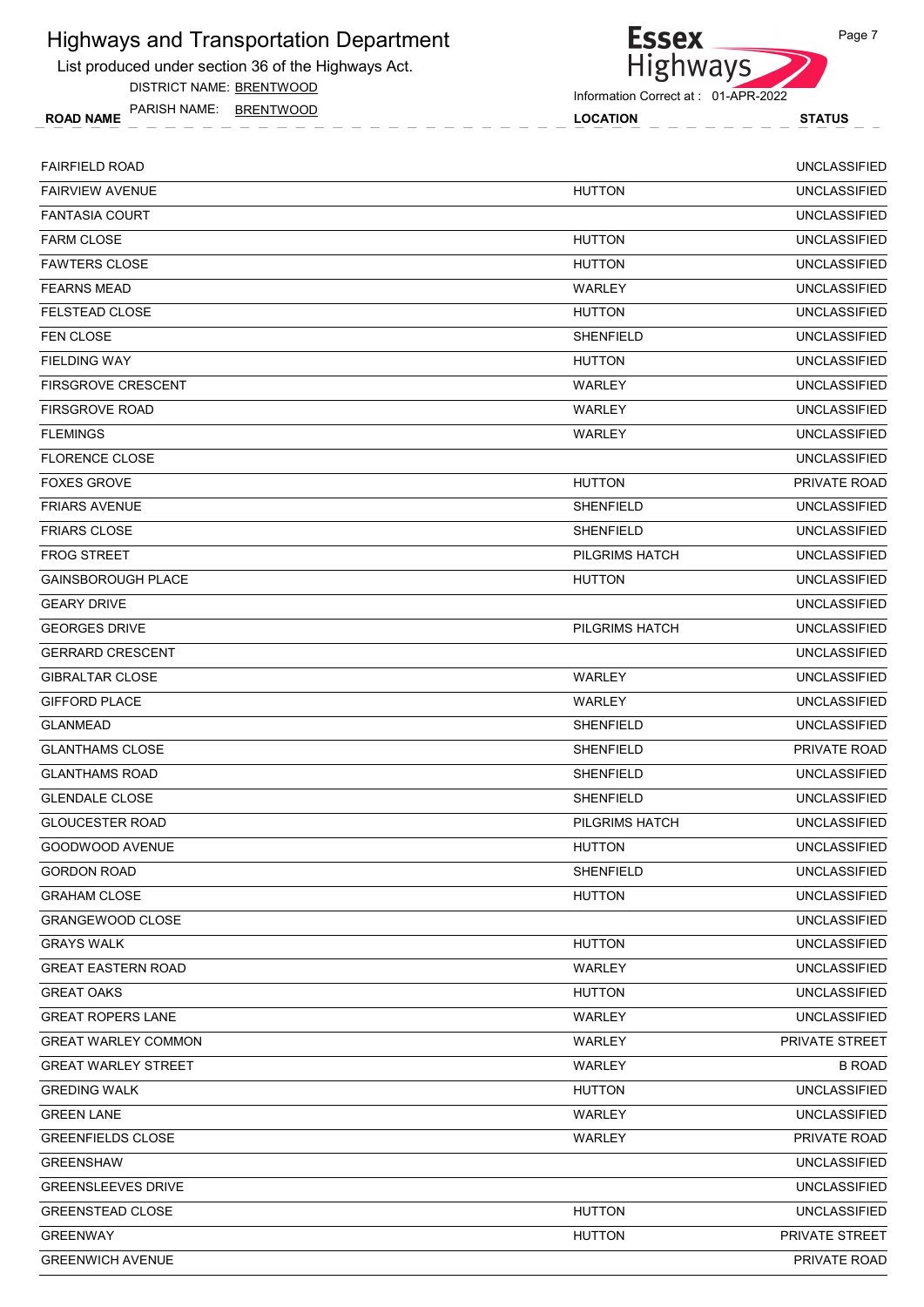List produced under section 36 of the Highways Act.

DISTRICT NAME: BRENTWOOD

ROAD NAME LOCATION STATUS PARISH NAME: BRENTWOOD



Information Correct at : 01-APR-2022

| <b>GRESHAM CLOSE</b>     |                  | <b>PRIVATE ROAD</b> |
|--------------------------|------------------|---------------------|
| <b>GRESHAM ROAD</b>      |                  | <b>UNCLASSIFIED</b> |
| <b>GREYFRIARS</b>        | <b>HUTTON</b>    | <b>PRIVATE ROAD</b> |
| <b>GUARDSMAN CLOSE</b>   | WARLEY           | PRIVATE ROAD        |
| <b>HALL GREEN LANE</b>   | <b>HUTTON</b>    | <b>UNCLASSIFIED</b> |
| <b>HALL LANE</b>         | <b>SHENFIELD</b> | <b>UNCLASSIFIED</b> |
| HALLWOOD CRESCENT        | SHENFIELD        | PRIVATE ROAD        |
| <b>HALSTEAD WAY</b>      | <b>HUTTON</b>    | <b>UNCLASSIFIED</b> |
| <b>HAMILTON CRESCENT</b> | WARLEY           | <b>UNCLASSIFIED</b> |
| <b>HAMMONDS LANE</b>     | WARLEY           | <b>UNCLASSIFIED</b> |
| <b>HAMPDEN CRESCENT</b>  | WARLEY           | <b>UNCLASSIFIED</b> |
| <b>HANGING HILL LANE</b> | <b>HUTTON</b>    | <b>CLASS III</b>    |
| <b>HANOVER PLACE</b>     |                  | <b>UNCLASSIFIED</b> |
| HAREWOOD ROAD            | PILGRIMS HATCH   | <b>UNCLASSIFIED</b> |
| <b>HARRISON CLOSE</b>    | <b>HUTTON</b>    | <b>UNCLASSIFIED</b> |
| <b>HART STREET</b>       |                  | <b>UNCLASSIFIED</b> |
| HARTSWOOD CLOSE          | WARLEY           | <b>UNCLASSIFIED</b> |
| HARTSWOOD ROAD           | WARLEY           | <b>UNCLASSIFIED</b> |
| HARTSWOOD ROAD           | WARLEY           | <b>CLASS III</b>    |
| <b>HATCH ROAD</b>        | PILGRIMS HATCH   | <b>UNCLASSIFIED</b> |
| <b>HATFIELD CLOSE</b>    | <b>HUTTON</b>    | <b>UNCLASSIFIED</b> |
| HAVENWOOD CLOSE          | WARLEY           | PRIVATE ROAD        |
| <b>HAWKSMOOR GREEN</b>   | <b>HUTTON</b>    | <b>UNCLASSIFIED</b> |
| <b>HAWTHORN AVENUE</b>   |                  | <b>UNCLASSIFIED</b> |
| <b>HAYWARDS CLOSE</b>    | <b>HUTTON</b>    | <b>UNCLASSIFIED</b> |
| <b>HAZELEIGH</b>         | <b>HUTTON</b>    | <b>UNCLASSIFIED</b> |
| <b>HAZELWOOD GARDENS</b> | PILGRIMS HATCH   | <b>UNCLASSIFIED</b> |
| <b>HEADLEY CHASE</b>     | WARLEY           | <b>UNCLASSIFIED</b> |
| <b>HEARDS LANE</b>       | <b>SHENFIELD</b> | <b>UNCLASSIFIED</b> |
| <b>HEATHER CLOSE</b>     | PILGRIMS HATCH   | <b>UNCLASSIFIED</b> |
| <b>HEIDECK GARDENS</b>   | <b>HUTTON</b>    | <b>UNCLASSIFIED</b> |
| <b>HENMAN WAY</b>        |                  | <b>UNCLASSIFIED</b> |
| <b>HERINGTON GROVE</b>   | <b>HUTTON</b>    | PRIVATE STREET      |
| <b>HERONWAY</b>          | <b>HUTTON</b>    | PRIVATE STREET      |
| <b>HIGH STREET</b>       |                  | A ROAD              |
| <b>HIGHLAND AVENUE</b>   |                  | <b>UNCLASSIFIED</b> |
| <b>HIGHMEAD COURT</b>    |                  | PRIVATE ROAD        |
| <b>HIGHVIEW CRESCENT</b> | <b>HUTTON</b>    | <b>UNCLASSIFIED</b> |
| <b>HIGHWOOD CLOSE</b>    |                  | <b>UNCLASSIFIED</b> |
| <b>HILL ROAD</b>         |                  | PRIVATE STREET      |
| <b>HILLS CHACE</b>       | WARLEY           | PRIVATE ROAD        |
| HILLSIDE WALK            |                  | <b>UNCLASSIFIED</b> |
| HILLSIDE WALK            |                  | PRIVATE STREET      |
| HILLWOOD CLOSE           | <b>HUTTON</b>    | <b>UNCLASSIFIED</b> |
| HILLWOOD GROVE           | <b>HUTTON</b>    | PRIVATE STREET      |
| HIVE CLOSE               |                  | PRIVATE ROAD        |
|                          |                  |                     |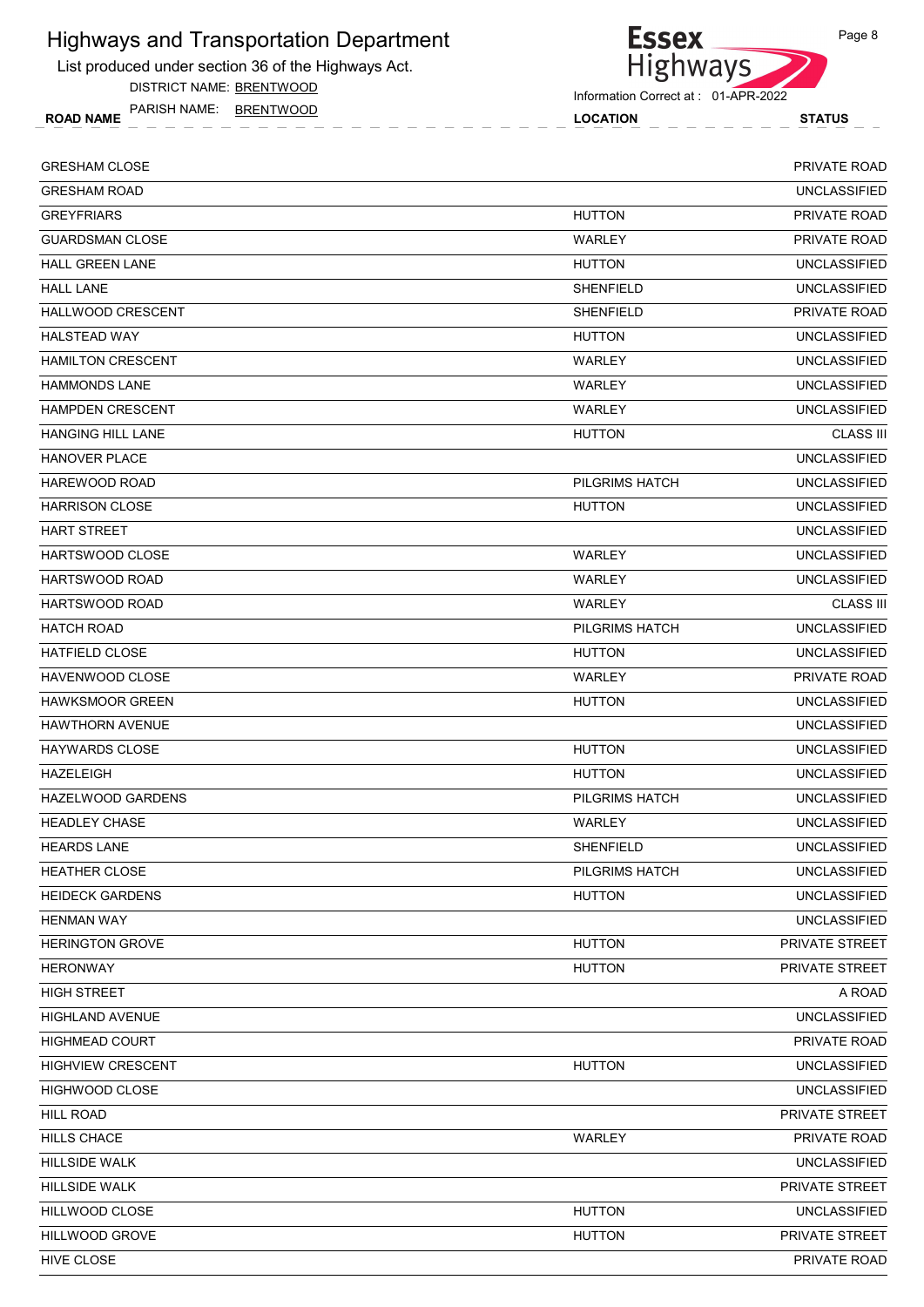List produced under section 36 of the Highways Act.

DISTRICT NAME: BRENTWOOD

ROAD NAME LOCATION STATUS PARISH NAME: BRENTWOOD



| <b>HOGARTH AVENUE</b>   |                    | <b>UNCLASSIFIED</b> |
|-------------------------|--------------------|---------------------|
| <b>HOLDEN GARDENS</b>   | WARLEY             | <b>UNCLASSIFIED</b> |
| <b>HOLLY HOUSE</b>      |                    | <b>PRIVATE ROAD</b> |
| <b>HOLMWOOD AVENUE</b>  | <b>SHENFIELD</b>   | <b>UNCLASSIFIED</b> |
| <b>HOME FARM ROAD</b>   | WARLEY             | <b>UNCLASSIFIED</b> |
| <b>HOMEHURST HOUSE</b>  |                    | PRIVATE ROAD        |
| <b>HONEYPOT LANE</b>    |                    | <b>UNCLASSIFIED</b> |
| HONEYSUCKLE CLOSE       | PILGRIMS HATCH     | <b>UNCLASSIFIED</b> |
| <b>HORKSLEY GARDENS</b> | <b>HUTTON</b>      | <b>UNCLASSIFIED</b> |
| <b>HORNBEAM CLOSE</b>   |                    | <b>UNCLASSIFIED</b> |
| HOVE CLOSE              | <b>HUTTON</b>      | <b>UNCLASSIFIED</b> |
| <b>HUBERT ROAD</b>      |                    | PRIVATE ROAD        |
| <b>HULLETTS LANE</b>    |                    | <b>UNCLASSIFIED</b> |
| HUNTER AVENUE           | <b>SHENFIELD</b>   | <b>UNCLASSIFIED</b> |
| <b>HUNTERS CHASE</b>    | <b>HUTTON</b>      | <b>PRIVATE ROAD</b> |
| HURSTWOOD AVENUE        | PILGRIMS HATCH     | <b>UNCLASSIFIED</b> |
| <b>HUTTON DRIVE</b>     | <b>HUTTON</b>      | <b>UNCLASSIFIED</b> |
| <b>HUTTON GATE</b>      | <b>HUTTON</b>      | <b>PRIVATE ROAD</b> |
| <b>HUTTON PLACE</b>     | <b>HUTTON</b>      | <b>UNCLASSIFIED</b> |
| <b>HUTTON ROAD</b>      | SHENFIELD          | A ROAD              |
| <b>HUTTON VILLAGE</b>   | <b>HUTTON</b>      | <b>UNCLASSIFIED</b> |
| <b>INGRAVE ROAD</b>     |                    | <b>UNCLASSIFIED</b> |
| <b>INGRAVE ROAD</b>     |                    | A ROAD              |
| INGRAVE ROAD ROUNDABOUT |                    | A ROAD              |
| <b>INVERMAY COURT</b>   |                    | PRIVATE ROAD        |
| <b>IRIS CLOSE</b>       | PILGRIMS HATCH     | <b>UNCLASSIFIED</b> |
| <b>IVER ROAD</b>        | PILGRIMS HATCH     | <b>UNCLASSIFIED</b> |
| JANMEAD                 | <b>HUTTON</b>      | <b>UNCLASSIFIED</b> |
| <b>JASMINE CLOSE</b>    |                    | <b>UNCLASSIFIED</b> |
| <b>JASON CLOSE</b>      | <b>SOUTH WEALD</b> | <b>UNCLASSIFIED</b> |
| <b>JUNCTION ROAD</b>    | WARLEY             | <b>UNCLASSIFIED</b> |
| <b>KANDLEWOOD</b>       | <b>HUTTON</b>      | PRIVATE ROAD        |
| <b>KAREN CLOSE</b>      |                    | <b>UNCLASSIFIED</b> |
| <b>KAVANAGHS ROAD</b>   |                    | <b>CLASS III</b>    |
| KAVANAGHS TERRACE       |                    | PRIVATE ROAD        |
| <b>KEATS WALK</b>       | <b>HUTTON</b>      | <b>UNCLASSIFIED</b> |
| <b>KELVEDON CLOSE</b>   | <b>HUTTON</b>      | <b>UNCLASSIFIED</b> |
| <b>KENSINGTON ROAD</b>  | PILGRIMS HATCH     | <b>UNCLASSIFIED</b> |
| <b>KENSINGTON WAY</b>   |                    | PRIVATE ROAD        |
| KILMINGTON CLOSE        | <b>HUTTON</b>      | PRIVATE ROAD        |
| KILWORTH AVENUE         | SHENFIELD          | <b>UNCLASSIFIED</b> |
| <b>KIMPTON AVENUE</b>   |                    | <b>UNCLASSIFIED</b> |
| KING EDWARD ROAD        |                    | <b>UNCLASSIFIED</b> |
| KING GEORGE ROAD        | PILGRIMS HATCH     | <b>UNCLASSIFIED</b> |
| KINGFISHER CLOSE        | <b>HUTTON</b>      | PRIVATE ROAD        |
| KINGS CHASE             |                    | <b>UNCLASSIFIED</b> |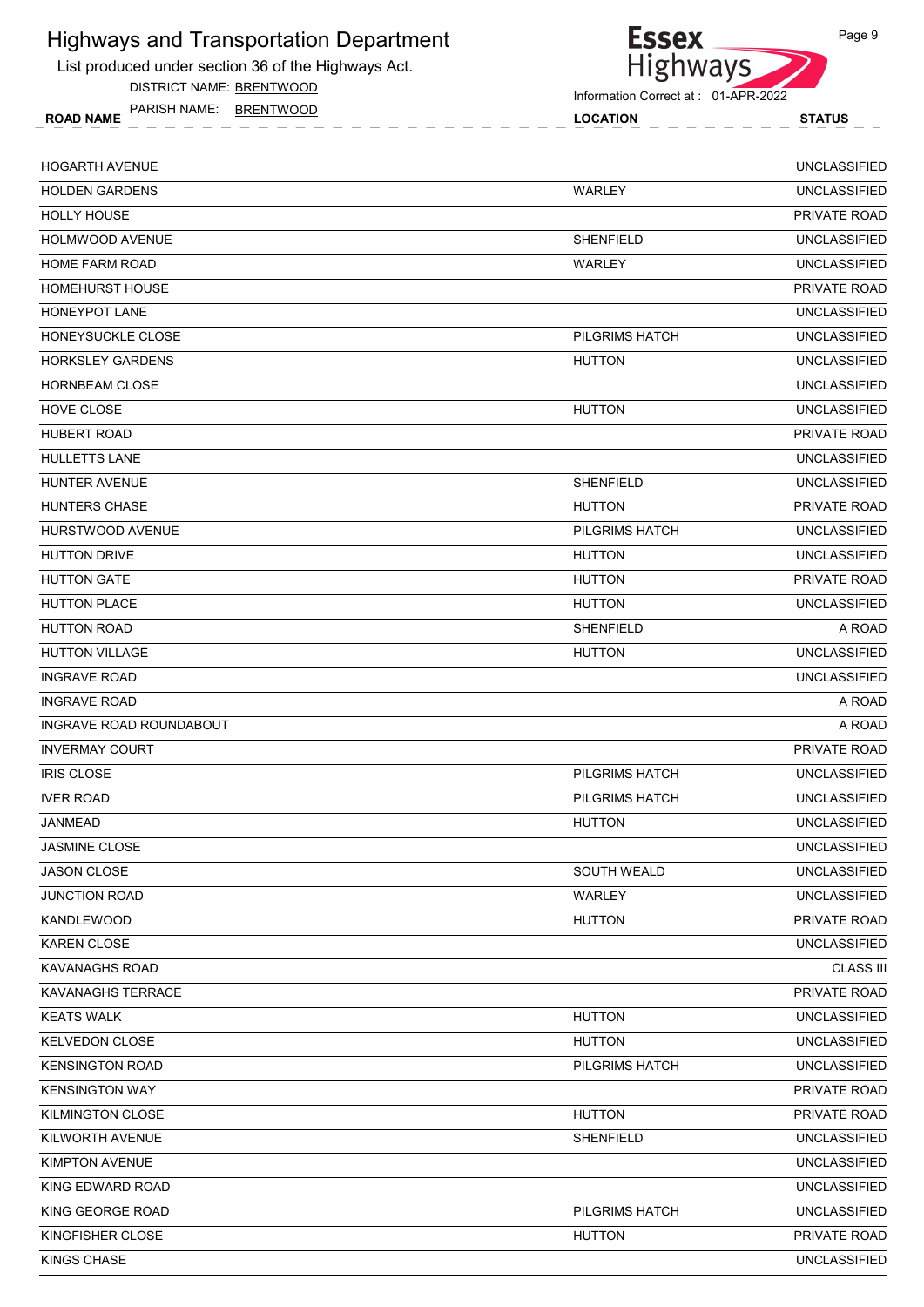List produced under section 36 of the Highways Act.

DISTRICT NAME: BRENTWOOD

ROAD NAME LOCATION STATUS PARISH NAME: BRENTWOOD

Highways

Information Correct at : 01-APR-2022

**Essex** 

| KINGS ROAD                           |                    | <b>B ROAD</b>       |
|--------------------------------------|--------------------|---------------------|
| KINGSLEY ROAD                        | <b>HUTTON</b>      | <b>UNCLASSIFIED</b> |
| <b>KIPLING CLOSE</b>                 |                    | <b>UNCLASSIFIED</b> |
| <b>KNIGHTS WAY</b>                   |                    | <b>UNCLASSIFIED</b> |
| LA PLATA GROVE                       |                    | <b>PRIVATE ROAD</b> |
| <b>LAKESIDE CRESCENT</b>             |                    | <b>PRIVATE ROAD</b> |
| LAMBOURNE DRIVE                      | <b>HUTTON</b>      | <b>UNCLASSIFIED</b> |
| <b>LANCASTER CLOSE</b>               | PILGRIMS HATCH     | <b>UNCLASSIFIED</b> |
| <b>LANGFORD GREEN</b>                | <b>HUTTON</b>      | <b>UNCLASSIFIED</b> |
| <b>LANGLEY DRIVE</b>                 |                    | <b>UNCLASSIFIED</b> |
| LARCHWOOD GARDENS                    | PILGRIMS HATCH     | <b>UNCLASSIFIED</b> |
| <b>LARK CLOSE</b>                    |                    | PRIVATE ROAD        |
| <b>LARK CLOSE</b>                    |                    | <b>UNCLASSIFIED</b> |
| <b>LARKIN CLOSE</b>                  | <b>HUTTON</b>      | <b>UNCLASSIFIED</b> |
| <b>LASCELLES CLOSE</b>               | PILGRIMS HATCH     | <b>UNCLASSIFIED</b> |
| LAUREL CLOSE                         | <b>HUTTON</b>      | <b>UNCLASSIFIED</b> |
| <b>LAVENDER AVENUE</b>               | PILGRIMS HATCH     | <b>UNCLASSIFIED</b> |
| LAVENHAM COURT                       |                    | <b>PRIVATE ROAD</b> |
| <b>LEAFY WAY</b>                     | <b>HUTTON</b>      | <b>UNCLASSIFIED</b> |
| LEASWAY                              |                    | PRIVATE ROAD        |
| <b>LEONARD WAY</b>                   | <b>SOUTH WEALD</b> | <b>UNCLASSIFIED</b> |
| LEWIS CLOSE                          | <b>SHENFIELD</b>   | <b>UNCLASSIFIED</b> |
| LIBRARY HILL                         |                    | <b>UNCLASSIFIED</b> |
| LILAC CLOSE                          | PILGRIMS HATCH     | <b>UNCLASSIFIED</b> |
| <b>LILIAN CRESCENT</b>               | <b>HUTTON</b>      | <b>UNCLASSIFIED</b> |
| LILLEY CLOSE                         | <b>SOUTH WEALD</b> | <b>UNCLASSIFIED</b> |
| <b>LIME AVENUE</b>                   |                    | <b>UNCLASSIFIED</b> |
| <b>LIMES COURT</b>                   |                    | PRIVATE ROAD        |
| LINCOLNS LANE                        | PILGRIMS HATCH     | <b>UNCLASSIFIED</b> |
| LINCOLNS LANE                        | <b>SOUTH WEALD</b> | <b>UNCLASSIFIED</b> |
| <b>LINDEN RISE</b>                   | <b>WARLEY</b>      | <b>UNCLASSIFIED</b> |
| LINDSEY CLOSE                        | <b>SOUTH WEALD</b> | <b>UNCLASSIFIED</b> |
| LINK BETWEEN A127 AND B186 EASTBOUND | WARLEY             | A ROAD              |
| LINK BETWEEN A127 AND B186 WESTBOUND | WARLEY             | A ROAD              |
| LINKWAY ROAD                         |                    | <b>UNCLASSIFIED</b> |
| LITTLE HIGHWOOD WAY                  |                    | <b>UNCLASSIFIED</b> |
| <b>LITTLE RUSSETS</b>                | <b>HUTTON</b>      | <b>UNCLASSIFIED</b> |
| LITTLE WARLEY HALL LANE              | WARLEY             | <b>UNCLASSIFIED</b> |
| LODGE CLOSE                          | <b>HUTTON</b>      | <b>UNCLASSIFIED</b> |
| LONDON ROAD                          |                    | A ROAD              |
| <b>LONG MEADOW</b>                   | <b>HUTTON</b>      | <b>UNCLASSIFIED</b> |
| LONG RIDINGS AVENUE                  | <b>HUTTON</b>      | <b>UNCLASSIFIED</b> |
| LONGAFORD WAY                        | <b>HUTTON</b>      | PRIVATE ROAD        |
| LONGFELLOW DRIVE                     | <b>HUTTON</b>      | <b>UNCLASSIFIED</b> |
| LONGMEAD CLOSE                       | <b>SHENFIELD</b>   | PRIVATE ROAD        |
| LONSDALE AVENUE                      | <b>HUTTON</b>      | <b>UNCLASSIFIED</b> |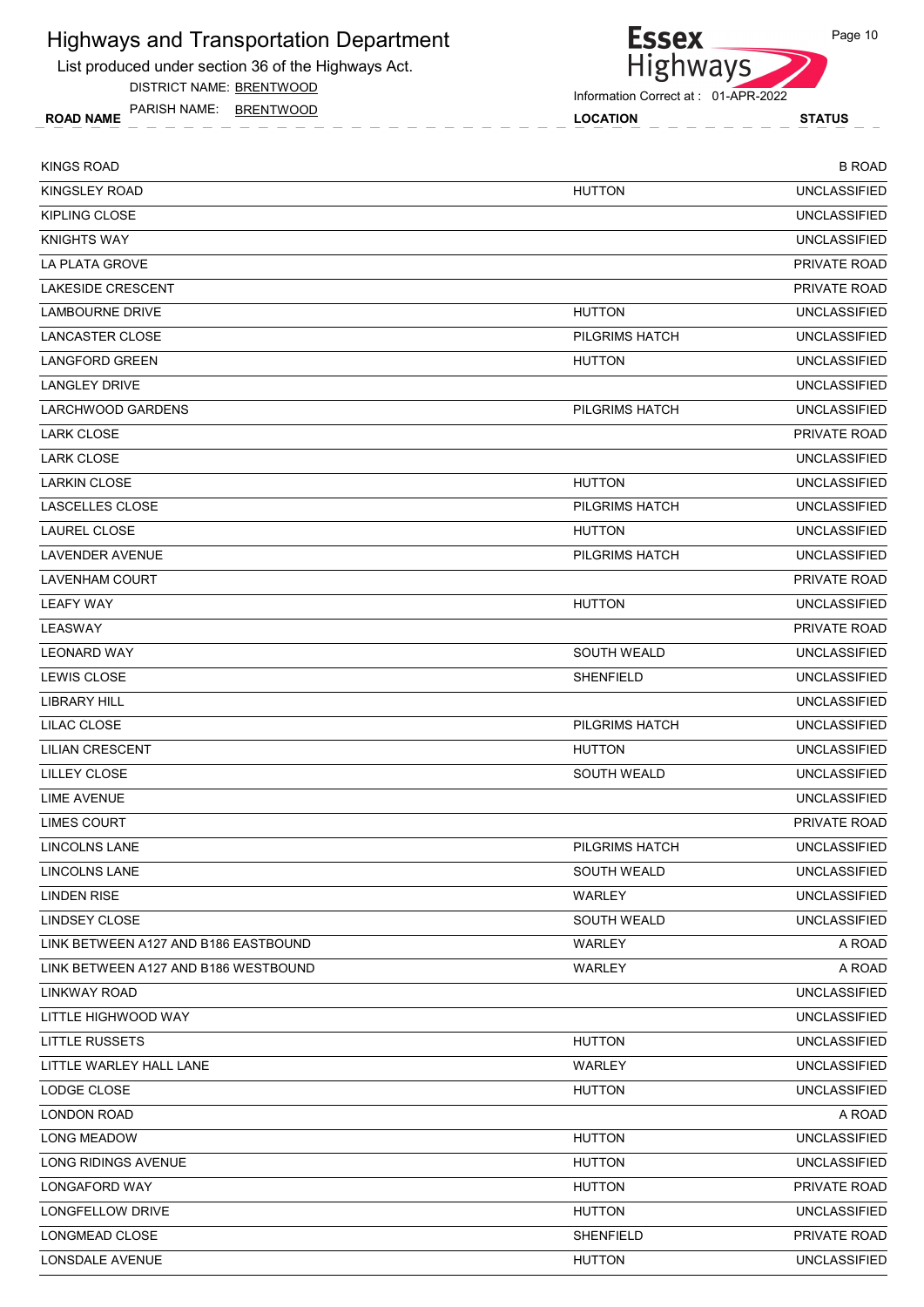List produced under section 36 of the Highways Act.

DISTRICT NAME: BRENTWOOD

Essex<br>Highways Information Correct at : 01-APR-2022

| PARISH NAME:<br>BRENTWOOD<br><b>ROAD NAME</b> | <b>LOCATION</b> | <b>STATUS</b>       |
|-----------------------------------------------|-----------------|---------------------|
| LORDSHIP CLOSE                                | <b>HUTTON</b>   | UNCLASSIFIED        |
| <b>LORNE ROAD</b>                             | WARLEY          | <b>UNCLASSIFIED</b> |
|                                               | .  .______      | _______             |

| <b>LUPPIT CLOSE</b>             | <b>HUTTON</b>         | PRIVATE ROAD        |
|---------------------------------|-----------------------|---------------------|
| <b>LYNDHURST WAY</b>            | <b>HUTTON</b>         | <b>UNCLASSIFIED</b> |
| M25 BETWEEN JUNCTIONS 28 AND 29 |                       | <b>MOTORWAY</b>     |
| M25 BETWEEN JUNCTIONS 28 AND 29 |                       | <b>MOTORWAY</b>     |
| <b>MAGDALEN GARDENS</b>         | <b>HUTTON</b>         | <b>UNCLASSIFIED</b> |
| <b>MAGNOLIA CRESCENT</b>        |                       | <b>UNCLASSIFIED</b> |
| <b>MAGNOLIA WAY</b>             | PILGRIMS HATCH        | <b>UNCLASSIFIED</b> |
| <b>MAGPIE LANE</b>              | WARLEY                | <b>UNCLASSIFIED</b> |
| <b>MAIZEY COURT</b>             | PILGRIMS HATCH        | PRIVATE ROAD        |
| MALLARD WAY                     | <b>HUTTON</b>         | PRIVATE ROAD        |
| <b>MANDEVILLE WALK</b>          | <b>HUTTON</b>         | <b>UNCLASSIFIED</b> |
| <b>MANOR WAY</b>                |                       | <b>UNCLASSIFIED</b> |
| MAPLE CLOSE                     |                       | <b>UNCLASSIFIED</b> |
| <b>MARCONI GARDENS</b>          | <b>PILGRIMS HATCH</b> | <b>UNCLASSIFIED</b> |
| <b>MARGARET AVENUE</b>          | <b>SHENFIELD</b>      | <b>UNCLASSIFIED</b> |
| <b>MARLBOROUGH ROAD</b>         | PILGRIMS HATCH        | <b>UNCLASSIFIED</b> |
| <b>MASCALLS GARDENS</b>         | <b>SOUTH WEALD</b>    | <b>UNCLASSIFIED</b> |
| <b>MASCALLS LANE</b>            | WARLEY                | <b>CLASS III</b>    |
| <b>MASCALLS LANE</b>            | <b>SOUTH WEALD</b>    | <b>CLASS III</b>    |
| <b>MAYFIELD GARDENS</b>         |                       | <b>UNCLASSIFIED</b> |
| <b>MEADSWAY</b>                 | WARLEY                | <b>UNCLASSIFIED</b> |
| <b>MELFORD PLACE</b>            |                       | PRIVATE ROAD        |
| <b>MIDDLETON HALL LANE</b>      |                       | <b>CLASS III</b>    |
| <b>MIDDLETON ROAD</b>           | <b>SHENFIELD</b>      | <b>UNCLASSIFIED</b> |
| MILL HILL                       | <b>SHENFIELD</b>      | PRIVATE ROAD        |
| <b>MILLS WAY</b>                | <b>HUTTON</b>         | <b>UNCLASSIFIED</b> |
| <b>MILTON ROAD</b>              | WARLEY                | <b>UNCLASSIFIED</b> |
| <b>MIMOSA CLOSE</b>             | PILGRIMS HATCH        | <b>UNCLASSIFIED</b> |
| MOORES PLACE                    |                       | UNCLASSIFIED        |
| <b>MORES LANE</b>               | PILGRIMS HATCH        | <b>UNCLASSIFIED</b> |
| <b>MOSBACH GARDENS</b>          | <b>HUTTON</b>         | UNCLASSIFIED        |
| <b>MOUNT AVENUE</b>             | <b>HUTTON</b>         | PRIVATE STREET      |
| <b>MOUNT CRESCENT</b>           | WARLEY                | <b>UNCLASSIFIED</b> |
| <b>MOUNT PLEASANT AVENUE</b>    | <b>HUTTON</b>         | PRIVATE ROAD        |
| <b>MOUNTNESSING BYPASS</b>      | <b>SHENFIELD</b>      | A ROAD              |
| <b>MULBERRY HILL</b>            | <b>SHENFIELD</b>      | <b>UNCLASSIFIED</b> |
| <b>MYRTLE ROAD</b>              | WARLEY                | <b>UNCLASSIFIED</b> |
| NAGS HEAD LANE                  | WARLEY                | <b>CLASS III</b>    |
| <b>NELSON CLOSE</b>             | WARLEY                | PRIVATE ROAD        |
| <b>NEW ROAD</b>                 |                       | <b>UNCLASSIFIED</b> |
| NEWLANDS CLOSE                  | <b>HUTTON</b>         | UNCLASSIFIED        |
| <b>NEWMANS DRIVE</b>            | <b>HUTTON</b>         | <b>UNCLASSIFIED</b> |
| NITA ROAD                       | WARLEY                | PRIVATE ROAD        |
| NORMAN CRESCENT                 |                       | <b>UNCLASSIFIED</b> |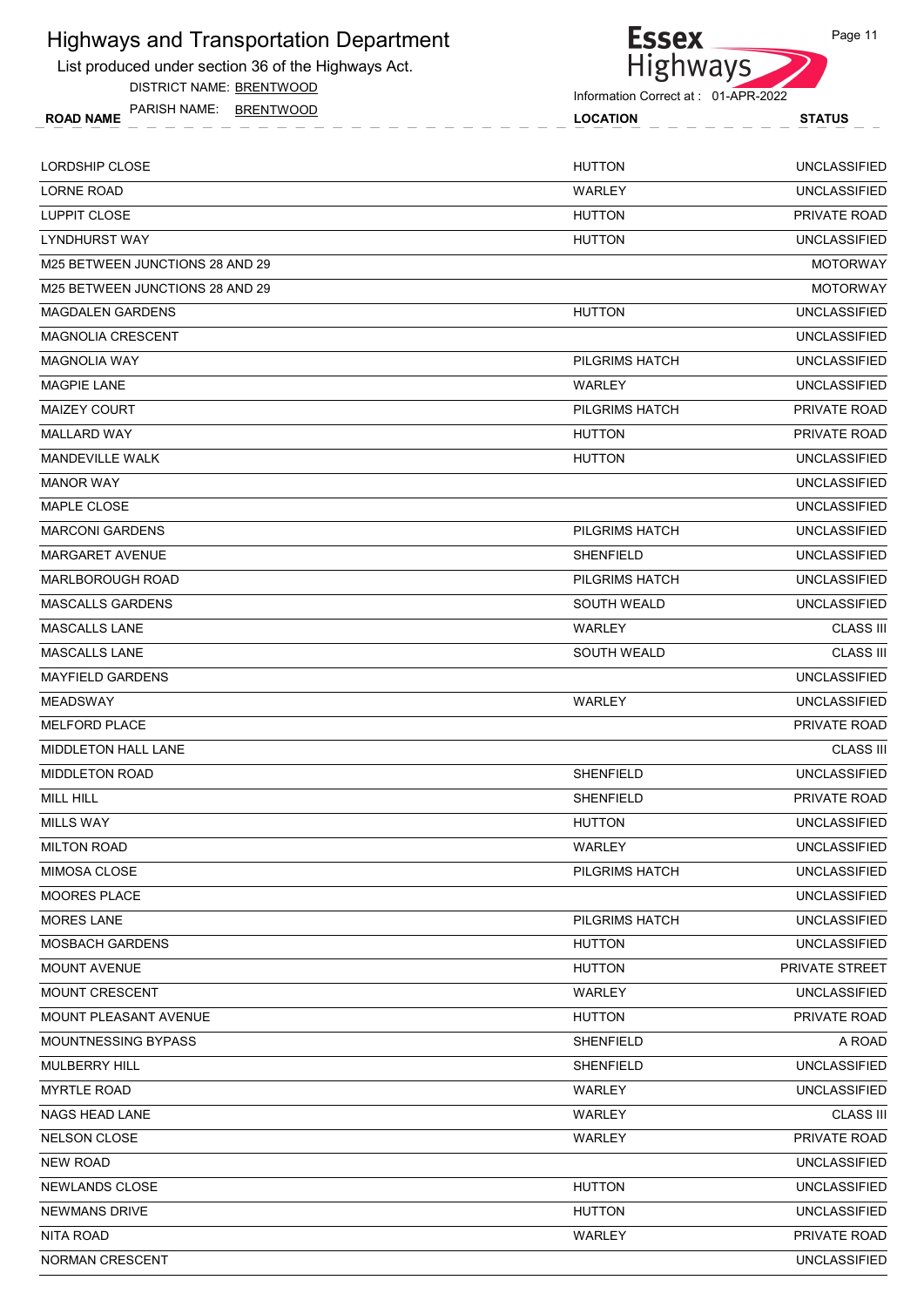List produced under section 36 of the Highways Act.

DISTRICT NAME: BRENTWOOD



Information Correct at : 01-APR-2022

ROAD NAME LOCATION STATUS PARISH NAME: BRENTWOOD

|  | STATUS |  |
|--|--------|--|
|  |        |  |
|  |        |  |

| NORMANHURST            | <b>HUTTON</b>               | <b>UNCLASSIFIED</b> |
|------------------------|-----------------------------|---------------------|
| <b>NORTH DRIVE</b>     | <b>HUTTON</b>               | PRIVATE ROAD        |
| NORTH ROAD             |                             | <b>UNCLASSIFIED</b> |
| NORTH ROAD AVENUE      |                             | <b>UNCLASSIFIED</b> |
| NORTH SERVICE ROAD     |                             | <b>UNCLASSIFIED</b> |
| <b>NORTHEND</b>        | WARLEY                      | <b>UNCLASSIFIED</b> |
| <b>OAKBANK</b>         | <b>HUTTON</b>               | <b>UNCLASSIFIED</b> |
| OAKLAND GARDENS        | <b>HUTTON</b>               | <b>UNCLASSIFIED</b> |
| OAKTREE CLOSE          |                             | <b>UNCLASSIFIED</b> |
| OAKWOOD AVENUE         | <b>HUTTON</b>               | <b>UNCLASSIFIED</b> |
| OLD WARLEY ROAD        | STONYHILLS HOUSE,<br>WARLEY | <b>UNCLASSIFIED</b> |
| <b>OLIVER ROAD</b>     | <b>SHENFIELD</b>            | <b>UNCLASSIFIED</b> |
| ONGAR CLOSE            |                             | <b>UNCLASSIFIED</b> |
| <b>ONGAR ROAD</b>      | PILGRIMS HATCH              | <b>UNCLASSIFIED</b> |
| <b>ONGAR ROAD</b>      | PILGRIMS HATCH              | A ROAD              |
| <b>ONGAR ROAD</b>      |                             | A ROAD              |
| ONGAR ROAD ROUNDABOUT  |                             | A ROAD              |
| ORCHARD AVENUE         |                             | <b>UNCLASSIFIED</b> |
| ORCHARD LANE           | PILGRIMS HATCH              | <b>UNCLASSIFIED</b> |
| <b>OSBORNE HEIGHTS</b> |                             | PRIVATE ROAD        |
| <b>OSBORNE HEIGHTS</b> |                             | <b>UNCLASSIFIED</b> |
| <b>OSBORNE ROAD</b>    | PILGRIMS HATCH              | <b>UNCLASSIFIED</b> |
| <b>OXFORD COURT</b>    | WARLEY                      | <b>UNCLASSIFIED</b> |
| <b>PAGLESFIELD</b>     | <b>HUTTON</b>               | <b>UNCLASSIFIED</b> |
| <b>PARK AVENUE</b>     | <b>HUTTON</b>               | <b>UNCLASSIFIED</b> |
| <b>PARK ROAD</b>       |                             | <b>UNCLASSIFIED</b> |
| PARK WAY               | <b>SHENFIELD</b>            | <b>UNCLASSIFIED</b> |
| PASTORAL WAY           |                             | <b>UNCLASSIFIED</b> |
| PENNYFIELDS            | WARLEY                      | <b>UNCLASSIFIED</b> |
| PEONY CLOSE            | PILGRIMS HATCH              | <b>UNCLASSIFIED</b> |
| PHILIP CLOSE           | PILGRIMS HATCH              | <b>UNCLASSIFIED</b> |
| <b>PILGRIMS CLOSE</b>  | PILGRIMS HATCH              | <b>UNCLASSIFIED</b> |
| PINE CRESCENT          | <b>HUTTON</b>               | <b>UNCLASSIFIED</b> |
| <b>PINECROFT</b>       | <b>HUTTON</b>               | PRIVATE ROAD        |
| PINEWOOD WAY           | <b>HUTTON</b>               | <b>UNCLASSIFIED</b> |
| PLASHET GARDENS        |                             | <b>UNCLASSIFIED</b> |
| POMPADOUR CLOSE        | WARLEY                      | <b>UNCLASSIFIED</b> |
| PONDFIELD LANE         |                             | PRIVATE ROAD        |
| PONDFIELD LANE         |                             | <b>CLASS III</b>    |
| POPLAR DRIVE           | <b>HUTTON</b>               | <b>UNCLASSIFIED</b> |
| POPPY CLOSE            | PILGRIMS HATCH              | <b>UNCLASSIFIED</b> |
| PORTERS CLOSE          |                             | <b>UNCLASSIFIED</b> |
| POTIPHAR PLACE         |                             | <b>UNCLASSIFIED</b> |
| PRIESTS LANE           | SHENFIELD                   | <b>UNCLASSIFIED</b> |
| PRIMROSE HILL          |                             | <b>UNCLASSIFIED</b> |
|                        |                             |                     |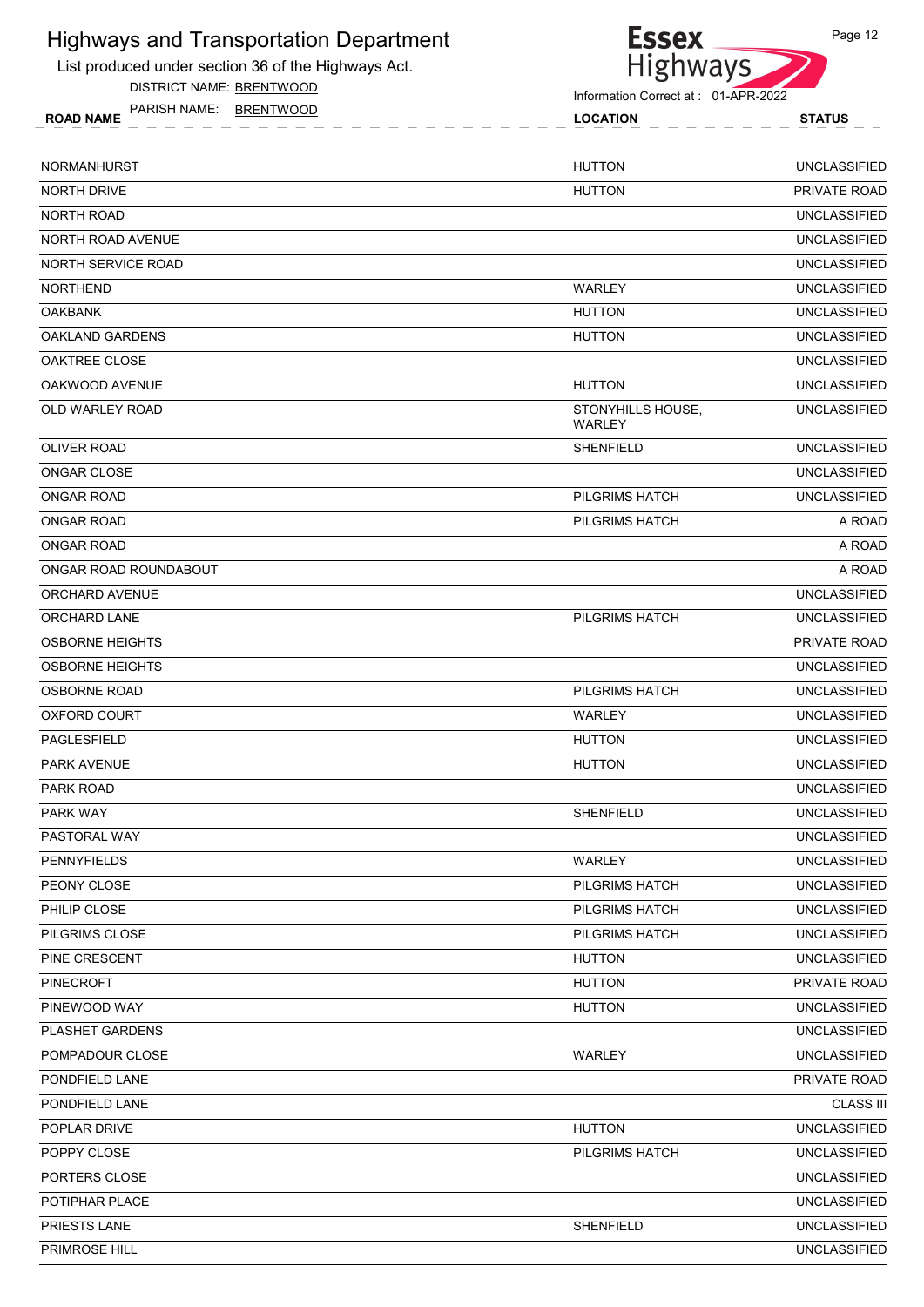List produced under section 36 of the Highways Act.

DISTRICT NAME: BRENTWOOD

Essex<br>Highways

Page 13

|                 | PARISH NAME: | <b>BRENIW</b> |
|-----------------|--------------|---------------|
| <b>)AD NAME</b> |              |               |

| <b>NAME</b><br><b>ROAD</b> | JAM. | <b>RRENTWO</b> |  |
|----------------------------|------|----------------|--|
|                            |      |                |  |

| PRINCES WAY             | <b>HUTTON</b>      | <b>UNCLASSIFIED</b> |
|-------------------------|--------------------|---------------------|
| PRIORY CLOSE            | PILGRIMS HATCH     | <b>UNCLASSIFIED</b> |
| PROSPECT WAY            | <b>HUTTON</b>      | <b>UNCLASSIFIED</b> |
| <b>QUEEN STREET</b>     | WARLEY             | <b>UNCLASSIFIED</b> |
| <b>QUEENS ROAD</b>      |                    | <b>B ROAD</b>       |
| QUEENSWOOD AVENUE       | <b>HUTTON</b>      | <b>UNCLASSIFIED</b> |
| QUENNELL WAY            | <b>HUTTON</b>      | <b>UNCLASSIFIED</b> |
| <b>RAILWAY SQUARE</b>   |                    | PRIVATE ROAD        |
| <b>RANDALLS DRIVE</b>   | <b>HUTTON</b>      | <b>UNCLASSIFIED</b> |
| RAYLEIGH CLOSE          | <b>HUTTON</b>      | PRIVATE ROAD        |
| <b>RAYLEIGH ROAD</b>    |                    | <b>UNCLASSIFIED</b> |
| <b>RAYLEIGH ROAD</b>    |                    | A ROAD              |
| <b>RED ROAD</b>         |                    | PRIVATE ROAD        |
| <b>REGENCY COURT</b>    |                    | <b>UNCLASSIFIED</b> |
| <b>REGENT WAY</b>       |                    | PRIVATE ROAD        |
| <b>REUBENS ROAD</b>     | <b>HUTTON</b>      | PRIVATE ROAD        |
| RHAPSODY CRESCENT       |                    | <b>UNCLASSIFIED</b> |
| <b>RICHMOND AVENUE</b>  |                    | PRIVATE ROAD        |
| <b>RIDGEWAY</b>         | <b>HUTTON</b>      | PRIVATE STREET      |
| <b>RIFFHAMS</b>         | <b>HUTTON</b>      | <b>UNCLASSIFIED</b> |
| <b>RISEWAY</b>          |                    | <b>UNCLASSIFIED</b> |
| <b>RIVER ROAD</b>       | <b>SOUTH WEALD</b> | <b>UNCLASSIFIED</b> |
| ROBIN HOOD ROAD         |                    | <b>UNCLASSIFIED</b> |
| ROCHFORD AVENUE         | <b>SHENFIELD</b>   | <b>UNCLASSIFIED</b> |
| ROCKLEIGH COURT         | <b>SHENFIELD</b>   | PRIVATE ROAD        |
| <b>ROLLASON WAY</b>     |                    | <b>UNCLASSIFIED</b> |
| <b>ROSE BANK</b>        |                    | PRIVATE ROAD        |
| <b>ROSE VALLEY</b>      |                    | <b>UNCLASSIFIED</b> |
| ROSEMEAD GARDENS        | <b>HUTTON</b>      | <b>UNCLASSIFIED</b> |
| <b>ROSEN CRESCENT</b>   |                    | <b>UNCLASSIFIED</b> |
| <b>ROSEN CRESCENT</b>   |                    | PRIVATE ROAD        |
| <b>ROSSMERE MEWS</b>    |                    | PRIVATE ROAD        |
| <b>ROTH DRIVE</b>       | <b>HUTTON</b>      | <b>UNCLASSIFIED</b> |
| ROUNDWOOD AVENUE        | <b>HUTTON</b>      | PRIVATE STREET      |
| ROUNDWOOD GROVE         | <b>HUTTON</b>      | PRIVATE ROAD        |
| ROUNDWOOD LAKE          | <b>HUTTON</b>      | PRIVATE ROAD        |
| <b>ROWAN GREEN EAST</b> |                    | <b>UNCLASSIFIED</b> |
| ROWAN GREEN WEST        |                    | <b>UNCLASSIFIED</b> |
| <b>ROWHEDGE</b>         | <b>HUTTON</b>      | <b>UNCLASSIFIED</b> |
| <b>ROXWELL GARDENS</b>  | <b>HUTTON</b>      | <b>UNCLASSIFIED</b> |
| <b>RUNNING WATERS</b>   |                    | <b>CLASS III</b>    |
| <b>RUNNING WATERS</b>   |                    | PRIVATE ROAD        |
| <b>RUNNING WATERS</b>   |                    | <b>UNCLASSIFIED</b> |
| <b>RUSHDENE ROAD</b>    |                    | <b>UNCLASSIFIED</b> |
| RUSSEL CLOSE            |                    | <b>UNCLASSIFIED</b> |
| <b>SANDPIT LANE</b>     | <b>SOUTH WEALD</b> | UNCLASSIFIED        |
|                         |                    |                     |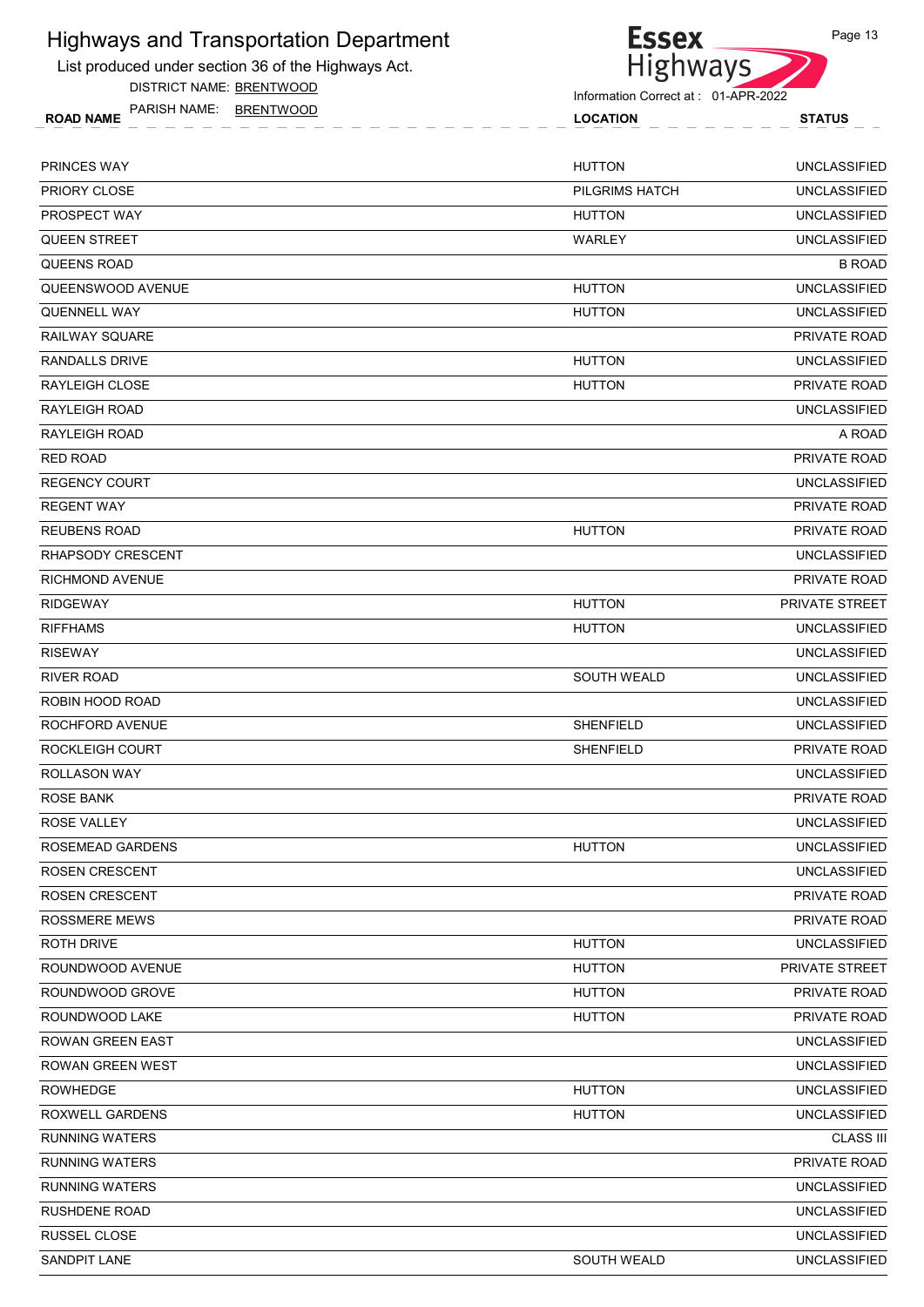List produced under section 36 of the Highways Act.

DISTRICT NAME: BRENTWOOD



| PARISH NAME:<br><b>ROAD NAME</b> | BRENTWOOD | <b>LOCATION</b> | <b>STATUS</b>       |
|----------------------------------|-----------|-----------------|---------------------|
| SANDPIT LANE                     |           | PILGRIMS HATCH  | <b>UNCLASSIFIED</b> |
| SANDRINGHAM ROAD                 |           | PILGRIMS HATCH  | UNCLASSIFIED        |
|                                  |           |                 |                     |

| <b>SAWYERS GROVE</b>                                               |                    | <b>UNCLASSIFIED</b> |
|--------------------------------------------------------------------|--------------------|---------------------|
| SAWYERS HALL LANE                                                  |                    | <b>UNCLASSIFIED</b> |
| <b>SAXON CLOSE</b>                                                 |                    | <b>UNCLASSIFIED</b> |
| <b>SEBASTIAN AVENUE</b>                                            | <b>SHENFIELD</b>   | <b>UNCLASSIFIED</b> |
| SELWOOD ROAD                                                       |                    | <b>UNCLASSIFIED</b> |
| <b>SEVEN ARCHES ROAD</b>                                           |                    | <b>CLASS III</b>    |
| SHAW CRESCENT                                                      | <b>HUTTON</b>      | <b>UNCLASSIFIED</b> |
| SHELLEY ROAD                                                       | <b>HUTTON</b>      | <b>UNCLASSIFIED</b> |
| SHENFIELD CRESCENT                                                 |                    | <b>UNCLASSIFIED</b> |
| SHENFIELD GARDENS                                                  | <b>HUTTON</b>      | PRIVATE ROAD        |
| SHENFIELD GREEN                                                    | <b>SHENFIELD</b>   | <b>UNCLASSIFIED</b> |
| SHENFIELD PLACE                                                    | <b>SHENFIELD</b>   | <b>UNCLASSIFIED</b> |
| <b>SHENFIELD PLACE</b>                                             | <b>SHENFIELD</b>   | PRIVATE ROAD        |
| SHENFIELD ROAD                                                     |                    | A ROAD              |
| <b>SHEVON WAY</b>                                                  | <b>SOUTH WEALD</b> | <b>UNCLASSIFIED</b> |
| <b>SHORTER AVENUE</b>                                              | <b>SHENFIELD</b>   | <b>UNCLASSIFIED</b> |
| <b>SILVER BIRCHES</b>                                              | <b>HUTTON</b>      | <b>UNCLASSIFIED</b> |
| <b>SIR FRANCIS WAY</b>                                             |                    | <b>UNCLASSIFIED</b> |
| SLIP FROM BROOK STREET ROUNDABOUT TO A12 EASTBOUND                 | <b>SOUTH WEALD</b> | A ROAD              |
| SLIP FROM BROOK STREET ROUNDABOUT TO M25 CLOCKWISE                 | <b>SOUTH WEALD</b> | <b>MOTORWAY</b>     |
| SLIP ROAD FROM A127 TO B186 EASTBOUND                              | WARLEY             | A ROAD              |
| SLIP ROAD FROM A127 TO B186 WESTBOUND                              | WARLEY             | A ROAD              |
| SLIP ROAD FROM A127 TO M25 WESTBOUND                               | WARLEY             | A ROAD              |
| SLIP ROAD FROM B186 TO A127 EASTBOUND                              | WARLEY             | A ROAD              |
| SLIP ROAD FROM B186 TO A127 WESTBOUND                              | WARLEY             | A ROAD              |
| SLIP ROAD FROM M25 TO A127 EASTBOUND                               | WARLEY             | A ROAD              |
| SLIP TO BROOK STREET ROUNDABOUT FROM A12 WESTBOUND                 | <b>SOUTH WEALD</b> | A ROAD              |
| SLIP TO BROOK STREET ROUNDABOUT FROM M25 ANTI-<br><b>CLOCKWISE</b> | <b>SOUTH WEALD</b> | <b>MOTORWAY</b>     |
| <b>SNAKES HILL</b>                                                 | PILGRIMS HATCH     | <b>UNCLASSIFIED</b> |
| SOUTH DRIVE                                                        | WARLEY             | <b>UNCLASSIFIED</b> |
| <b>SOUTH STREET</b>                                                |                    | <b>UNCLASSIFIED</b> |
| SOUTH WEALD ROAD                                                   |                    | PRIVATE STREET      |
| SOUTHALL WAY                                                       | <b>SOUTH WEALD</b> | <b>UNCLASSIFIED</b> |
| SOUTHEND ARTERIAL ROAD                                             | WARLEY             | A ROAD              |
| <b>SPALT CLOSE</b>                                                 | <b>HUTTON</b>      | <b>UNCLASSIFIED</b> |
| SPITAL LANE                                                        | <b>SOUTH WEALD</b> | <b>UNCLASSIFIED</b> |
| SPRINGFIELD AVENUE                                                 | <b>HUTTON</b>      | <b>UNCLASSIFIED</b> |
| <b>SPURGATE</b>                                                    | <b>HUTTON</b>      | PRIVATE STREET      |
| <b>SPURGATE</b>                                                    | <b>HUTTON</b>      | <b>UNCLASSIFIED</b> |
| ST ANDREWS PLACE                                                   | <b>SHENFIELD</b>   | <b>UNCLASSIFIED</b> |
| <b>ST CHARLES ROAD</b>                                             |                    | <b>UNCLASSIFIED</b> |
| ST JAMES ROAD                                                      |                    | UNCLASSIFIED        |
| <b>ST JOHNS AVENUE</b>                                             | <b>WARLEY</b>      | <b>UNCLASSIFIED</b> |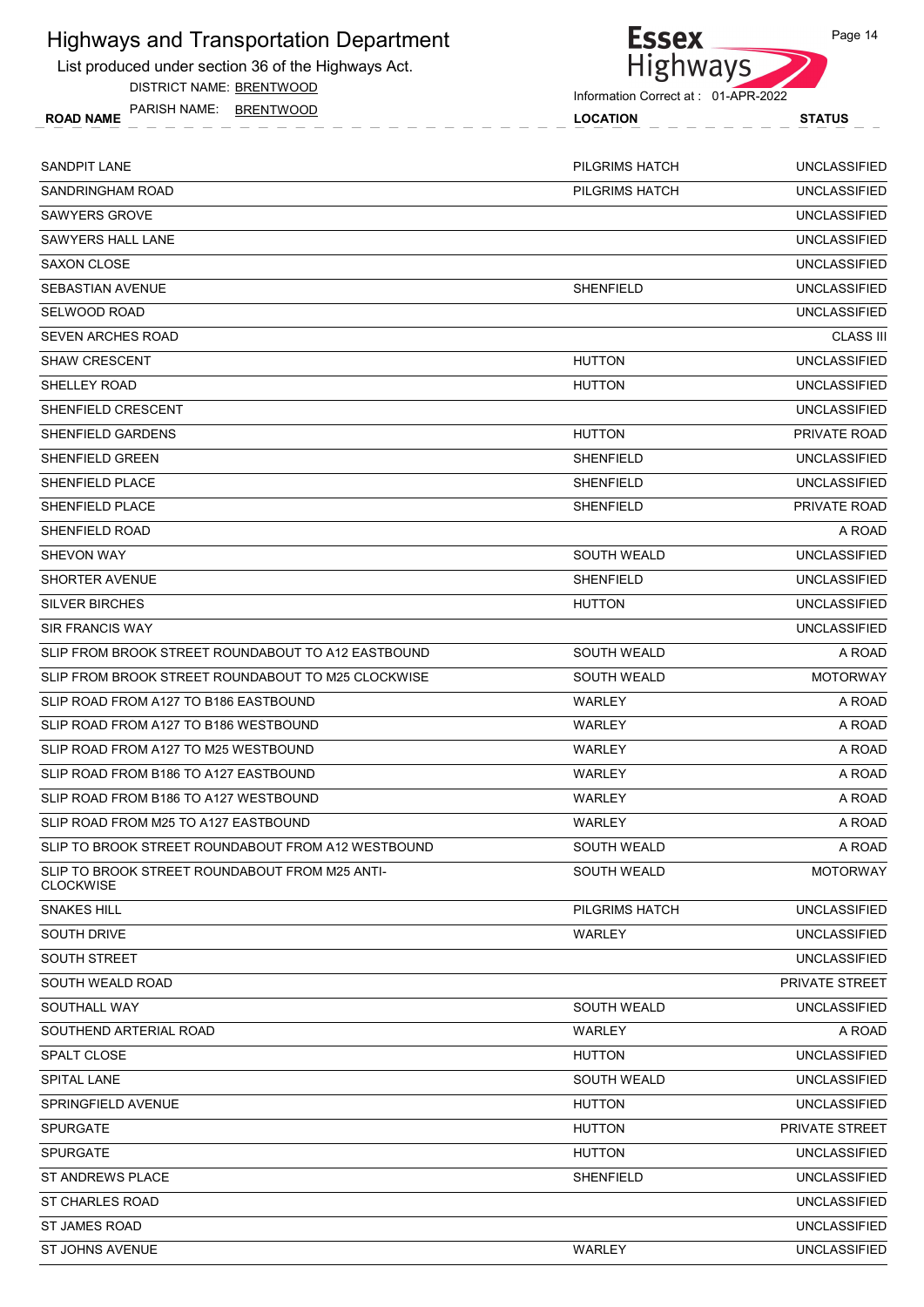List produced under section 36 of the Highways Act.

DISTRICT NAME: BRENTWOOD

ROAD NAME LOCATION STATUS PARISH NAME: BRENTWOOD

**Essex** Highways

Information Correct at : 01-APR-2022

| ST KILDAS ROAD           |                      | <b>UNCLASSIFIED</b> |
|--------------------------|----------------------|---------------------|
| ST MARYS AVENUE          | <b>SHENFIELD</b>     | <b>UNCLASSIFIED</b> |
| ST PETERS ROAD           | WARLEY               | <b>UNCLASSIFIED</b> |
| ST STEPHENS CRESCENT     |                      | <b>UNCLASSIFIED</b> |
| <b>ST THOMAS COURT</b>   |                      | <b>PRIVATE ROAD</b> |
| <b>ST THOMAS ROAD</b>    |                      | <b>UNCLASSIFIED</b> |
| <b>STORR GARDENS</b>     | <b>HUTTON</b>        | <b>UNCLASSIFIED</b> |
| <b>STUART CLOSE</b>      | PILGRIMS HATCH       | <b>UNCLASSIFIED</b> |
| <b>SUNRAY AVENUE</b>     | <b>HUTTON</b>        | <b>UNCLASSIFIED</b> |
| <b>SURMAN CRESCENT</b>   | <b>HUTTON</b>        | <b>UNCLASSIFIED</b> |
| <b>SUSSEX ROAD</b>       | WARLEY               | <b>UNCLASSIFIED</b> |
| <b>SWAN PADDOCK</b>      |                      | PRIVATE ROAD        |
| SYCAMORE CLOSE           |                      | <b>UNCLASSIFIED</b> |
| <b>SYCAMORE DRIVE</b>    |                      | <b>UNCLASSIFIED</b> |
| <b>SYLVIA AVENUE</b>     | <b>HUTTON</b>        | <b>UNCLASSIFIED</b> |
| <b>TALBROOK</b>          |                      | <b>UNCLASSIFIED</b> |
| <b>TALLIS WAY</b>        |                      | <b>UNCLASSIFIED</b> |
| <b>TALLON ROAD</b>       | <b>HUTTON</b>        | PRIVATE ROAD        |
| <b>TALLON ROAD</b>       | <b>HUTTON</b>        | <b>UNCLASSIFIED</b> |
| <b>TALLY-HO DRIVE</b>    | <b>HUTTON</b>        | <b>PRIVATE ROAD</b> |
| <b>TENNYSON ROAD</b>     | <b>HUTTON</b>        | <b>UNCLASSIFIED</b> |
| <b>TERN WAY</b>          |                      | <b>UNCLASSIFIED</b> |
| <b>THALMASSING CLOSE</b> | <b>HUTTON</b>        | <b>UNCLASSIFIED</b> |
| <b>THAXTED GREEN</b>     | <b>HUTTON</b>        | <b>UNCLASSIFIED</b> |
| THE AVENUE               |                      | <b>CLASS III</b>    |
| THE BEECHES              |                      | PRIVATE ROAD        |
| THE BIRCHES              |                      | PRIVATE ROAD        |
| THE BROADWALK NORTH      |                      | <b>UNCLASSIFIED</b> |
| THE BROADWALK SOUTH      |                      | <b>UNCLASSIFIED</b> |
| THE CHASE                | <b>CROMWELL RD</b>   | PRIVATE ROAD        |
| THE CHASE                | SHENFIELD            | PRIVATE ROAD        |
| THE CHASE                | WOODMAN RD           | PRIVATE ROAD        |
| THE CLOSE                |                      | PRIVATE ROAD        |
| THE COBBLES              |                      | <b>UNCLASSIFIED</b> |
| THE COVERTS              | <b>HUTTON</b>        | <b>UNCLASSIFIED</b> |
| THE DELL                 | WARLEY               | <b>UNCLASSIFIED</b> |
| THE DRIVE                | WARLEY               | <b>UNCLASSIFIED</b> |
| THE FIRS                 | PILGRIMS HATCH       | PRIVATE ROAD        |
| THE GLADE                | <b>HUTTON</b>        | PRIVATE ROAD        |
| THE GROVE                | SOUTH WEALD          | <b>UNCLASSIFIED</b> |
| THE LIMES                |                      | <b>UNCLASSIFIED</b> |
| THE MOUNT                |                      | <b>UNCLASSIFIED</b> |
| THE PARADE               | <b>BRENTWOOD STA</b> | <b>UNCLASSIFIED</b> |
| THE RETREAT              | <b>HUTTON</b>        | PRIVATE ROAD        |
| THE RETREAT              |                      | <b>UNCLASSIFIED</b> |
| THE SPINNEY              | <b>HUTTON</b>        | PRIVATE ROAD        |
|                          |                      |                     |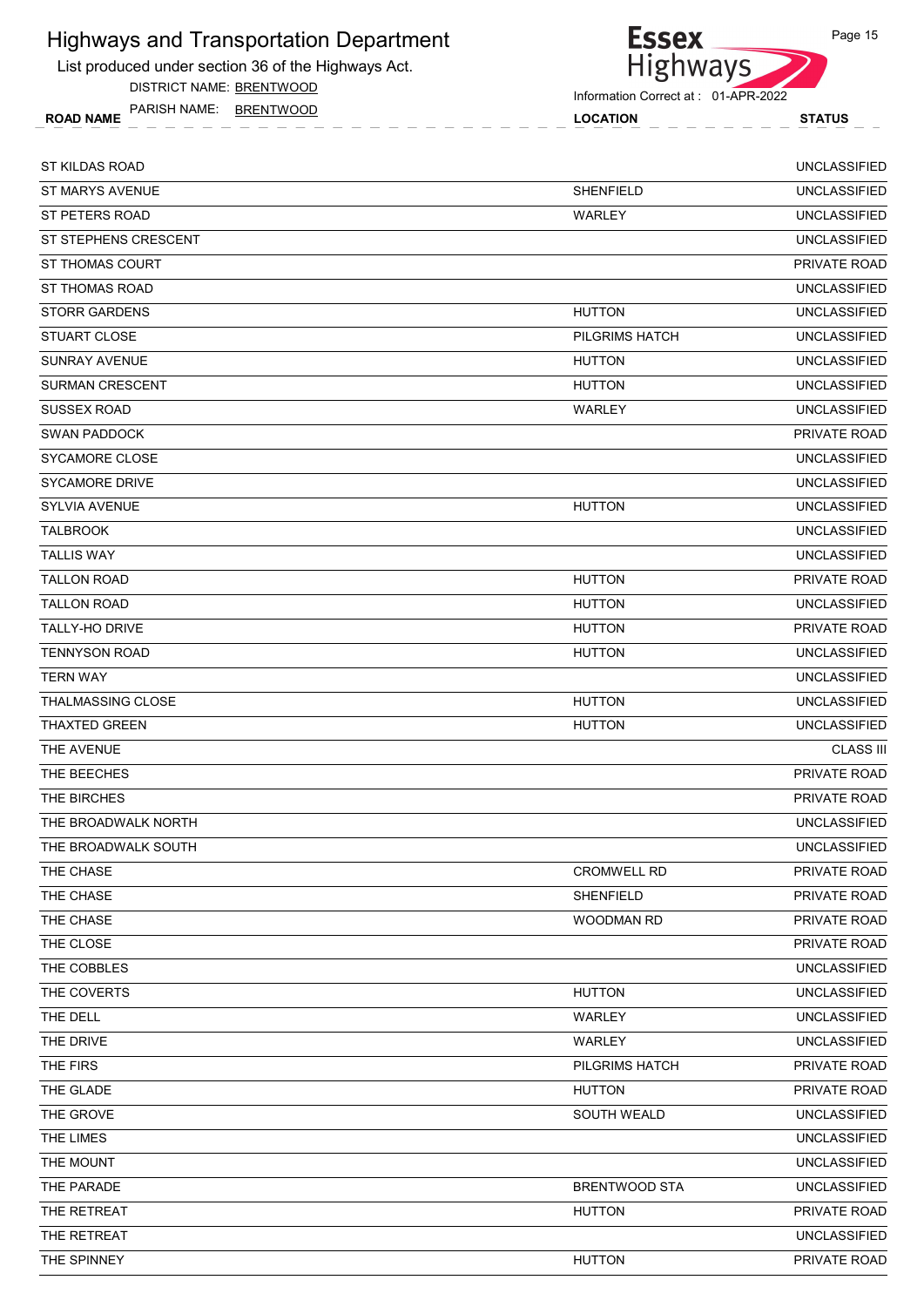List produced under section 36 of the Highways Act.

DISTRICT NAME: BRENTWOOD

Highways ROAD NAME LOCATION STATUS PARISH NAME: BRENTWOOD

| THE SPINNEY            | <b>HUTTON</b>         | <b>UNCLASSIFIED</b> |
|------------------------|-----------------------|---------------------|
| THE TERLINGS           |                       | <b>UNCLASSIFIED</b> |
| THE TYBURNS            | <b>HUTTON</b>         | <b>UNCLASSIFIED</b> |
| THE VALE               |                       | <b>UNCLASSIFIED</b> |
| THOMAS CLOSE           |                       | PRIVATE ROAD        |
| THORNDALES             | WARLEY                | <b>UNCLASSIFIED</b> |
| THORNRIDGE             |                       | <b>UNCLASSIFIED</b> |
| THRIFT GREEN EAST      |                       | <b>UNCLASSIFIED</b> |
| THRIFT GREEN WEST      |                       | <b>UNCLASSIFIED</b> |
| <b>TIPTREE COURT</b>   | <b>HUTTON</b>         | <b>UNCLASSIFIED</b> |
| <b>TIPTREE COURT</b>   | <b>HUTTON</b>         | <b>PRIVATE ROAD</b> |
| TOMLYNS CLOSE          | <b>HUTTON</b>         | <b>UNCLASSIFIED</b> |
| <b>TOWER COURT</b>     |                       | PRIVATE ROAD        |
| TOWER HILL             |                       | <b>UNCLASSIFIED</b> |
| <b>TREETOPS</b>        |                       | <b>UNCLASSIFIED</b> |
| <b>TUDOR CLOSE</b>     | <b>SHENFIELD</b>      | <b>UNCLASSIFIED</b> |
| TULIP CLOSE            | PILGRIMS HATCH        | <b>UNCLASSIFIED</b> |
| <b>TURNER CLOSE</b>    |                       | <b>UNCLASSIFIED</b> |
| <b>TYLER WAY</b>       |                       | <b>UNCLASSIFIED</b> |
| <b>TYRELL RISE</b>     | WARLEY                | <b>UNCLASSIFIED</b> |
| <b>UPLANDS ROAD</b>    | WARLEY                | <b>UNCLASSIFIED</b> |
| UPPER CORNSLAND        |                       | <b>UNCLASSIFIED</b> |
| <b>UPPER RYLE</b>      |                       | <b>UNCLASSIFIED</b> |
| <b>VALE CLOSE</b>      | PILGRIMS HATCH        | <b>UNCLASSIFIED</b> |
| VAUGHAN WILLIAMS WAY   |                       | <b>UNCLASSIFIED</b> |
| <b>VERNON CRESCENT</b> |                       | <b>UNCLASSIFIED</b> |
| VICARAGE CLOSE         | <b>SOUTH WEALD</b>    | <b>UNCLASSIFIED</b> |
| <b>VICTORIA ROAD</b>   | WARLEY                | <b>UNCLASSIFIED</b> |
| VICTORS CRESCENT       | <b>HUTTON</b>         | <b>UNCLASSIFIED</b> |
| <b>VIKING WAY</b>      | <b>PILGRIMS HATCH</b> | <b>UNCLASSIFIED</b> |
| <b>VINE WAY</b>        |                       | <b>UNCLASSIFIED</b> |
| WAINWRIGHT AVENUE      | <b>HUTTON</b>         | <b>UNCLASSIFIED</b> |
| WALTHAM CLOSE          | <b>HUTTON</b>         | <b>UNCLASSIFIED</b> |
| WALTON GARDENS         | <b>HUTTON</b>         | <b>UNCLASSIFIED</b> |
| WAMBROOK CLOSE         | <b>HUTTON</b>         | PRIVATE ROAD        |
| <b>WANSFORD CLOSE</b>  |                       | <b>UNCLASSIFIED</b> |
| WARESCOT CLOSE         |                       | PRIVATE ROAD        |
| WARESCOT ROAD          |                       | PRIVATE STREET      |
| WARESCOT ROAD          |                       | <b>UNCLASSIFIED</b> |
| WARLEY DRIVE           | WARLEY                | <b>UNCLASSIFIED</b> |
| <b>WARLEY GAP</b>      | WARLEY                | <b>UNCLASSIFIED</b> |
| WARLEY HILL            | WARLEY                | <b>B ROAD</b>       |

WARLEY MOUNT WARLEY UNCLASSIFIED WARLEY ROAD B ROAD WARLEY ROAD CLASS III WARLEY STREET B ROAD



Page 16

Information Correct at : 01-APR-2022

**Essex**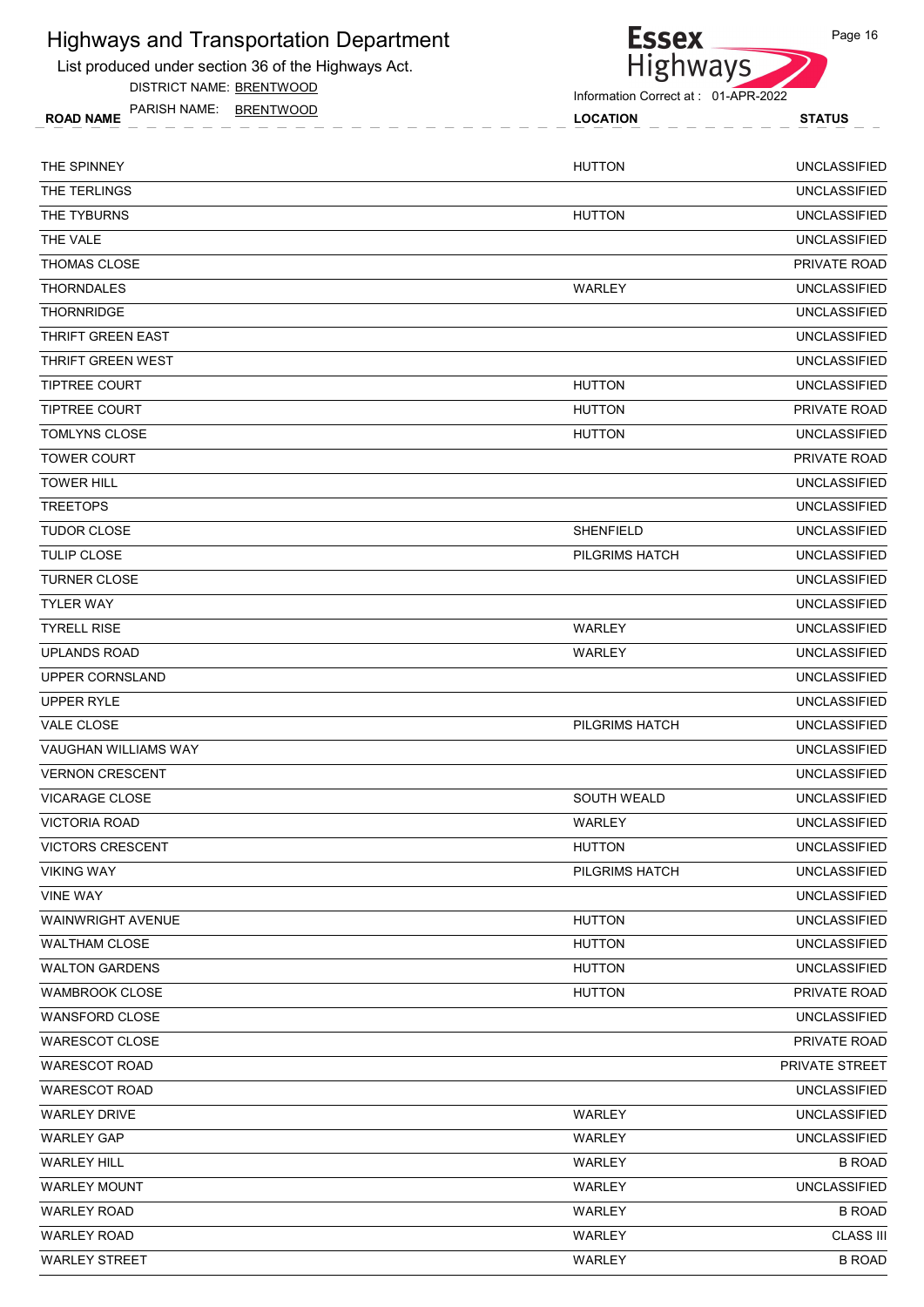List produced under section 36 of the Highways Act.

DISTRICT NAME: BRENTWOOD

ROAD NAME LOCATION STATUS PARISH NAME: BRENTWOOD



| <b>HUTTON</b><br><b>WASH ROAD</b><br><b>UNCLASSIFIED</b><br><b>UNCLASSIFIED</b><br><b>WATERLOO ROAD</b><br><b>WATES WAY</b><br>PRIVATE ROAD<br><b>WATLINGTON GARDENS</b><br>PRIVATE ROAD<br><b>WATLINGTON GARDENS</b><br><b>UNCLASSIFIED</b><br><b>WEALD CLOSE</b><br><b>UNCLASSIFIED</b><br><b>WEALD PARK WAY</b><br><b>SOUTH WEALD</b><br><b>UNCLASSIFIED</b><br><b>CLASS III</b><br><b>WEALD ROAD</b><br><b>UNCLASSIFIED</b><br><b>WELLESLEY ROAD</b><br><b>UNCLASSIFIED</b><br><b>WELLINGTON PLACE</b><br>WARLEY<br><b>WENDOVER GARDENS</b><br><b>HUTTON</b><br><b>UNCLASSIFIED</b><br><b>WENHAM GARDENS</b><br><b>UNCLASSIFIED</b><br><b>HUTTON</b><br><b>WEST PARK HILL</b><br><b>UNCLASSIFIED</b><br><b>WEST WAY</b><br><b>UNCLASSIFIED</b><br>A ROAD<br>WESTBOUND SLIP FROM A12 TO MOUNTNESSING<br><b>SHENFIELD</b><br>WESTBOUND SLIP FROM MOUNTNESSING TO A12<br><b>SHENFIELD</b><br>A ROAD<br><b>UNCLASSIFIED</b><br>SOUTH WEALD<br><b>WESTBOURNE DRIVE</b><br><b>UNCLASSIFIED</b><br><b>WESTBURY DRIVE</b><br><b>UNCLASSIFIED</b><br><b>WESTBURY ROAD</b><br><b>WESTERN AVENUE</b><br><b>UNCLASSIFIED</b><br><b>WESTERN GARDENS</b><br><b>UNCLASSIFIED</b><br><b>UNCLASSIFIED</b><br><b>WESTERN ROAD</b><br><b>UNCLASSIFIED</b><br><b>WESTON CLOSE</b><br><b>HUTTON</b><br><b>WESTWOOD AVENUE</b><br><b>UNCLASSIFIED</b><br><b>WHARF ROAD</b><br><b>UNCLASSIFIED</b><br><b>WHEELERS LANE</b><br>PILGRIMS HATCH<br><b>UNCLASSIFIED</b><br><b>UNCLASSIFIED</b><br><b>WHITE HART LANE</b><br><b>UNCLASSIFIED</b><br><b>WHITE LYONS ROAD</b><br><b>HUTTON</b><br><b>WHITTINGTON ROAD</b><br>PRIVATE ROAD<br><b>UNCLASSIFIED</b><br><b>WHITTINGTON ROAD</b><br><b>HUTTON</b><br><b>WID CLOSE</b><br><b>UNCLASSIFIED</b><br><b>HUTTON</b><br>PRIVATE ROAD<br><b>WIDWORTHY HAYES</b><br><b>HUTTON</b><br><b>UNCLASSIFIED</b><br><b>WIGLEY BUSH LANE</b><br><b>SOUTH WEALD</b><br><b>WILKES ROAD</b><br><b>HUTTON</b><br>PRIVATE ROAD<br><b>UNCLASSIFIED</b><br><b>WILKES ROAD</b><br><b>HUTTON</b><br>WILLIAM HUNTER WAY<br><b>UNCLASSIFIED</b><br><b>UNCLASSIFIED</b><br>WILLIAM HUNTER WAY ROUNDABOUT<br><b>UNCLASSIFIED</b><br><b>WILLINGALE CLOSE</b><br><b>HUTTON</b><br>WILLOW CLOSE<br><b>HUTTON</b><br><b>UNCLASSIFIED</b><br>WILLOWDENE<br><b>UNCLASSIFIED</b><br>PILGRIMS HATCH<br><b>WILLOWDENE COURT</b><br><b>UNCLASSIFIED</b><br>WARLEY<br>WARLEY<br><b>UNCLASSIFIED</b><br><b>WILMOT GREEN</b><br><b>UNCLASSIFIED</b><br><b>WINDSOR ROAD</b><br>PILGRIMS HATCH<br><b>WINDY HILL</b><br><b>HUTTON</b><br><b>UNCLASSIFIED</b><br><b>UNCLASSIFIED</b><br><b>WINGFIELD CLOSE</b> | <b>WARWICK PLACE</b> | <b>PILGRIMS HATCH</b> | <b>UNCLASSIFIED</b> |
|-------------------------------------------------------------------------------------------------------------------------------------------------------------------------------------------------------------------------------------------------------------------------------------------------------------------------------------------------------------------------------------------------------------------------------------------------------------------------------------------------------------------------------------------------------------------------------------------------------------------------------------------------------------------------------------------------------------------------------------------------------------------------------------------------------------------------------------------------------------------------------------------------------------------------------------------------------------------------------------------------------------------------------------------------------------------------------------------------------------------------------------------------------------------------------------------------------------------------------------------------------------------------------------------------------------------------------------------------------------------------------------------------------------------------------------------------------------------------------------------------------------------------------------------------------------------------------------------------------------------------------------------------------------------------------------------------------------------------------------------------------------------------------------------------------------------------------------------------------------------------------------------------------------------------------------------------------------------------------------------------------------------------------------------------------------------------------------------------------------------------------------------------------------------------------------------------------------------------------------------------------------------------------------------------------------------------------------------------------------------------------------------------------------------------------------------------------------------------------------------------------------------------------------------------------------------------------------------------|----------------------|-----------------------|---------------------|
|                                                                                                                                                                                                                                                                                                                                                                                                                                                                                                                                                                                                                                                                                                                                                                                                                                                                                                                                                                                                                                                                                                                                                                                                                                                                                                                                                                                                                                                                                                                                                                                                                                                                                                                                                                                                                                                                                                                                                                                                                                                                                                                                                                                                                                                                                                                                                                                                                                                                                                                                                                                                 |                      |                       |                     |
|                                                                                                                                                                                                                                                                                                                                                                                                                                                                                                                                                                                                                                                                                                                                                                                                                                                                                                                                                                                                                                                                                                                                                                                                                                                                                                                                                                                                                                                                                                                                                                                                                                                                                                                                                                                                                                                                                                                                                                                                                                                                                                                                                                                                                                                                                                                                                                                                                                                                                                                                                                                                 |                      |                       |                     |
|                                                                                                                                                                                                                                                                                                                                                                                                                                                                                                                                                                                                                                                                                                                                                                                                                                                                                                                                                                                                                                                                                                                                                                                                                                                                                                                                                                                                                                                                                                                                                                                                                                                                                                                                                                                                                                                                                                                                                                                                                                                                                                                                                                                                                                                                                                                                                                                                                                                                                                                                                                                                 |                      |                       |                     |
|                                                                                                                                                                                                                                                                                                                                                                                                                                                                                                                                                                                                                                                                                                                                                                                                                                                                                                                                                                                                                                                                                                                                                                                                                                                                                                                                                                                                                                                                                                                                                                                                                                                                                                                                                                                                                                                                                                                                                                                                                                                                                                                                                                                                                                                                                                                                                                                                                                                                                                                                                                                                 |                      |                       |                     |
|                                                                                                                                                                                                                                                                                                                                                                                                                                                                                                                                                                                                                                                                                                                                                                                                                                                                                                                                                                                                                                                                                                                                                                                                                                                                                                                                                                                                                                                                                                                                                                                                                                                                                                                                                                                                                                                                                                                                                                                                                                                                                                                                                                                                                                                                                                                                                                                                                                                                                                                                                                                                 |                      |                       |                     |
|                                                                                                                                                                                                                                                                                                                                                                                                                                                                                                                                                                                                                                                                                                                                                                                                                                                                                                                                                                                                                                                                                                                                                                                                                                                                                                                                                                                                                                                                                                                                                                                                                                                                                                                                                                                                                                                                                                                                                                                                                                                                                                                                                                                                                                                                                                                                                                                                                                                                                                                                                                                                 |                      |                       |                     |
|                                                                                                                                                                                                                                                                                                                                                                                                                                                                                                                                                                                                                                                                                                                                                                                                                                                                                                                                                                                                                                                                                                                                                                                                                                                                                                                                                                                                                                                                                                                                                                                                                                                                                                                                                                                                                                                                                                                                                                                                                                                                                                                                                                                                                                                                                                                                                                                                                                                                                                                                                                                                 |                      |                       |                     |
|                                                                                                                                                                                                                                                                                                                                                                                                                                                                                                                                                                                                                                                                                                                                                                                                                                                                                                                                                                                                                                                                                                                                                                                                                                                                                                                                                                                                                                                                                                                                                                                                                                                                                                                                                                                                                                                                                                                                                                                                                                                                                                                                                                                                                                                                                                                                                                                                                                                                                                                                                                                                 |                      |                       |                     |
|                                                                                                                                                                                                                                                                                                                                                                                                                                                                                                                                                                                                                                                                                                                                                                                                                                                                                                                                                                                                                                                                                                                                                                                                                                                                                                                                                                                                                                                                                                                                                                                                                                                                                                                                                                                                                                                                                                                                                                                                                                                                                                                                                                                                                                                                                                                                                                                                                                                                                                                                                                                                 |                      |                       |                     |
|                                                                                                                                                                                                                                                                                                                                                                                                                                                                                                                                                                                                                                                                                                                                                                                                                                                                                                                                                                                                                                                                                                                                                                                                                                                                                                                                                                                                                                                                                                                                                                                                                                                                                                                                                                                                                                                                                                                                                                                                                                                                                                                                                                                                                                                                                                                                                                                                                                                                                                                                                                                                 |                      |                       |                     |
|                                                                                                                                                                                                                                                                                                                                                                                                                                                                                                                                                                                                                                                                                                                                                                                                                                                                                                                                                                                                                                                                                                                                                                                                                                                                                                                                                                                                                                                                                                                                                                                                                                                                                                                                                                                                                                                                                                                                                                                                                                                                                                                                                                                                                                                                                                                                                                                                                                                                                                                                                                                                 |                      |                       |                     |
|                                                                                                                                                                                                                                                                                                                                                                                                                                                                                                                                                                                                                                                                                                                                                                                                                                                                                                                                                                                                                                                                                                                                                                                                                                                                                                                                                                                                                                                                                                                                                                                                                                                                                                                                                                                                                                                                                                                                                                                                                                                                                                                                                                                                                                                                                                                                                                                                                                                                                                                                                                                                 |                      |                       |                     |
|                                                                                                                                                                                                                                                                                                                                                                                                                                                                                                                                                                                                                                                                                                                                                                                                                                                                                                                                                                                                                                                                                                                                                                                                                                                                                                                                                                                                                                                                                                                                                                                                                                                                                                                                                                                                                                                                                                                                                                                                                                                                                                                                                                                                                                                                                                                                                                                                                                                                                                                                                                                                 |                      |                       |                     |
|                                                                                                                                                                                                                                                                                                                                                                                                                                                                                                                                                                                                                                                                                                                                                                                                                                                                                                                                                                                                                                                                                                                                                                                                                                                                                                                                                                                                                                                                                                                                                                                                                                                                                                                                                                                                                                                                                                                                                                                                                                                                                                                                                                                                                                                                                                                                                                                                                                                                                                                                                                                                 |                      |                       |                     |
|                                                                                                                                                                                                                                                                                                                                                                                                                                                                                                                                                                                                                                                                                                                                                                                                                                                                                                                                                                                                                                                                                                                                                                                                                                                                                                                                                                                                                                                                                                                                                                                                                                                                                                                                                                                                                                                                                                                                                                                                                                                                                                                                                                                                                                                                                                                                                                                                                                                                                                                                                                                                 |                      |                       |                     |
|                                                                                                                                                                                                                                                                                                                                                                                                                                                                                                                                                                                                                                                                                                                                                                                                                                                                                                                                                                                                                                                                                                                                                                                                                                                                                                                                                                                                                                                                                                                                                                                                                                                                                                                                                                                                                                                                                                                                                                                                                                                                                                                                                                                                                                                                                                                                                                                                                                                                                                                                                                                                 |                      |                       |                     |
|                                                                                                                                                                                                                                                                                                                                                                                                                                                                                                                                                                                                                                                                                                                                                                                                                                                                                                                                                                                                                                                                                                                                                                                                                                                                                                                                                                                                                                                                                                                                                                                                                                                                                                                                                                                                                                                                                                                                                                                                                                                                                                                                                                                                                                                                                                                                                                                                                                                                                                                                                                                                 |                      |                       |                     |
|                                                                                                                                                                                                                                                                                                                                                                                                                                                                                                                                                                                                                                                                                                                                                                                                                                                                                                                                                                                                                                                                                                                                                                                                                                                                                                                                                                                                                                                                                                                                                                                                                                                                                                                                                                                                                                                                                                                                                                                                                                                                                                                                                                                                                                                                                                                                                                                                                                                                                                                                                                                                 |                      |                       |                     |
|                                                                                                                                                                                                                                                                                                                                                                                                                                                                                                                                                                                                                                                                                                                                                                                                                                                                                                                                                                                                                                                                                                                                                                                                                                                                                                                                                                                                                                                                                                                                                                                                                                                                                                                                                                                                                                                                                                                                                                                                                                                                                                                                                                                                                                                                                                                                                                                                                                                                                                                                                                                                 |                      |                       |                     |
|                                                                                                                                                                                                                                                                                                                                                                                                                                                                                                                                                                                                                                                                                                                                                                                                                                                                                                                                                                                                                                                                                                                                                                                                                                                                                                                                                                                                                                                                                                                                                                                                                                                                                                                                                                                                                                                                                                                                                                                                                                                                                                                                                                                                                                                                                                                                                                                                                                                                                                                                                                                                 |                      |                       |                     |
|                                                                                                                                                                                                                                                                                                                                                                                                                                                                                                                                                                                                                                                                                                                                                                                                                                                                                                                                                                                                                                                                                                                                                                                                                                                                                                                                                                                                                                                                                                                                                                                                                                                                                                                                                                                                                                                                                                                                                                                                                                                                                                                                                                                                                                                                                                                                                                                                                                                                                                                                                                                                 |                      |                       |                     |
|                                                                                                                                                                                                                                                                                                                                                                                                                                                                                                                                                                                                                                                                                                                                                                                                                                                                                                                                                                                                                                                                                                                                                                                                                                                                                                                                                                                                                                                                                                                                                                                                                                                                                                                                                                                                                                                                                                                                                                                                                                                                                                                                                                                                                                                                                                                                                                                                                                                                                                                                                                                                 |                      |                       |                     |
|                                                                                                                                                                                                                                                                                                                                                                                                                                                                                                                                                                                                                                                                                                                                                                                                                                                                                                                                                                                                                                                                                                                                                                                                                                                                                                                                                                                                                                                                                                                                                                                                                                                                                                                                                                                                                                                                                                                                                                                                                                                                                                                                                                                                                                                                                                                                                                                                                                                                                                                                                                                                 |                      |                       |                     |
|                                                                                                                                                                                                                                                                                                                                                                                                                                                                                                                                                                                                                                                                                                                                                                                                                                                                                                                                                                                                                                                                                                                                                                                                                                                                                                                                                                                                                                                                                                                                                                                                                                                                                                                                                                                                                                                                                                                                                                                                                                                                                                                                                                                                                                                                                                                                                                                                                                                                                                                                                                                                 |                      |                       |                     |
|                                                                                                                                                                                                                                                                                                                                                                                                                                                                                                                                                                                                                                                                                                                                                                                                                                                                                                                                                                                                                                                                                                                                                                                                                                                                                                                                                                                                                                                                                                                                                                                                                                                                                                                                                                                                                                                                                                                                                                                                                                                                                                                                                                                                                                                                                                                                                                                                                                                                                                                                                                                                 |                      |                       |                     |
|                                                                                                                                                                                                                                                                                                                                                                                                                                                                                                                                                                                                                                                                                                                                                                                                                                                                                                                                                                                                                                                                                                                                                                                                                                                                                                                                                                                                                                                                                                                                                                                                                                                                                                                                                                                                                                                                                                                                                                                                                                                                                                                                                                                                                                                                                                                                                                                                                                                                                                                                                                                                 |                      |                       |                     |
|                                                                                                                                                                                                                                                                                                                                                                                                                                                                                                                                                                                                                                                                                                                                                                                                                                                                                                                                                                                                                                                                                                                                                                                                                                                                                                                                                                                                                                                                                                                                                                                                                                                                                                                                                                                                                                                                                                                                                                                                                                                                                                                                                                                                                                                                                                                                                                                                                                                                                                                                                                                                 |                      |                       |                     |
|                                                                                                                                                                                                                                                                                                                                                                                                                                                                                                                                                                                                                                                                                                                                                                                                                                                                                                                                                                                                                                                                                                                                                                                                                                                                                                                                                                                                                                                                                                                                                                                                                                                                                                                                                                                                                                                                                                                                                                                                                                                                                                                                                                                                                                                                                                                                                                                                                                                                                                                                                                                                 |                      |                       |                     |
|                                                                                                                                                                                                                                                                                                                                                                                                                                                                                                                                                                                                                                                                                                                                                                                                                                                                                                                                                                                                                                                                                                                                                                                                                                                                                                                                                                                                                                                                                                                                                                                                                                                                                                                                                                                                                                                                                                                                                                                                                                                                                                                                                                                                                                                                                                                                                                                                                                                                                                                                                                                                 |                      |                       |                     |
|                                                                                                                                                                                                                                                                                                                                                                                                                                                                                                                                                                                                                                                                                                                                                                                                                                                                                                                                                                                                                                                                                                                                                                                                                                                                                                                                                                                                                                                                                                                                                                                                                                                                                                                                                                                                                                                                                                                                                                                                                                                                                                                                                                                                                                                                                                                                                                                                                                                                                                                                                                                                 |                      |                       |                     |
|                                                                                                                                                                                                                                                                                                                                                                                                                                                                                                                                                                                                                                                                                                                                                                                                                                                                                                                                                                                                                                                                                                                                                                                                                                                                                                                                                                                                                                                                                                                                                                                                                                                                                                                                                                                                                                                                                                                                                                                                                                                                                                                                                                                                                                                                                                                                                                                                                                                                                                                                                                                                 |                      |                       |                     |
|                                                                                                                                                                                                                                                                                                                                                                                                                                                                                                                                                                                                                                                                                                                                                                                                                                                                                                                                                                                                                                                                                                                                                                                                                                                                                                                                                                                                                                                                                                                                                                                                                                                                                                                                                                                                                                                                                                                                                                                                                                                                                                                                                                                                                                                                                                                                                                                                                                                                                                                                                                                                 |                      |                       |                     |
|                                                                                                                                                                                                                                                                                                                                                                                                                                                                                                                                                                                                                                                                                                                                                                                                                                                                                                                                                                                                                                                                                                                                                                                                                                                                                                                                                                                                                                                                                                                                                                                                                                                                                                                                                                                                                                                                                                                                                                                                                                                                                                                                                                                                                                                                                                                                                                                                                                                                                                                                                                                                 |                      |                       |                     |
|                                                                                                                                                                                                                                                                                                                                                                                                                                                                                                                                                                                                                                                                                                                                                                                                                                                                                                                                                                                                                                                                                                                                                                                                                                                                                                                                                                                                                                                                                                                                                                                                                                                                                                                                                                                                                                                                                                                                                                                                                                                                                                                                                                                                                                                                                                                                                                                                                                                                                                                                                                                                 |                      |                       |                     |
|                                                                                                                                                                                                                                                                                                                                                                                                                                                                                                                                                                                                                                                                                                                                                                                                                                                                                                                                                                                                                                                                                                                                                                                                                                                                                                                                                                                                                                                                                                                                                                                                                                                                                                                                                                                                                                                                                                                                                                                                                                                                                                                                                                                                                                                                                                                                                                                                                                                                                                                                                                                                 |                      |                       |                     |
|                                                                                                                                                                                                                                                                                                                                                                                                                                                                                                                                                                                                                                                                                                                                                                                                                                                                                                                                                                                                                                                                                                                                                                                                                                                                                                                                                                                                                                                                                                                                                                                                                                                                                                                                                                                                                                                                                                                                                                                                                                                                                                                                                                                                                                                                                                                                                                                                                                                                                                                                                                                                 |                      |                       |                     |
|                                                                                                                                                                                                                                                                                                                                                                                                                                                                                                                                                                                                                                                                                                                                                                                                                                                                                                                                                                                                                                                                                                                                                                                                                                                                                                                                                                                                                                                                                                                                                                                                                                                                                                                                                                                                                                                                                                                                                                                                                                                                                                                                                                                                                                                                                                                                                                                                                                                                                                                                                                                                 |                      |                       |                     |
|                                                                                                                                                                                                                                                                                                                                                                                                                                                                                                                                                                                                                                                                                                                                                                                                                                                                                                                                                                                                                                                                                                                                                                                                                                                                                                                                                                                                                                                                                                                                                                                                                                                                                                                                                                                                                                                                                                                                                                                                                                                                                                                                                                                                                                                                                                                                                                                                                                                                                                                                                                                                 |                      |                       |                     |
|                                                                                                                                                                                                                                                                                                                                                                                                                                                                                                                                                                                                                                                                                                                                                                                                                                                                                                                                                                                                                                                                                                                                                                                                                                                                                                                                                                                                                                                                                                                                                                                                                                                                                                                                                                                                                                                                                                                                                                                                                                                                                                                                                                                                                                                                                                                                                                                                                                                                                                                                                                                                 |                      |                       |                     |
|                                                                                                                                                                                                                                                                                                                                                                                                                                                                                                                                                                                                                                                                                                                                                                                                                                                                                                                                                                                                                                                                                                                                                                                                                                                                                                                                                                                                                                                                                                                                                                                                                                                                                                                                                                                                                                                                                                                                                                                                                                                                                                                                                                                                                                                                                                                                                                                                                                                                                                                                                                                                 |                      |                       |                     |
|                                                                                                                                                                                                                                                                                                                                                                                                                                                                                                                                                                                                                                                                                                                                                                                                                                                                                                                                                                                                                                                                                                                                                                                                                                                                                                                                                                                                                                                                                                                                                                                                                                                                                                                                                                                                                                                                                                                                                                                                                                                                                                                                                                                                                                                                                                                                                                                                                                                                                                                                                                                                 |                      |                       |                     |
|                                                                                                                                                                                                                                                                                                                                                                                                                                                                                                                                                                                                                                                                                                                                                                                                                                                                                                                                                                                                                                                                                                                                                                                                                                                                                                                                                                                                                                                                                                                                                                                                                                                                                                                                                                                                                                                                                                                                                                                                                                                                                                                                                                                                                                                                                                                                                                                                                                                                                                                                                                                                 |                      |                       |                     |
|                                                                                                                                                                                                                                                                                                                                                                                                                                                                                                                                                                                                                                                                                                                                                                                                                                                                                                                                                                                                                                                                                                                                                                                                                                                                                                                                                                                                                                                                                                                                                                                                                                                                                                                                                                                                                                                                                                                                                                                                                                                                                                                                                                                                                                                                                                                                                                                                                                                                                                                                                                                                 |                      |                       |                     |
|                                                                                                                                                                                                                                                                                                                                                                                                                                                                                                                                                                                                                                                                                                                                                                                                                                                                                                                                                                                                                                                                                                                                                                                                                                                                                                                                                                                                                                                                                                                                                                                                                                                                                                                                                                                                                                                                                                                                                                                                                                                                                                                                                                                                                                                                                                                                                                                                                                                                                                                                                                                                 |                      |                       |                     |
|                                                                                                                                                                                                                                                                                                                                                                                                                                                                                                                                                                                                                                                                                                                                                                                                                                                                                                                                                                                                                                                                                                                                                                                                                                                                                                                                                                                                                                                                                                                                                                                                                                                                                                                                                                                                                                                                                                                                                                                                                                                                                                                                                                                                                                                                                                                                                                                                                                                                                                                                                                                                 |                      |                       |                     |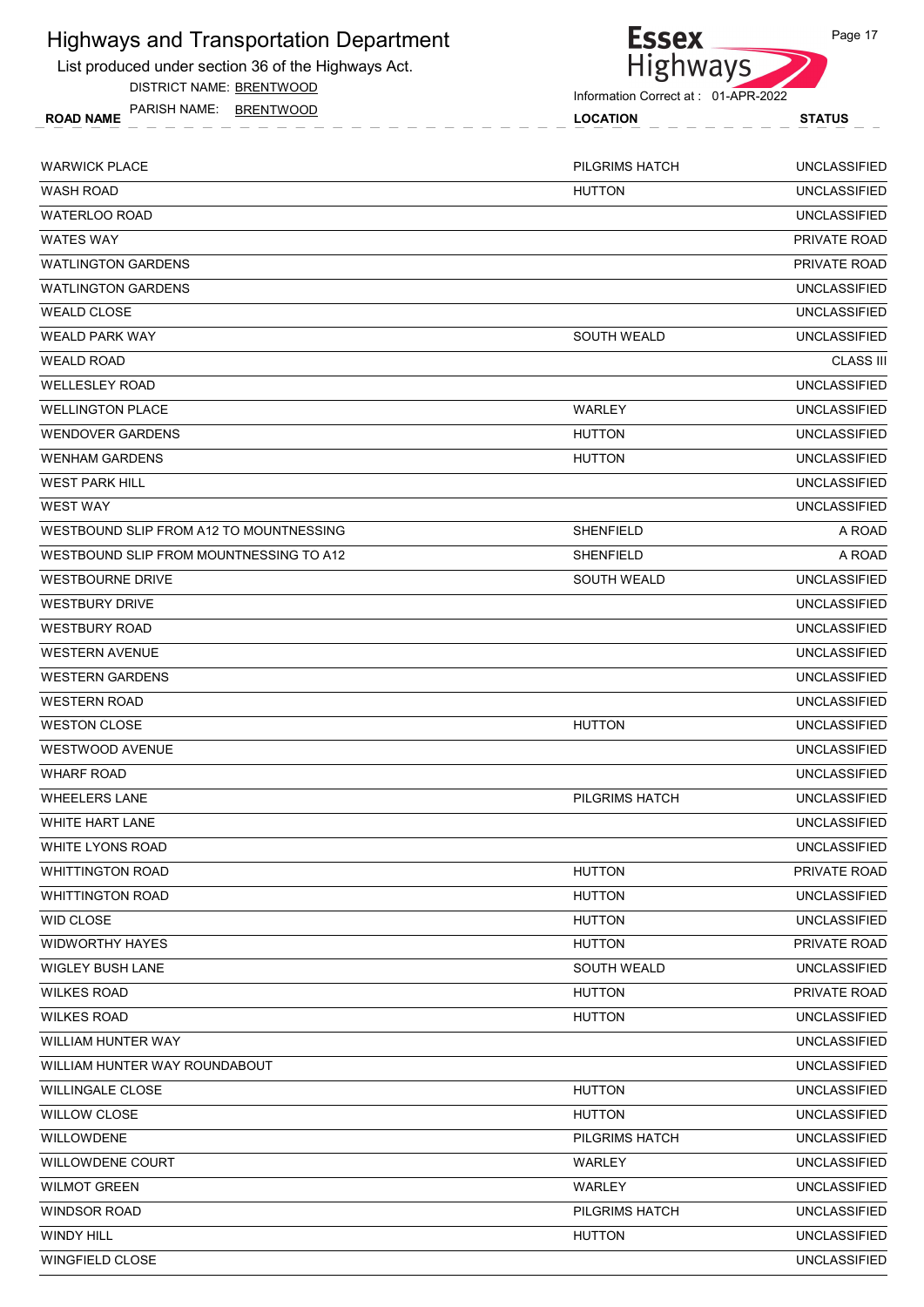List produced under section 36 of the Highways Act.

DISTRICT NAME: BRENTWOOD

ROAD NAME LOCATION STATUS PARISH NAME: BRENTWOOD



| <b>WINGRAVE COURT</b>     |                    | <b>UNCLASSIFIED</b> |
|---------------------------|--------------------|---------------------|
| <b>WINGRAVE CRESCENT</b>  |                    | <b>UNCLASSIFIED</b> |
| <b>WINGWAY</b>            |                    | <b>UNCLASSIFIED</b> |
| <b>WISTARIA CLOSE</b>     | PILGRIMS HATCH     | <b>UNCLASSIFIED</b> |
| WOODLAND AVENUE           | <b>HUTTON</b>      | <b>UNCLASSIFIED</b> |
| WOODLAND CLOSE            | <b>HUTTON</b>      | <b>UNCLASSIFIED</b> |
| <b>WOODMAN ROAD</b>       | <b>WARLEY</b>      | <b>CLASS III</b>    |
| WOODSIDE CLOSE            | <b>HUTTON</b>      | <b>UNCLASSIFIED</b> |
| <b>WOODWAY</b>            |                    | PRIVATE ROAD        |
| <b>WOODWAY</b>            |                    | <b>UNCLASSIFIED</b> |
| <b>WOOLATON MEWS</b>      |                    | PRIVATE ROAD        |
| <b>WORRIN CLOSE</b>       | <b>SHENFIELD</b>   | <b>UNCLASSIFIED</b> |
| <b>WORRIN ROAD</b>        | <b>SHENFIELD</b>   | <b>UNCLASSIFIED</b> |
| <b>WREN PLACE</b>         |                    | <b>UNCLASSIFIED</b> |
| <b>WRIGHTSBRIDGE ROAD</b> | <b>SOUTH WEALD</b> | PRIVATE ROAD        |
| YEW TREE CLOSE            | <b>HUTTON</b>      | PRIVATE ROAD        |
| YORK CLOSE                | <b>SHENFIELD</b>   | <b>UNCLASSIFIED</b> |
| YORK ROAD                 | <b>SHENFIELD</b>   | <b>UNCLASSIFIED</b> |
| <b>TOTAL</b>              | 704                |                     |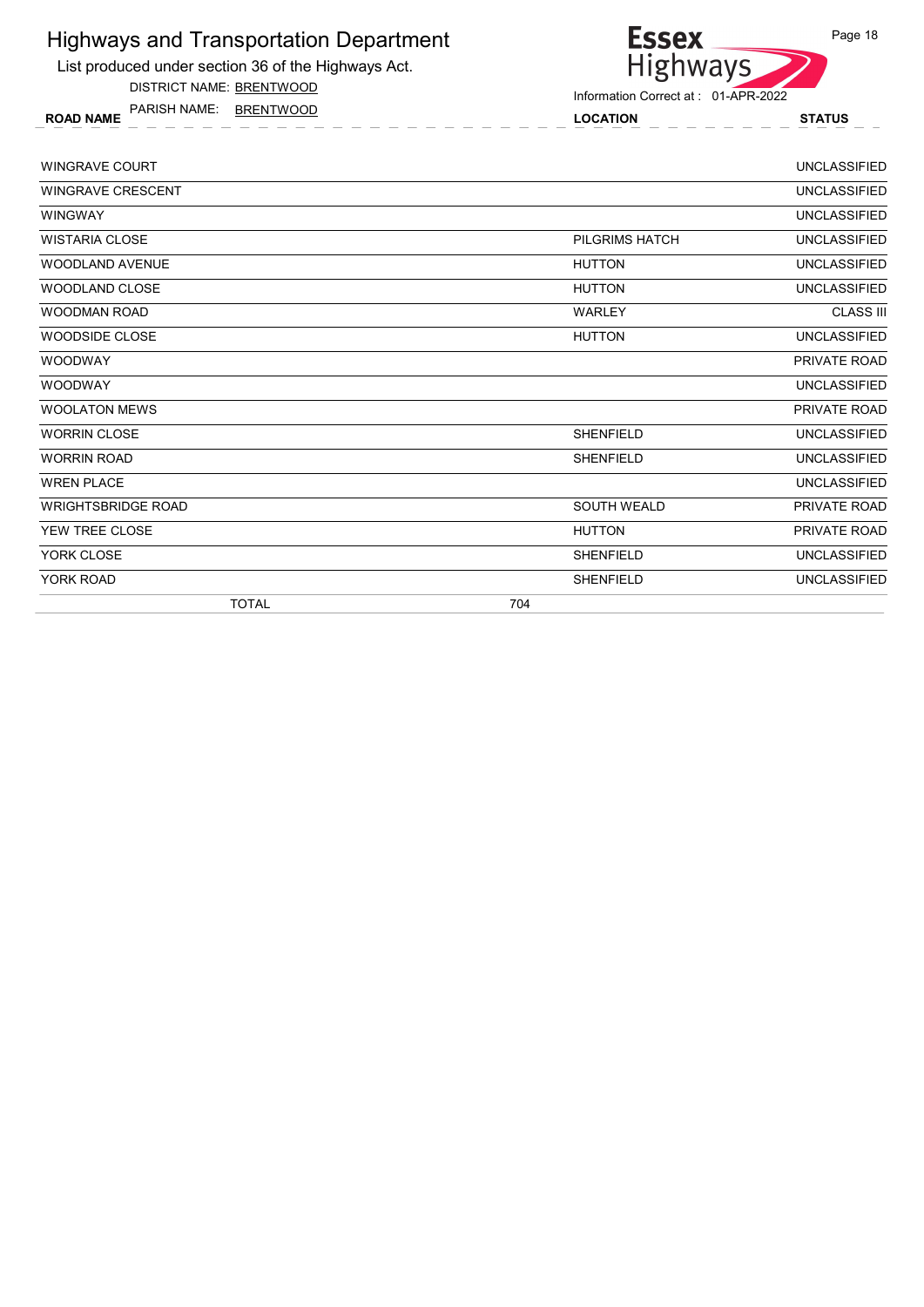List produced under section 36 of the Highways Act.

DISTRICT NAME: BRENTWOOD

ROAD NAME LOCATION STATUS PARISH NAME: DODDINGHURST

Essex<br>Highways

| ALL SAINTS CLOSE       | <b>UNCLASSIFIED</b> |
|------------------------|---------------------|
| APPLETREE CLOSE        | <b>UNCLASSIFIED</b> |
| APPLETREE CRESCENT     | <b>UNCLASSIFIED</b> |
| <b>BAKERS MEADOW</b>   | <b>UNCLASSIFIED</b> |
| <b>BARN MEAD</b>       | <b>UNCLASSIFIED</b> |
| <b>BLACKMORE ROAD</b>  | <b>CLASS III</b>    |
| <b>BROOK LANE</b>      | PRIVATE STREET      |
| <b>BROOK LANE</b>      | <b>UNCLASSIFIED</b> |
| <b>CHURCH LANE</b>     | <b>CLASS III</b>    |
| <b>CHURCH LANE</b>     | <b>UNCLASSIFIED</b> |
| DAGWOOD LANE           | <b>UNCLASSIFIED</b> |
| <b>DAYS LANE</b>       | <b>UNCLASSIFIED</b> |
| DODDINGHURST ROAD      | <b>CLASS III</b>    |
| <b>FROG LANE</b>       | PRIVATE STREET      |
| <b>HALLAM CLOSE</b>    | <b>UNCLASSIFIED</b> |
| <b>HARPERS LANE</b>    | <b>UNCLASSIFIED</b> |
| <b>LIME GROVE</b>      | <b>UNCLASSIFIED</b> |
| <b>LITTLE POUND</b>    | <b>UNCLASSIFIED</b> |
| <b>MIDDLE GREEN</b>    | <b>UNCLASSIFIED</b> |
| MOUNTNESSING LANE      | <b>UNCLASSIFIED</b> |
| <b>OUTINGS LANE</b>    | <b>UNCLASSIFIED</b> |
| <b>PARK MEADOW</b>     | PRIVATE ROAD        |
| PARK MEADOW            | <b>UNCLASSIFIED</b> |
| <b>PARSONAGE FIELD</b> | <b>UNCLASSIFIED</b> |
| PEARTREE CLOSE         | <b>UNCLASSIFIED</b> |
| PEARTREE LANE          | PRIVATE STREET      |
| PEARTREE LANE          | <b>UNCLASSIFIED</b> |
| PLACE FARM LANE        | <b>UNCLASSIFIED</b> |
| PRIORY MEAD            | UNCLASSIFIED        |
| <b>RECTORY CHASE</b>   | <b>UNCLASSIFIED</b> |
| SCHOOL ROAD            | <b>UNCLASSIFIED</b> |
| <b>SOLID LANE</b>      | <b>UNCLASSIFIED</b> |
| STEEPLE WAY            | <b>UNCLASSIFIED</b> |
| THE GARDENS            | <b>UNCLASSIFIED</b> |
| <b>WIDBROOK</b>        | <b>UNCLASSIFIED</b> |
| <b>WILLOW CLOSE</b>    | PRIVATE ROAD        |
| <b>WISHFIELDS FARM</b> | <b>UNCLASSIFIED</b> |
| <b>TOTAL</b>           | 37                  |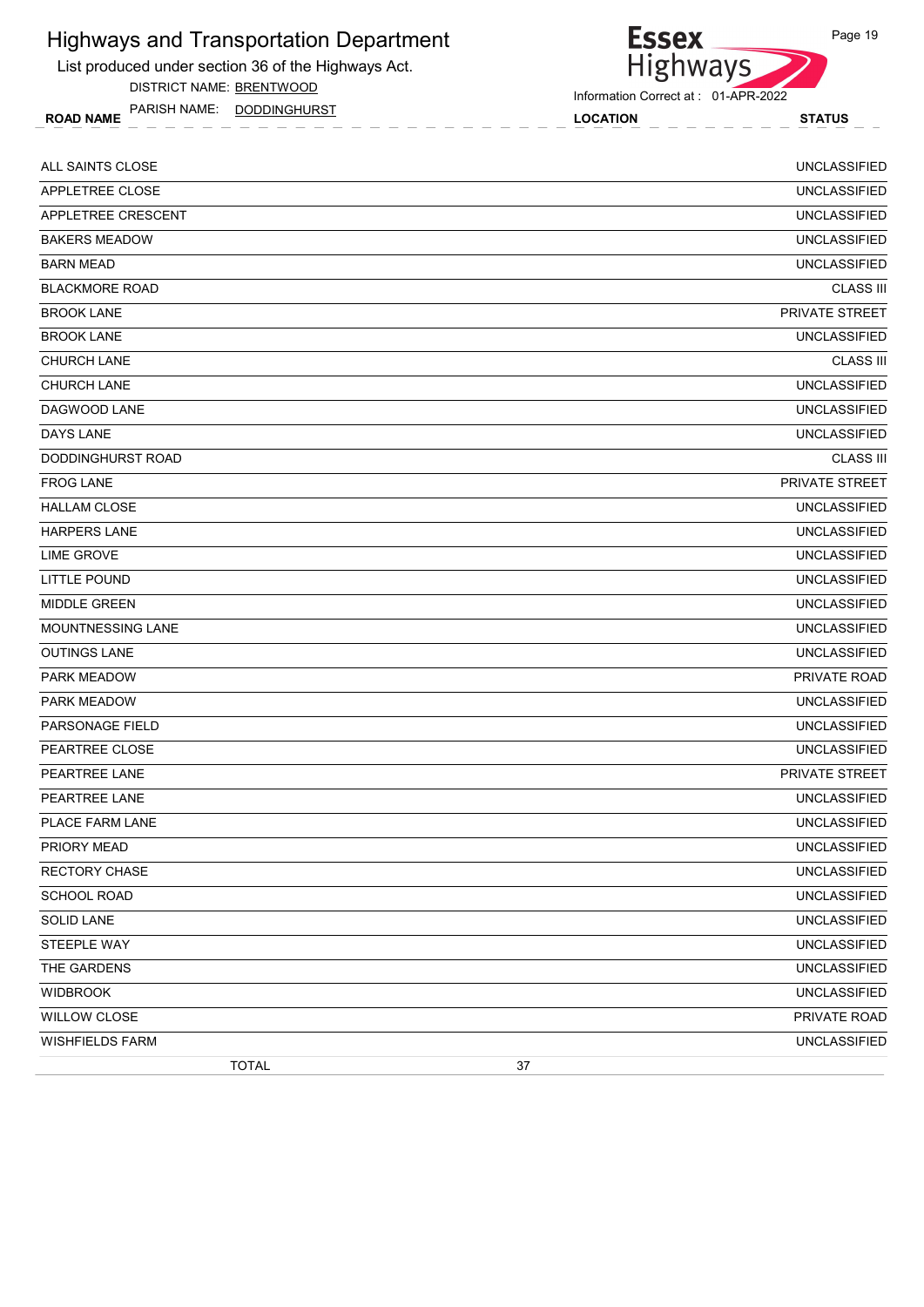List produced under section 36 of the Highways Act. DISTRICT NAME: BRENTWOOD

ROAD NAME LOCATION STATUS PARISH NAME: HERONGATE AND INGRAVE

# Essex<br>Highways

Information Correct at : 01-APR-2022

| <b>ABLINS WAY</b>                | <b>UNCLASSIFIED</b>   |
|----------------------------------|-----------------------|
| <b>BILLERICAY ROAD</b>           | <b>CLASS III</b>      |
| BRENTWOOD ROAD                   | A ROAD                |
| BRENTWOOD ROAD REAR SERVICE ROAD | PRIVATE ROAD          |
| <b>COMMON ROAD</b>               | <b>UNCLASSIFIED</b>   |
| <b>CRICKETERS LANE</b>           | <b>UNCLASSIFIED</b>   |
| <b>CRICKETERS ROW</b>            | <b>UNCLASSIFIED</b>   |
| <b>CRICKETERS WAY</b>            | <b>UNCLASSIFIED</b>   |
| DONOVANS GARDENS                 | <b>UNCLASSIFIED</b>   |
| <b>DUNTON ROAD</b>               | <b>CLASS III</b>      |
| <b>GLEBE GARDENS</b>             | <b>UNCLASSIFIED</b>   |
| <b>GRANGE CLOSE</b>              | <b>UNCLASSIFIED</b>   |
| <b>HERNSHAW</b>                  | <b>UNCLASSIFIED</b>   |
| <b>HERON COURT</b>               | <b>UNCLASSIFIED</b>   |
| <b>MEADOWS CLOSE</b>             | <b>UNCLASSIFIED</b>   |
| <b>MIDDLE ROAD</b>               | <b>UNCLASSIFIED</b>   |
| <b>MONKS CHASE</b>               | <b>UNCLASSIFIED</b>   |
| <b>PARK LANE</b>                 | <b>UNCLASSIFIED</b>   |
| PARK LANE                        | PRIVATE ROAD          |
| <b>PEARTREES</b>                 | <b>UNCLASSIFIED</b>   |
| PITTMAN CLOSE                    | <b>UNCLASSIFIED</b>   |
| <b>PRIESTS FIELD</b>             | <b>UNCLASSIFIED</b>   |
| <b>RECTORY LANE</b>              | <b>UNCLASSIFIED</b>   |
| <b>SALMONDS GROVE</b>            | <b>UNCLASSIFIED</b>   |
| <b>SCHOOL LANE</b>               | PRIVATE ROAD          |
| <b>ST ANDREWS LANE</b>           | <b>UNCLASSIFIED</b>   |
| <b>ST ANDREWS LANE</b>           | <b>PRIVATE STREET</b> |
| ST NICHOLAS GROVE                | <b>UNCLASSIFIED</b>   |
| THE CHASE                        | <b>UNCLASSIFIED</b>   |
| THE MEADOWS                      | <b>UNCLASSIFIED</b>   |
| THORNDON APPROACH                | <b>UNCLASSIFIED</b>   |
| <b>THORNDON GATE</b>             | <b>UNCLASSIFIED</b>   |
| <b>THORNTONS</b>                 | PRIVATE ROAD          |
| WHITBY AVENUE                    | <b>UNCLASSIFIED</b>   |
| <b>TOTAL</b><br>34               |                       |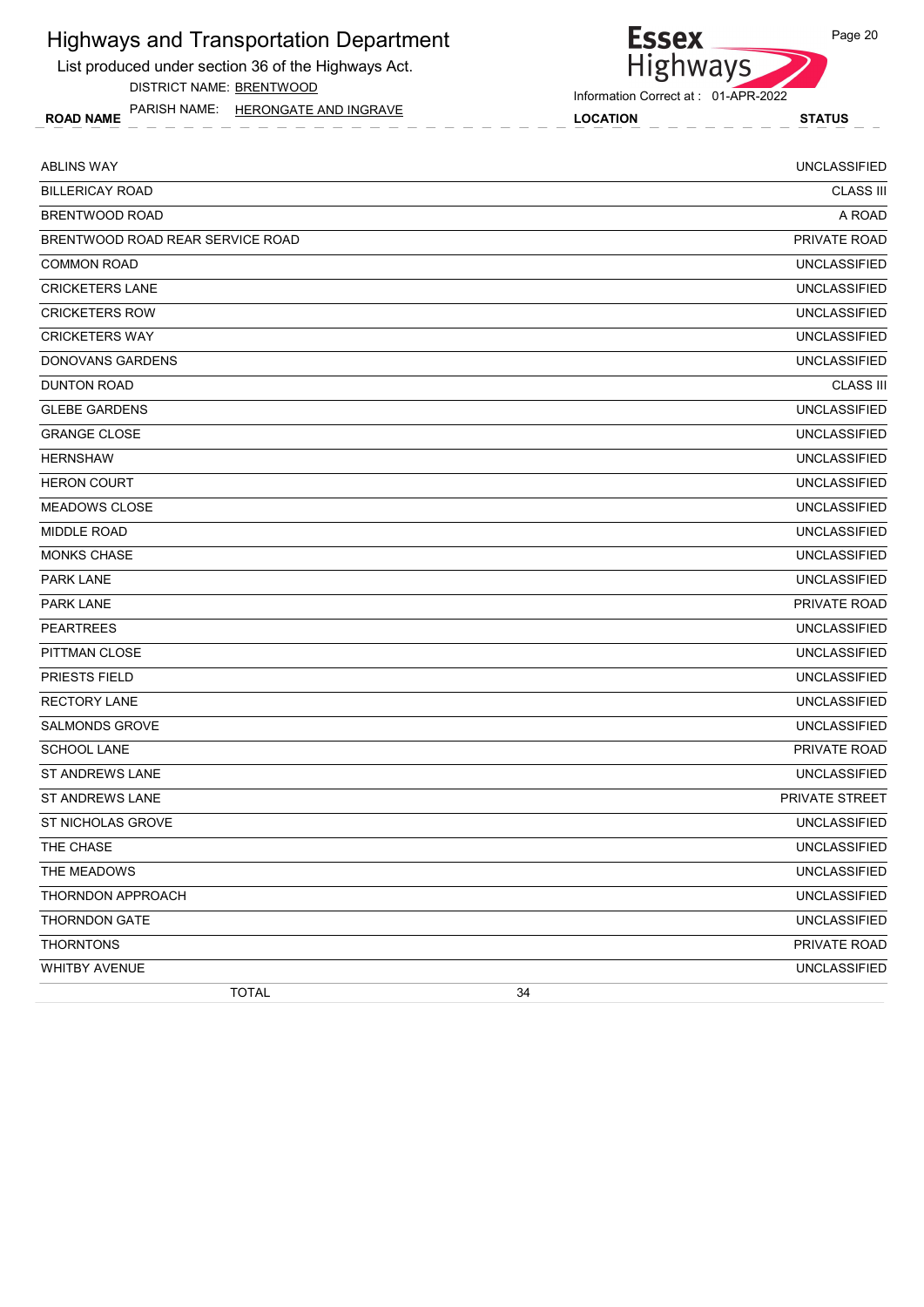List produced under section 36 of the Highways Act.

DISTRICT NAME: BRENTWOOD

ROAD NAME LOCATION STATUS PARISH NAME: INGATESTONE AND FRYERNING

# Essex<br>Highways Information Correct at : 01-APR-2022

| <b>AVENUE ROAD</b>                 | <b>PRIVATE STREET</b> |
|------------------------------------|-----------------------|
| <b>AVENUE ROAD</b>                 | <b>UNCLASSIFIED</b>   |
| <b>BACK LANE</b>                   | <b>UNCLASSIFIED</b>   |
| <b>BAG LANE</b>                    | <b>UNCLASSIFIED</b>   |
| <b>BAKERS LANE</b>                 | <b>UNCLASSIFIED</b>   |
| <b>BAKERS MEWS</b>                 | <b>UNCLASSIFIED</b>   |
| <b>BARRINGTON PLACE</b>            | PRIVATE ROAD          |
| <b>BEGGAR HILL</b>                 | <b>UNCLASSIFIED</b>   |
| <b>BLACKMORE ROAD</b>              | <b>UNCLASSIFIED</b>   |
| <b>CAMERON CLOSE</b>               | <b>PRIVATE ROAD</b>   |
| <b>CHANTRY DRIVE</b>               | PRIVATE ROAD          |
| CHAPEL CROFT                       | PRIVATE ROAD          |
| <b>CHESTNUT COURT</b>              | <b>UNCLASSIFIED</b>   |
| <b>DEEPDENE</b>                    | <b>UNCLASSIFIED</b>   |
| <b>DISNEY CLOSE</b>                | <b>UNCLASSIFIED</b>   |
| DOCKLANDS AVENUE                   | <b>UNCLASSIFIED</b>   |
| <b>EXLEY CLOSE</b>                 | <b>UNCLASSIFIED</b>   |
| <b>FAIRFIELD</b>                   | <b>UNCLASSIFIED</b>   |
| <b>FRYERNING LANE</b>              | <b>UNCLASSIFIED</b>   |
| <b>GATEHOUSE MEWS</b>              | <b>UNCLASSIFIED</b>   |
| <b>GREEN STREET</b>                | <b>UNCLASSIFIED</b>   |
| <b>HALL LANE</b>                   | <b>UNCLASSIFIED</b>   |
| <b>HARDINGS LANE</b>               | <b>PRIVATE ROAD</b>   |
| <b>HARE BRIDGE CRESCENT</b>        | <b>UNCLASSIFIED</b>   |
| <b>HASLERS COURT</b>               | <b>UNCLASSIFIED</b>   |
| <b>HEYBRIDGE LANE</b>              | <b>UNCLASSIFIED</b>   |
| <b>HEYBRIDGE LINK</b>              | <b>B ROAD</b>         |
| <b>HEYBRIDGE ROAD</b>              | <b>UNCLASSIFIED</b>   |
| <b>HIGH STREET</b>                 | <b>B ROAD</b>         |
| <b>INGATESTONE BYPASS</b>          | A ROAD                |
| <b>INGATESTONE ROAD</b>            | <b>UNCLASSIFIED</b>   |
| <b>INGLETON HOUSE</b>              | PRIVATE ROAD          |
| <b>IVY BARN LANE</b>               | <b>UNCLASSIFIED</b>   |
| <b>KINGFISHERS</b>                 | PRIVATE ROAD          |
| LITTLE HYDE LANE                   | <b>UNCLASSIFIED</b>   |
| <b>MAIN ROAD</b>                   | <b>B ROAD</b>         |
| <b>MALTINGS CHASE</b>              | PRIVATE ROAD          |
| MARGARETTING BYPASS                | A ROAD                |
| <b>MARKET PLACE</b>                | PRIVATE ROAD          |
| <b>MARKET PLACE</b>                | <b>UNCLASSIFIED</b>   |
| <b>MARKS CLOSE</b>                 | <b>UNCLASSIFIED</b>   |
| MEADS CLOSE                        | <b>UNCLASSIFIED</b>   |
| MELLOR CLOSE                       | <b>UNCLASSIFIED</b>   |
| MILL GREEN ROAD                    | <b>UNCLASSIFIED</b>   |
| MILL LANE                          | <b>UNCLASSIFIED</b>   |
| MOUNTNESSING-INGATESTONE LINK ROAD | <b>B ROAD</b>         |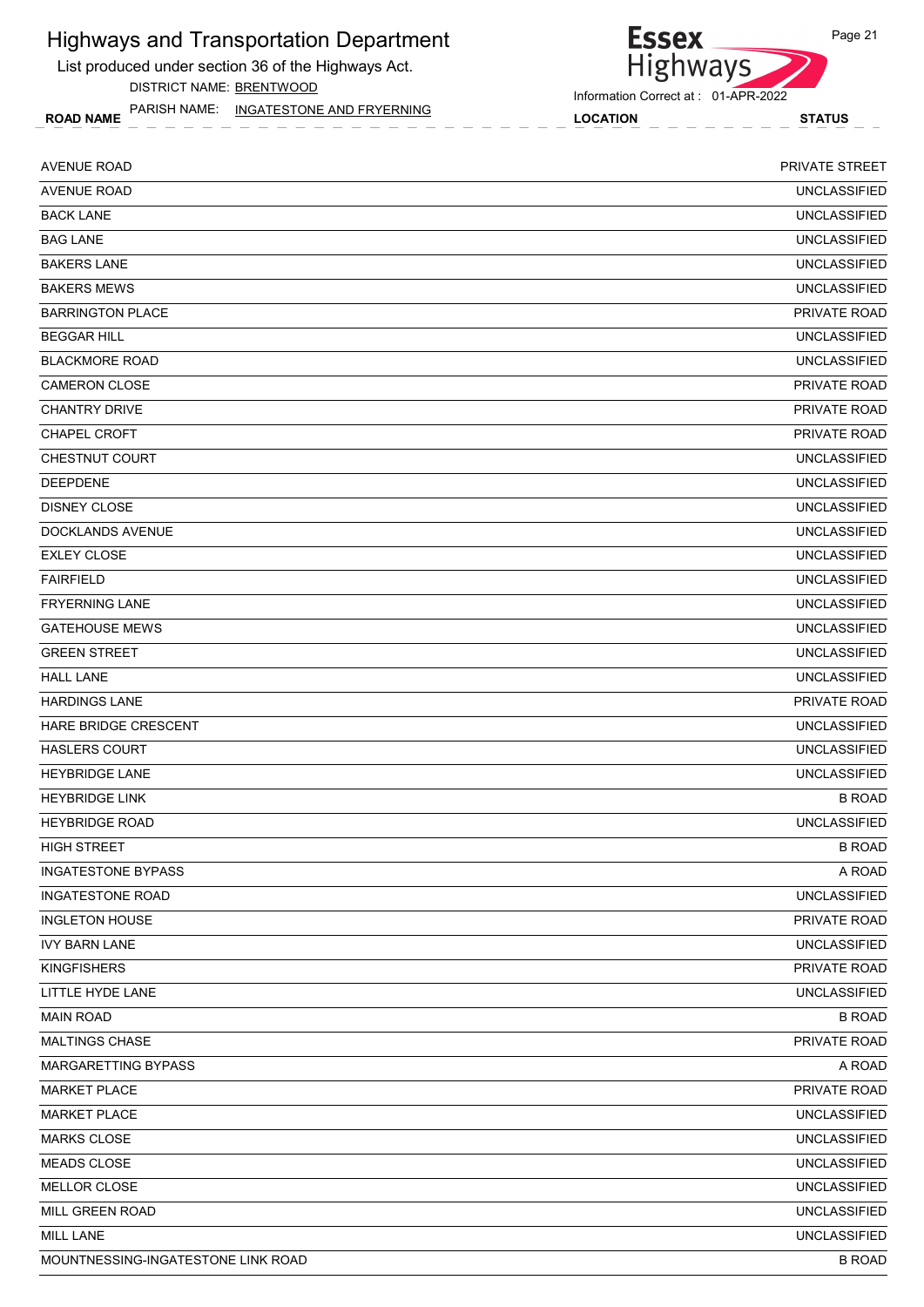List produced under section 36 of the Highways Act.

DISTRICT NAME: BRENTWOOD

ROAD NAME LOCATION STATUS PARISH NAME: INGATESTONE AND FRYERNING

# Highways

Information Correct at : 01-APR-2022

**Essex** 

| <b>NEW ROAD</b>                             |    | <b>UNCLASSIFIED</b> |
|---------------------------------------------|----|---------------------|
| NORTON ROAD                                 |    | <b>UNCLASSIFIED</b> |
| <b>PARK DRIVE</b>                           |    | <b>UNCLASSIFIED</b> |
| PEMBERTON AVENUE                            |    | <b>UNCLASSIFIED</b> |
| PETRE CLOSE                                 |    | PRIVATE ROAD        |
| PINE CLOSE                                  |    | <b>UNCLASSIFIED</b> |
| PINE DRIVE                                  |    | <b>UNCLASSIFIED</b> |
| POPLAR CLOSE                                |    | <b>UNCLASSIFIED</b> |
| POST OFFICE ROAD                            |    | PRIVATE ROAD        |
| <b>RIDGEWAY</b>                             |    | <b>UNCLASSIFIED</b> |
| ROMAN ROAD                                  |    | <b>UNCLASSIFIED</b> |
| <b>ROMAN ROAD</b>                           |    | <b>B ROAD</b>       |
| <b>ROMAN ROAD</b>                           |    | <b>CLASS III</b>    |
| <b>RYE WALK</b>                             |    | <b>UNCLASSIFIED</b> |
| SLIP FROM INGATESTONE BYPASS TO INGATESTONE |    | A ROAD              |
| SLIP FROM INGATESTONE TO A12 NORTHBOUND     |    | A ROAD              |
| <b>STAR LANE</b>                            |    | PRIVATE ROAD        |
| <b>STATION LANE</b>                         |    | <b>UNCLASSIFIED</b> |
| STEEN CLOSE                                 |    | <b>UNCLASSIFIED</b> |
| <b>STOCK LANE</b>                           |    | <b>CLASS III</b>    |
| <b>SUMMERFIELDS</b>                         |    | PRIVATE ROAD        |
| THE BELVOIR                                 |    | <b>UNCLASSIFIED</b> |
| THE FURLONGS                                |    | <b>UNCLASSIFIED</b> |
| THE HEYTHROP                                |    | <b>UNCLASSIFIED</b> |
| THE HOPPET                                  |    | <b>UNCLASSIFIED</b> |
| THE LEAS                                    |    | <b>UNCLASSIFIED</b> |
| THE LIMES                                   |    | PRIVATE ROAD        |
| THE MEADS                                   |    | <b>UNCLASSIFIED</b> |
| THE PADDOCKS                                |    | <b>UNCLASSIFIED</b> |
| THE QUORN                                   |    | <b>UNCLASSIFIED</b> |
| <b>TOR BRYAN</b>                            |    | PRIVATE ROAD        |
| TRIMBLE CLOSE                               |    | <b>UNCLASSIFIED</b> |
| TRUELOVES LANE                              |    | <b>UNCLASSIFIED</b> |
| TUDOR CLOSE                                 |    | <b>UNCLASSIFIED</b> |
| <b>WADHAM CLOSE</b>                         |    | PRIVATE ROAD        |
| <b>WAKELIN CHASE</b>                        |    | <b>UNCLASSIFIED</b> |
| <b>WHADDEN CHASE</b>                        |    | <b>UNCLASSIFIED</b> |
| <b>WILLOW GREEN</b>                         |    | UNCLASSIFIED        |
| WOODLAND CLOSE                              |    | PRIVATE ROAD        |
| <b>TOTAL</b>                                | 85 |                     |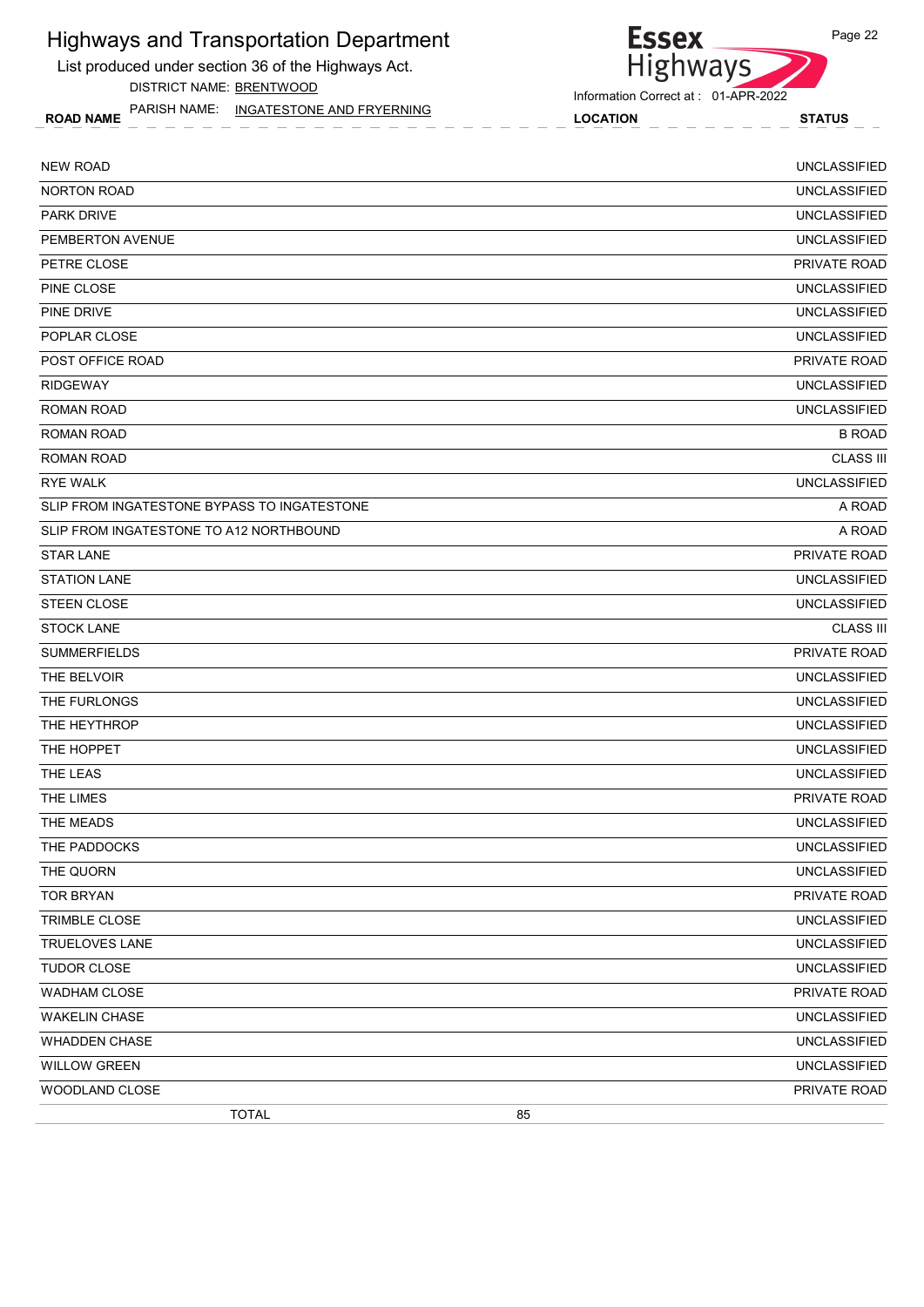List produced under section 36 of the Highways Act.

DISTRICT NAME: BRENTWOOD

ROAD NAME LOCATION STATUS PARISH NAME: KELVEDON HATCH



Essex<br>Highways

| <b>BARLEY FIELD</b>     |              |    | <b>UNCLASSIFIED</b> |
|-------------------------|--------------|----|---------------------|
| <b>BLACKMORE ROAD</b>   |              |    | <b>CLASS III</b>    |
| <b>BRIARWOOD</b>        |              |    | <b>UNCLASSIFIED</b> |
| <b>BROAD MEADOW</b>     |              |    | <b>UNCLASSIFIED</b> |
| <b>CHANDLERS WALK</b>   |              |    | <b>UNCLASSIFIED</b> |
| CHURCH ROAD             |              |    | <b>CLASS III</b>    |
| <b>CROWN ROAD</b>       |              |    | <b>CLASS III</b>    |
| <b>DUDBROOK ROAD</b>    |              |    | <b>UNCLASSIFIED</b> |
| <b>EAGLE LANE</b>       |              |    | <b>UNCLASSIFIED</b> |
| <b>ELMTREE AVENUE</b>   |              |    | <b>UNCLASSIFIED</b> |
| <b>FOX HATCH</b>        |              |    | <b>UNCLASSIFIED</b> |
| <b>FROG STREET</b>      |              |    | <b>UNCLASSIFIED</b> |
| <b>GLOVERS FIELD</b>    |              |    | <b>UNCLASSIFIED</b> |
| <b>GREAT FOX MEADOW</b> |              |    | <b>UNCLASSIFIED</b> |
| <b>HORSEMAN COURT</b>   |              |    | <b>UNCLASSIFIED</b> |
| <b>KELVEDON GREEN</b>   |              |    | <b>UNCLASSIFIED</b> |
| <b>KELVEDON GREEN</b>   |              |    | PRIVATE ROAD        |
| KELVEDON HALL LANE      |              |    | <b>UNCLASSIFIED</b> |
| <b>LITTLEBURY COURT</b> |              |    | <b>UNCLASSIFIED</b> |
| <b>LUTHERS CLOSE</b>    |              |    | <b>UNCLASSIFIED</b> |
| LYNDALE                 |              |    | <b>UNCLASSIFIED</b> |
| <b>MATCHING FIELD</b>   |              |    | <b>UNCLASSIFIED</b> |
| <b>MILL LANE</b>        |              |    | <b>BYWAY</b>        |
| <b>MOORESCROFT</b>      |              |    | <b>UNCLASSIFIED</b> |
| <b>NAVESTOCK SIDE</b>   |              |    | <b>CLASS III</b>    |
| OLD CROWN LANE          |              |    | <b>UNCLASSIFIED</b> |
| <b>ONGAR ROAD</b>       |              |    | A ROAD              |
| PLACE FARM LANE         |              |    | <b>UNCLASSIFIED</b> |
| <b>RODING DRIVE</b>     |              |    | UNCLASSIFIED        |
| ROYDS LANE              |              |    | <b>UNCLASSIFIED</b> |
| SCHOOL ROAD             |              |    | <b>UNCLASSIFIED</b> |
| SHORT CROFT             |              |    | <b>UNCLASSIFIED</b> |
| <b>STOCKS LANE</b>      |              |    | <b>UNCLASSIFIED</b> |
| <b>STOCKSFIELD</b>      |              |    | <b>UNCLASSIFIED</b> |
| THE COPPICE             |              |    | <b>UNCLASSIFIED</b> |
| THE FINCHINGFIELDS      |              |    | <b>UNCLASSIFIED</b> |
| <b>WARREN LANE</b>      |              |    | <b>UNCLASSIFIED</b> |
| WINDMILL WAY            |              |    | <b>UNCLASSIFIED</b> |
|                         | <b>TOTAL</b> | 38 |                     |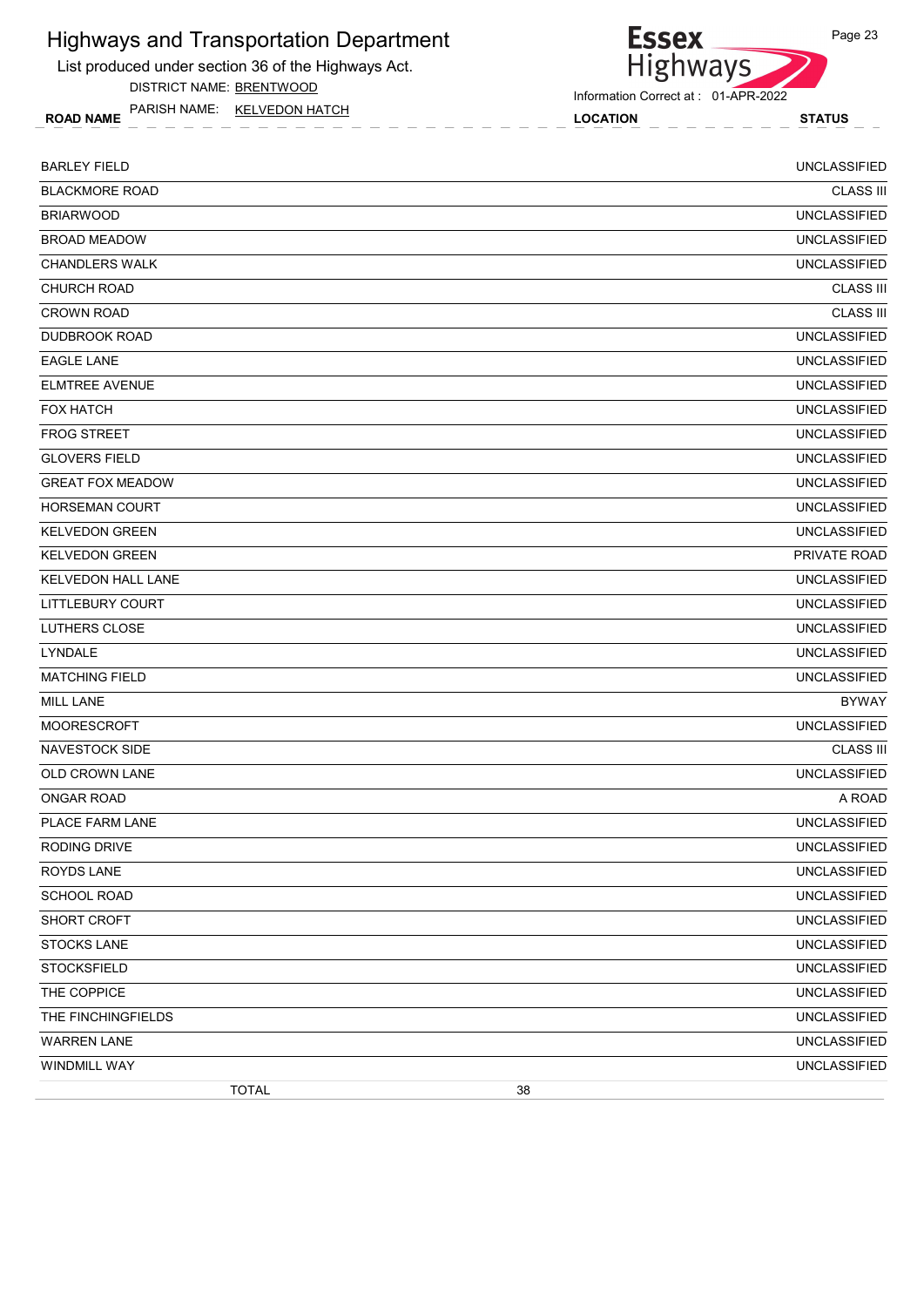List produced under section 36 of the Highways Act.

DISTRICT NAME: BRENTWOOD

ROAD NAME LOCATION STATUS PARISH NAME: MOUNTNESSING



Information Correct at : 01-APR-2022

| ARNOLDS FARM LANE                       |                        | <b>UNCLASSIFIED</b> |
|-----------------------------------------|------------------------|---------------------|
| <b>BUCKWYNS CHASE</b>                   |                        | PRIVATE ROAD        |
| <b>BURNTHOUSE LANE</b>                  |                        | <b>UNCLASSIFIED</b> |
| CHURCH CLOSE                            |                        | <b>UNCLASSIFIED</b> |
| <b>CHURCH CRESCENT</b>                  |                        | <b>UNCLASSIFIED</b> |
| <b>CHURCH ROAD</b>                      |                        | <b>UNCLASSIFIED</b> |
| <b>CHURCH ROAD</b>                      |                        | <b>CLASS III</b>    |
| <b>COURT VIEW</b>                       | <b>INGATESTONE</b>     | <b>UNCLASSIFIED</b> |
| <b>CROSSBY CLOSE</b>                    |                        | <b>UNCLASSIFIED</b> |
| <b>HALL LANE</b>                        |                        | <b>UNCLASSIFIED</b> |
| <b>HEYBRIDGE ROAD</b>                   |                        | <b>UNCLASSIFIED</b> |
| HOPE CLOSE                              |                        | <b>UNCLASSIFIED</b> |
| <b>INGATESTONE BYPASS</b>               |                        | A ROAD              |
| LOWER ROAD                              |                        | <b>UNCLASSIFIED</b> |
| <b>MARSH LANE</b>                       |                        | <b>UNCLASSIFIED</b> |
| MOUNTNESSING BYPASS                     |                        | A ROAD              |
| <b>MOUNTNESSING ROAD</b>                | <b>FROM BILLERICAY</b> | <b>UNCLASSIFIED</b> |
| MOUNTNESSING ROAD                       |                        | <b>CLASS III</b>    |
| MOUNTNESSING-INGATESTONE LINK ROAD      |                        | <b>B ROAD</b>       |
| <b>MOUNTNEY CLOSE</b>                   |                        | <b>UNCLASSIFIED</b> |
| OLD CHURCH LANE                         |                        | <b>UNCLASSIFIED</b> |
| OLD CHURCH ROAD                         |                        | <b>CLASS III</b>    |
| <b>PADHAMS GREEN</b>                    |                        | <b>UNCLASSIFIED</b> |
| PADHAMS GREEN ROAD                      |                        | <b>UNCLASSIFIED</b> |
| <b>ROMAN CLOSE</b>                      |                        | <b>UNCLASSIFIED</b> |
| ROMAN ROAD                              | <b>MOUNTNESSING</b>    | <b>B ROAD</b>       |
| ROMAN ROAD                              | <b>MOUNTNESSING</b>    | <b>CLASS III</b>    |
| SOUTHBOUND SLIP FROM INGATESTONE TO A12 |                        | A ROAD              |
| ST ANNES ROAD                           |                        | <b>UNCLASSIFIED</b> |
| THE HILLWAY                             |                        | PRIVATE ROAD        |
| THOBY LANE                              |                        | <b>CLASS III</b>    |
| <b>TILEHURST</b>                        |                        | <b>UNCLASSIFIED</b> |
| WASH ROAD                               |                        | <b>UNCLASSIFIED</b> |
| WIDVALE ROAD                            |                        | <b>UNCLASSIFIED</b> |
| <b>TOTAL</b>                            | 34                     |                     |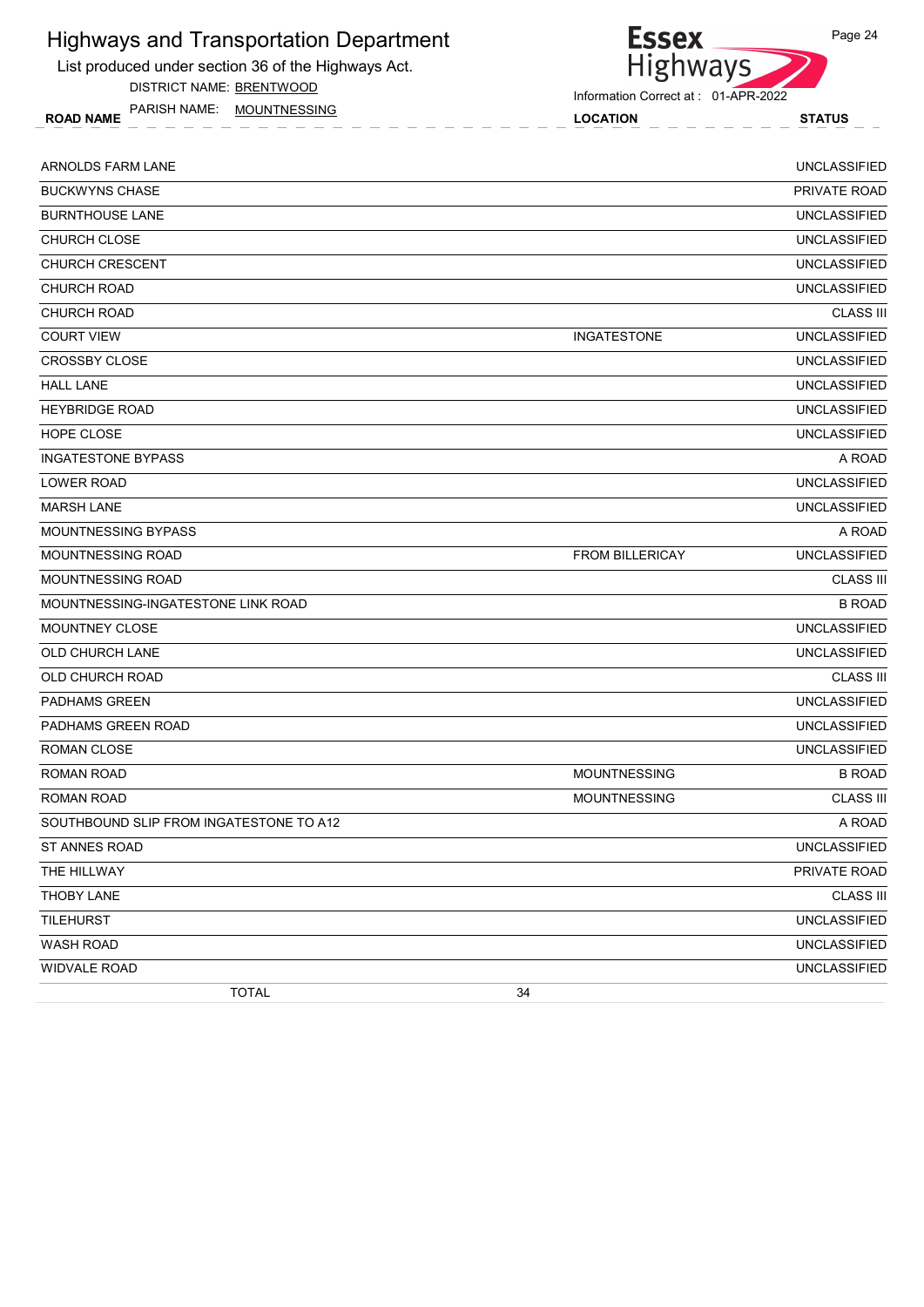List produced under section 36 of the Highways Act.

DISTRICT NAME: BRENTWOOD

ROAD NAME LOCATION STATUS PARISH NAME: NAVESTOCK

Essex<br>Highways

Information Correct at : 01-APR-2022

| <b>ALBYNS LANE</b>              | <b>UNCLASSIFIED</b> |
|---------------------------------|---------------------|
| <b>BEACON HILL</b>              | <b>UNCLASSIFIED</b> |
| <b>BEACON HILL ROAD</b>         | <b>CLASS III</b>    |
| <b>BOUNCE HILL</b>              | <b>CLASS III</b>    |
| <b>CHURCH ROAD</b>              | <b>CLASS III</b>    |
| <b>CURTIS MILL LANE</b>         | PRIVATE ROAD        |
| <b>DUDBROOK ROAD</b>            | <b>CLASS III</b>    |
| <b>DUDBROOK ROAD</b>            | <b>UNCLASSIFIED</b> |
| <b>DYTCHLEYS ROAD</b>           | <b>UNCLASSIFIED</b> |
| <b>GOATSWOOD LANE</b>           | <b>CLASS III</b>    |
| <b>GREEN LANE</b>               | <b>UNCLASSIFIED</b> |
| <b>HORSEMAN SIDE</b>            | <b>CLASS III</b>    |
| HOWARD LODGE ROAD               | <b>UNCLASSIFIED</b> |
| <b>KELVEDON HALL ROAD</b>       | <b>UNCLASSIFIED</b> |
| M25 BETWEEN JUNCTIONS 27 AND 28 | <b>MOTORWAY</b>     |
| <b>MILL LANE</b>                | <b>UNCLASSIFIED</b> |
| <b>MURTHERING LANE</b>          | <b>CLASS III</b>    |
| NAVESTOCK HALL FARM ROAD        | <b>UNCLASSIFIED</b> |
| NAVESTOCK SIDE                  | <b>CLASS III</b>    |
| NAVESTOCK SIDE GREEN            | <b>UNCLASSIFIED</b> |
| <b>OLD ROAD</b>                 | <b>UNCLASSIFIED</b> |
| <b>PRINCES ROAD</b>             | <b>CLASS III</b>    |
| <b>SABINES ROAD</b>             | <b>UNCLASSIFIED</b> |
| SHONKS MILL ROAD                | <b>CLASS III</b>    |
| <b>SNAKES HILL</b>              | <b>UNCLASSIFIED</b> |
| TAN HOUSE LANE                  | <b>CLASS III</b>    |
| <b>WHEELERS LANE</b>            | <b>UNCLASSIFIED</b> |
| <b>TOTAL</b><br>27              |                     |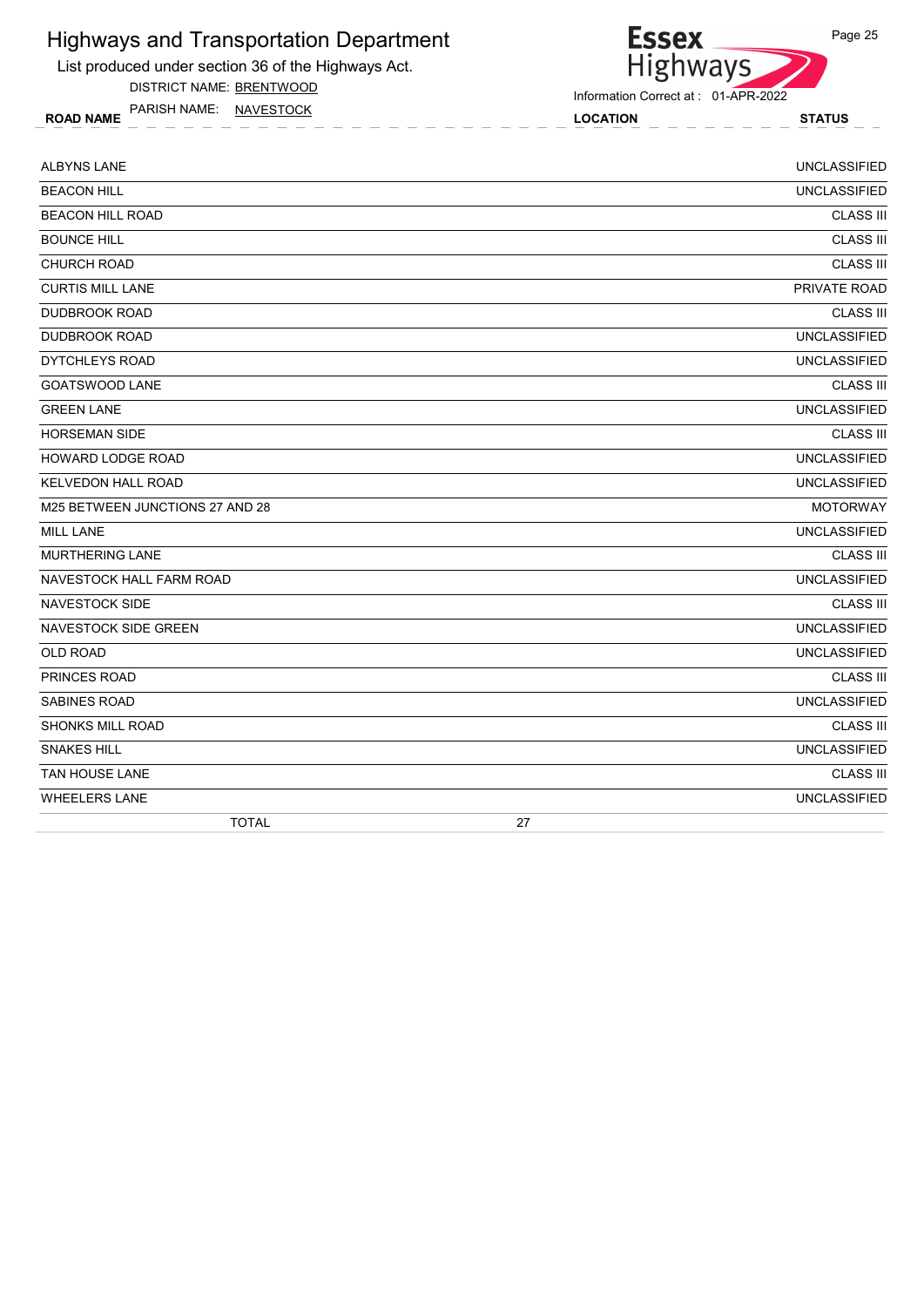

DISTRICT NAME: BRENTWOOD

ROAD NAME LOCATION STATUS PARISH NAME: STONDON MASSEY



| <b>BACK LANE</b>        |              |    | <b>UNCLASSIFIED</b> |
|-------------------------|--------------|----|---------------------|
| <b>BLACKMORE ROAD</b>   |              |    | <b>CLASS III</b>    |
| BYRD MEAD               |              |    | <b>UNCLASSIFIED</b> |
| <b>CANNONS MEAD</b>     |              |    | <b>UNCLASSIFIED</b> |
| <b>CHIVERS ROAD</b>     |              |    | <b>UNCLASSIFIED</b> |
| DEALTREE CLOSE          |              |    | PRIVATE ROAD        |
| <b>HALLSFORD BRIDGE</b> |              |    | UNCLASSIFIED        |
| <b>MILL LANE</b>        |              |    | <b>UNCLASSIFIED</b> |
| NINE ASHES ROAD         |              |    | <b>CLASS III</b>    |
| <b>ONGAR ROAD</b>       |              |    | <b>CLASS III</b>    |
| <b>REEVES CLOSE</b>     |              |    | <b>UNCLASSIFIED</b> |
| <b>SCHOOL ROAD</b>      |              |    | <b>UNCLASSIFIED</b> |
| <b>SOAMES MEAD</b>      |              |    | <b>UNCLASSIFIED</b> |
| <b>STONDON ROAD</b>     |              |    | <b>CLASS III</b>    |
|                         | <b>TOTAL</b> | 14 |                     |